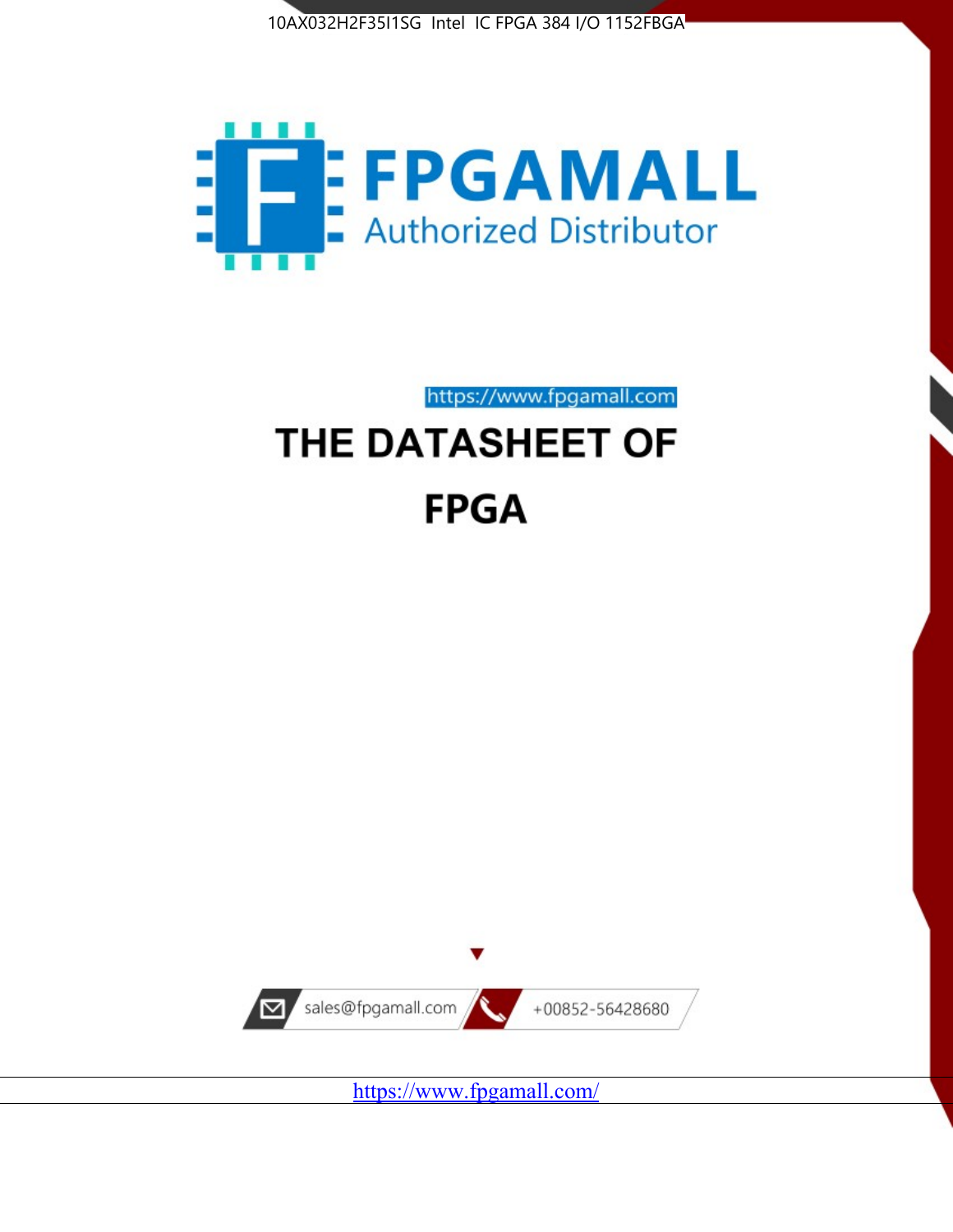

# **Intel® Arria® 10 Device Overview**



**A10-OVERVIEW | 2018.12.06** Latest document on the web: **[PDF](https://www.intel.com/content/dam/www/programmable/us/en/pdfs/literature/hb/arria-10/a10_overview.pdf)** | **[HTML](https://www.intel.com/content/www/us/en/programmable/documentation/sam1403480274650.html)**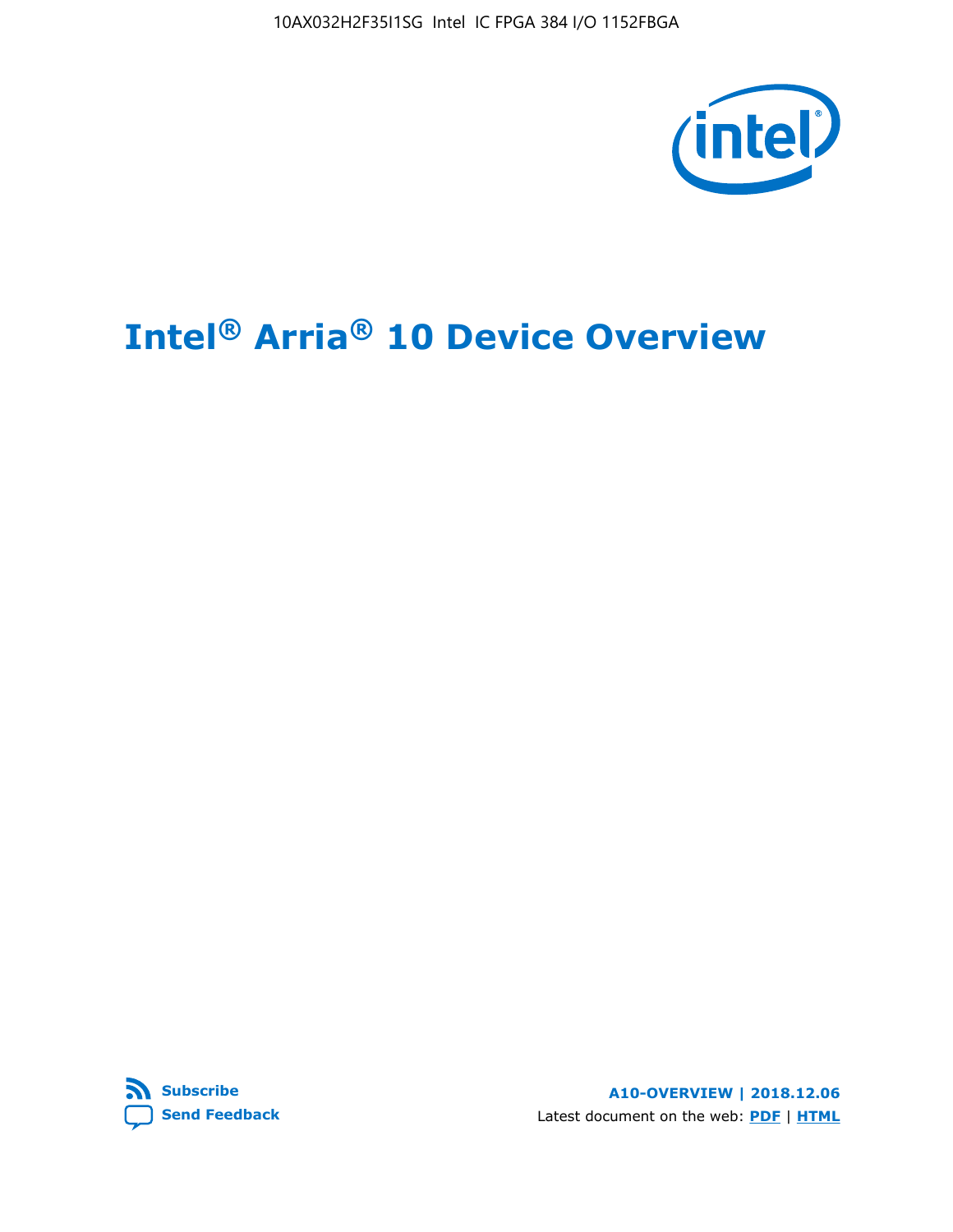

**Contents** 

# **Contents**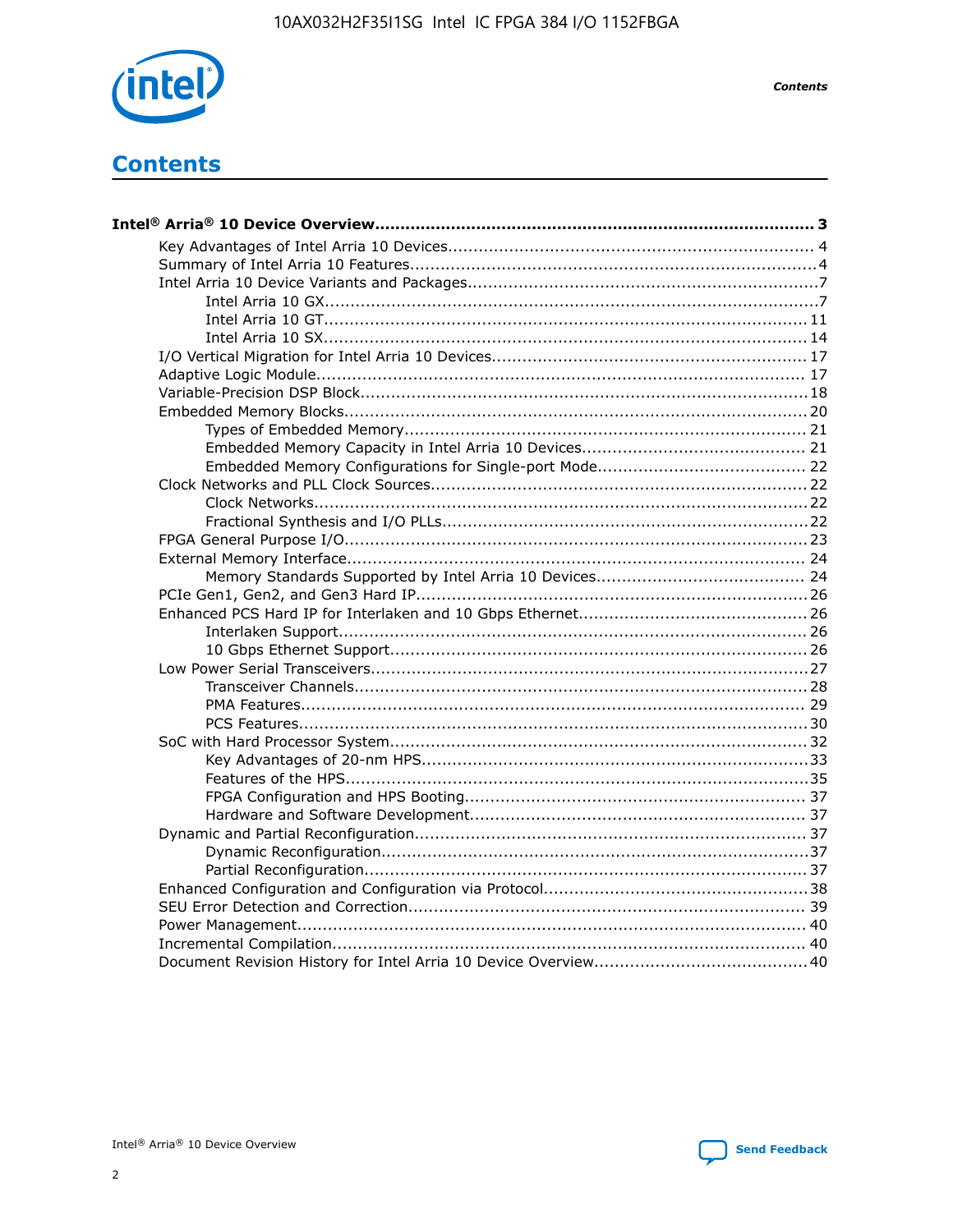**A10-OVERVIEW | 2018.12.06**

**[Send Feedback](mailto:FPGAtechdocfeedback@intel.com?subject=Feedback%20on%20Intel%20Arria%2010%20Device%20Overview%20(A10-OVERVIEW%202018.12.06)&body=We%20appreciate%20your%20feedback.%20In%20your%20comments,%20also%20specify%20the%20page%20number%20or%20paragraph.%20Thank%20you.)**



# **Intel® Arria® 10 Device Overview**

The Intel<sup>®</sup> Arria<sup>®</sup> 10 device family consists of high-performance and power-efficient 20 nm mid-range FPGAs and SoCs.

Intel Arria 10 device family delivers:

- Higher performance than the previous generation of mid-range and high-end FPGAs.
- Power efficiency attained through a comprehensive set of power-saving technologies.

The Intel Arria 10 devices are ideal for high performance, power-sensitive, midrange applications in diverse markets.

| <b>Market</b>         | <b>Applications</b>                                                                                               |
|-----------------------|-------------------------------------------------------------------------------------------------------------------|
| Wireless              | Channel and switch cards in remote radio heads<br>٠<br>Mobile backhaul<br>٠                                       |
| Wireline              | 40G/100G muxponders and transponders<br>٠<br>100G line cards<br>٠<br><b>Bridging</b><br>٠<br>Aggregation<br>٠     |
| <b>Broadcast</b>      | Studio switches<br>٠<br>Servers and transport<br>٠<br>Videoconferencing<br>٠<br>Professional audio and video<br>٠ |
| Computing and Storage | Flash cache<br>٠<br>Cloud computing servers<br>٠<br>Server acceleration<br>٠                                      |
| Medical               | Diagnostic scanners<br>٠<br>Diagnostic imaging<br>٠                                                               |
| Military              | Missile guidance and control<br>٠<br>Radar<br>٠<br>Electronic warfare<br>٠<br>Secure communications<br>٠          |

#### **Table 1. Sample Markets and Ideal Applications for Intel Arria 10 Devices**

#### **Related Information**

- [Intel Arria 10 Device Handbook: Known Issues](http://www.altera.com/support/kdb/solutions/rd07302013_646.html) Lists the planned updates to the *Intel Arria 10 Device Handbook* chapters.
- [Intel Arria 10 GX/GT Device Errata and Design Recommendations](https://www.intel.com/content/www/us/en/programmable/documentation/agz1493851706374.html#yqz1494433888646)
- [Intel Arria 10 SX Device Errata and Design Recommendations](https://www.intel.com/content/www/us/en/programmable/documentation/cru1462832385668.html#cru1462832558642)

Intel Corporation. All rights reserved. Intel, the Intel logo, Altera, Arria, Cyclone, Enpirion, MAX, Nios, Quartus and Stratix words and logos are trademarks of Intel Corporation or its subsidiaries in the U.S. and/or other countries. Intel warrants performance of its FPGA and semiconductor products to current specifications in accordance with Intel's standard warranty, but reserves the right to make changes to any products and services at any time without notice. Intel assumes no responsibility or liability arising out of the application or use of any information, product, or service described herein except as expressly agreed to in writing by Intel. Intel customers are advised to obtain the latest version of device specifications before relying on any published information and before placing orders for products or services. \*Other names and brands may be claimed as the property of others.

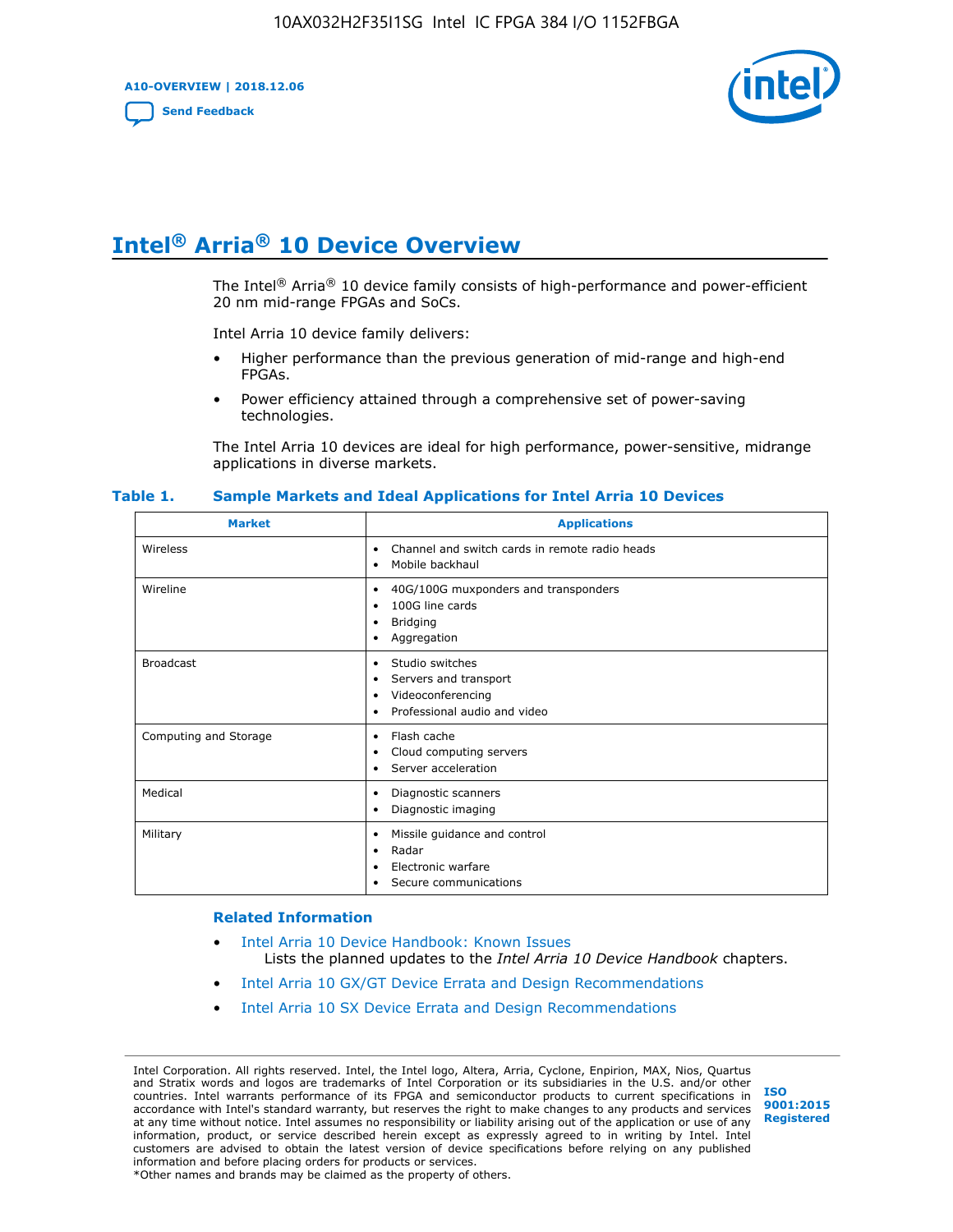

## **Key Advantages of Intel Arria 10 Devices**

## **Table 2. Key Advantages of the Intel Arria 10 Device Family**

| <b>Advantage</b>                                                                                          | <b>Supporting Feature</b>                                                                                                                                                                                                                                                                                                |  |  |  |  |  |  |
|-----------------------------------------------------------------------------------------------------------|--------------------------------------------------------------------------------------------------------------------------------------------------------------------------------------------------------------------------------------------------------------------------------------------------------------------------|--|--|--|--|--|--|
| Enhanced core architecture                                                                                | Built on TSMC's 20 nm process technology<br>٠<br>60% higher performance than the previous generation of mid-range FPGAs<br>٠<br>15% higher performance than the fastest previous-generation FPGA<br>٠                                                                                                                    |  |  |  |  |  |  |
| High-bandwidth integrated<br>transceivers                                                                 | Short-reach rates up to 25.8 Gigabits per second (Gbps)<br>٠<br>Backplane capability up to 12.5 Gbps<br>٠<br>Integrated 10GBASE-KR and 40GBASE-KR4 Forward Error Correction (FEC)<br>٠                                                                                                                                   |  |  |  |  |  |  |
| Improved logic integration and<br>hard IP blocks                                                          | 8-input adaptive logic module (ALM)<br>٠<br>Up to 65.6 megabits (Mb) of embedded memory<br>٠<br>Variable-precision digital signal processing (DSP) blocks<br>Fractional synthesis phase-locked loops (PLLs)<br>Hard PCI Express Gen3 IP blocks<br>Hard memory controllers and PHY up to 2,400 Megabits per second (Mbps) |  |  |  |  |  |  |
| Second generation hard<br>processor system (HPS) with<br>integrated ARM* Cortex*-A9*<br>MPCore* processor | Tight integration of a dual-core ARM Cortex-A9 MPCore processor, hard IP, and an<br>٠<br>FPGA in a single Intel Arria 10 system-on-a-chip (SoC)<br>Supports over 128 Gbps peak bandwidth with integrated data coherency between<br>$\bullet$<br>the processor and the FPGA fabric                                        |  |  |  |  |  |  |
| Advanced power savings                                                                                    | Comprehensive set of advanced power saving features<br>٠<br>Power-optimized MultiTrack routing and core architecture<br>٠<br>Up to 40% lower power compared to previous generation of mid-range FPGAs<br>Up to 60% lower power compared to previous generation of high-end FPGAs                                         |  |  |  |  |  |  |

## **Summary of Intel Arria 10 Features**

## **Table 3. Summary of Features for Intel Arria 10 Devices**

| <b>Feature</b>                  | <b>Description</b>                                                                                                                                                                                                                                                                                                                                                                                 |
|---------------------------------|----------------------------------------------------------------------------------------------------------------------------------------------------------------------------------------------------------------------------------------------------------------------------------------------------------------------------------------------------------------------------------------------------|
| Technology                      | TSMC's 20-nm SoC process technology<br>Allows operation at a lower $V_{\text{CC}}$ level of 0.82 V instead of the 0.9 V standard $V_{\text{CC}}$ core voltage                                                                                                                                                                                                                                      |
| Packaging                       | 1.0 mm ball-pitch Fineline BGA packaging<br>٠<br>0.8 mm ball-pitch Ultra Fineline BGA packaging<br>Multiple devices with identical package footprints for seamless migration between different<br><b>FPGA</b> densities<br>Devices with compatible package footprints allow migration to next generation high-end<br>Stratix $@10$ devices<br>RoHS, leaded $(1)$ , and lead-free (Pb-free) options |
| High-performance<br>FPGA fabric | Enhanced 8-input ALM with four registers<br>Improved multi-track routing architecture to reduce congestion and improve compilation time<br>Hierarchical core clocking architecture<br>Fine-grained partial reconfiguration                                                                                                                                                                         |
| Internal memory<br>blocks       | M20K-20-Kb memory blocks with hard error correction code (ECC)<br>Memory logic array block (MLAB)-640-bit memory                                                                                                                                                                                                                                                                                   |
|                                 | continued                                                                                                                                                                                                                                                                                                                                                                                          |



<sup>(1)</sup> Contact Intel for availability.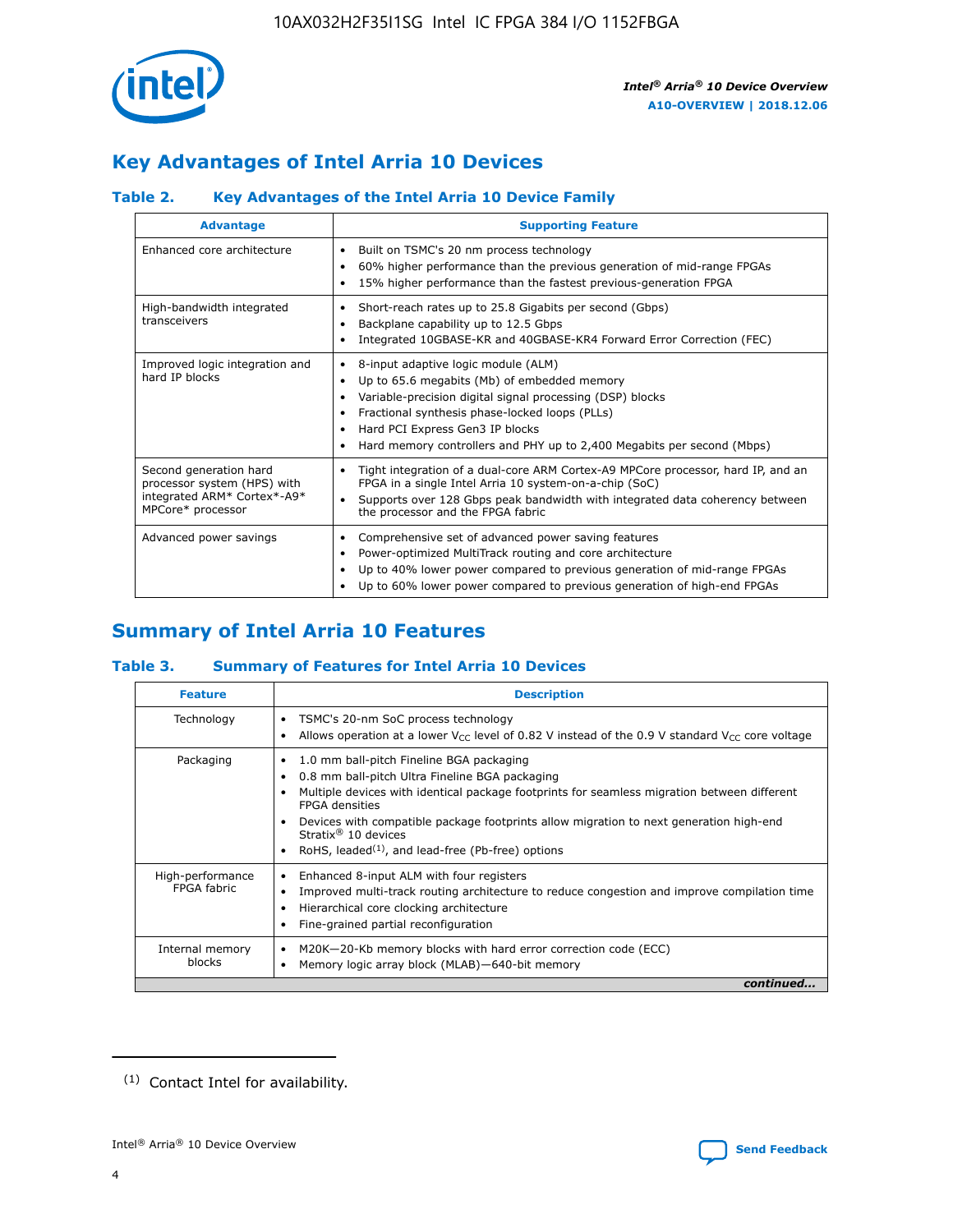r



| <b>Feature</b>                         | <b>Description</b>                                                                                             |                                                                                                                                                                                                                                                                                                                                                                                                                                                                                                                                                                                                                                                                                                                                                                                                                                                                  |  |  |  |  |  |
|----------------------------------------|----------------------------------------------------------------------------------------------------------------|------------------------------------------------------------------------------------------------------------------------------------------------------------------------------------------------------------------------------------------------------------------------------------------------------------------------------------------------------------------------------------------------------------------------------------------------------------------------------------------------------------------------------------------------------------------------------------------------------------------------------------------------------------------------------------------------------------------------------------------------------------------------------------------------------------------------------------------------------------------|--|--|--|--|--|
| Embedded Hard IP<br>blocks             | Variable-precision DSP                                                                                         | Native support for signal processing precision levels from $18 \times 19$ to<br>$\bullet$<br>54 x 54<br>Native support for 27 x 27 multiplier mode<br>$\bullet$<br>64-bit accumulator and cascade for systolic finite impulse responses<br>(FIRs)<br>Internal coefficient memory banks<br>$\bullet$<br>Preadder/subtractor for improved efficiency<br>Additional pipeline register to increase performance and reduce<br>power<br>Supports floating point arithmetic:<br>- Perform multiplication, addition, subtraction, multiply-add,<br>multiply-subtract, and complex multiplication.<br>- Supports multiplication with accumulation capability, cascade<br>summation, and cascade subtraction capability.<br>- Dynamic accumulator reset control.<br>- Support direct vector dot and complex multiplication chaining<br>multiply floating point DSP blocks. |  |  |  |  |  |
|                                        | Memory controller                                                                                              | DDR4, DDR3, and DDR3L                                                                                                                                                                                                                                                                                                                                                                                                                                                                                                                                                                                                                                                                                                                                                                                                                                            |  |  |  |  |  |
|                                        | PCI Express*                                                                                                   | PCI Express (PCIe*) Gen3 (x1, x2, x4, or x8), Gen2 (x1, x2, x4, or x8)<br>and Gen1 (x1, x2, x4, or x8) hard IP with complete protocol stack,<br>endpoint, and root port                                                                                                                                                                                                                                                                                                                                                                                                                                                                                                                                                                                                                                                                                          |  |  |  |  |  |
|                                        | Transceiver I/O                                                                                                | 10GBASE-KR/40GBASE-KR4 Forward Error Correction (FEC)<br>PCS hard IPs that support:<br>- 10-Gbps Ethernet (10GbE)<br>- PCIe PIPE interface<br>- Interlaken<br>- Gbps Ethernet (GbE)<br>- Common Public Radio Interface (CPRI) with deterministic latency<br>support<br>- Gigabit-capable passive optical network (GPON) with fast lock-<br>time support<br>13.5G JESD204b<br>$\bullet$<br>8B/10B, 64B/66B, 64B/67B encoders and decoders<br>Custom mode support for proprietary protocols                                                                                                                                                                                                                                                                                                                                                                        |  |  |  |  |  |
| Core clock networks                    | $\bullet$                                                                                                      | Up to 800 MHz fabric clocking, depending on the application:<br>- 667 MHz external memory interface clocking with 2,400 Mbps DDR4 interface<br>- 800 MHz LVDS interface clocking with 1,600 Mbps LVDS interface<br>Global, regional, and peripheral clock networks<br>Clock networks that are not used can be gated to reduce dynamic power                                                                                                                                                                                                                                                                                                                                                                                                                                                                                                                      |  |  |  |  |  |
| Phase-locked loops<br>(PLLs)           | High-resolution fractional synthesis PLLs:<br>$\bullet$<br>Integer PLLs:<br>- Adjacent to general purpose I/Os | - Precision clock synthesis, clock delay compensation, and zero delay buffering (ZDB)<br>- Support integer mode and fractional mode<br>- Fractional mode support with third-order delta-sigma modulation<br>- Support external memory and LVDS interfaces                                                                                                                                                                                                                                                                                                                                                                                                                                                                                                                                                                                                        |  |  |  |  |  |
| FPGA General-purpose<br>$I/Os$ (GPIOs) | On-chip termination (OCT)<br>٠<br>$\bullet$                                                                    | 1.6 Gbps LVDS-every pair can be configured as receiver or transmitter<br>1.2 V to 3.0 V single-ended LVTTL/LVCMOS interfacing                                                                                                                                                                                                                                                                                                                                                                                                                                                                                                                                                                                                                                                                                                                                    |  |  |  |  |  |
| <b>External Memory</b><br>Interface    | $\bullet$                                                                                                      | Hard memory controller- DDR4, DDR3, and DDR3L support<br>$-$ DDR4-speeds up to 1,200 MHz/2,400 Mbps<br>- DDR3-speeds up to 1,067 MHz/2,133 Mbps<br>Soft memory controller—provides support for RLDRAM $3^{(2)}$ , QDR IV $^{(2)}$ , and QDR II+<br>continued                                                                                                                                                                                                                                                                                                                                                                                                                                                                                                                                                                                                     |  |  |  |  |  |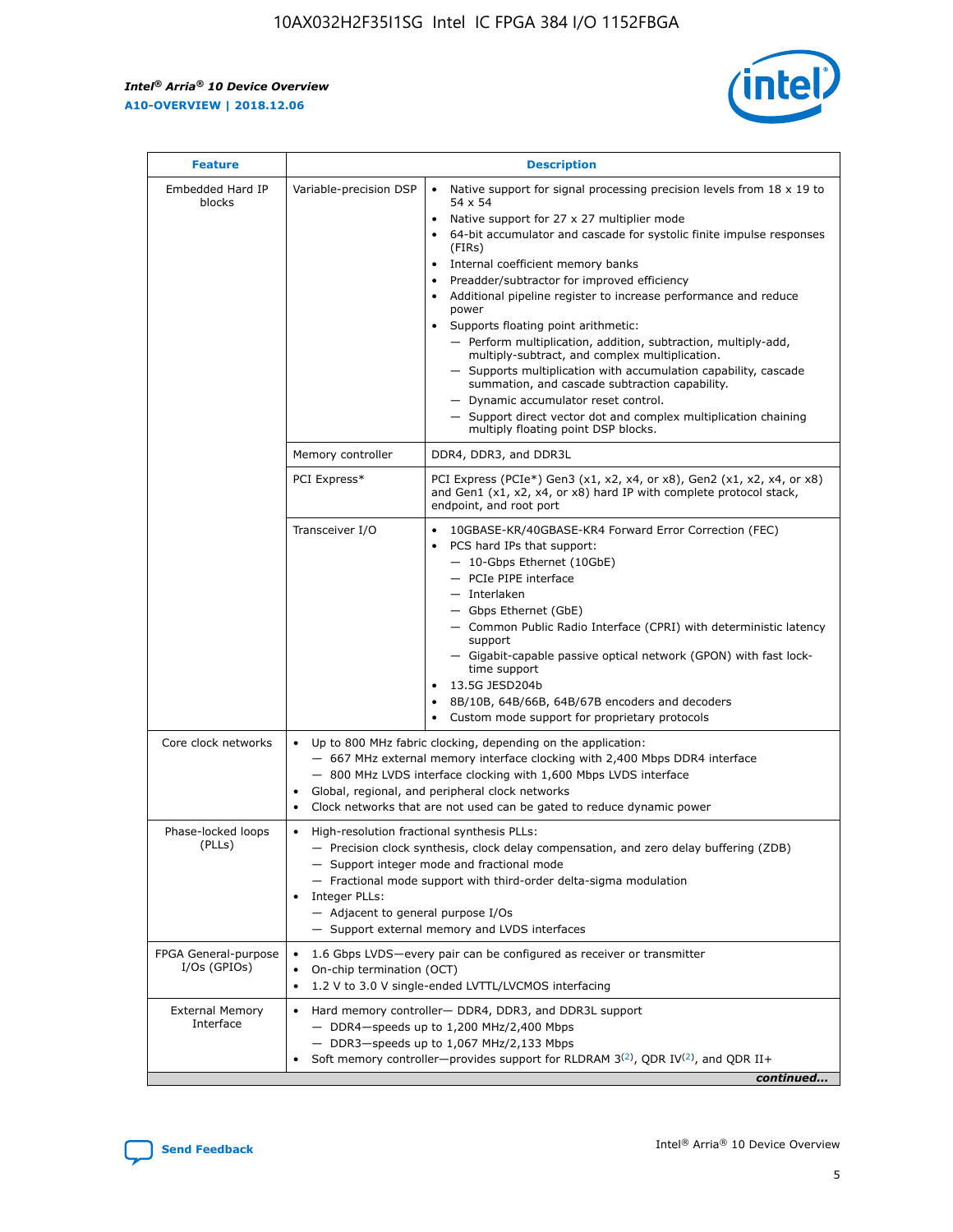

| <b>Feature</b>                                    | <b>Description</b>                                                                                                                                                                                                                                                                                                                                                                                                                                                                                                                                                                                                                             |
|---------------------------------------------------|------------------------------------------------------------------------------------------------------------------------------------------------------------------------------------------------------------------------------------------------------------------------------------------------------------------------------------------------------------------------------------------------------------------------------------------------------------------------------------------------------------------------------------------------------------------------------------------------------------------------------------------------|
| Low-power serial<br>transceivers                  | • Continuous operating range:<br>- Intel Arria 10 GX-1 Gbps to 17.4 Gbps<br>- Intel Arria 10 GT-1 Gbps to 25.8 Gbps<br>Backplane support:<br>$-$ Intel Arria 10 GX-up to 12.5<br>$-$ Intel Arria 10 GT-up to 12.5<br>Extended range down to 125 Mbps with oversampling<br>ATX transmit PLLs with user-configurable fractional synthesis capability<br>• Electronic Dispersion Compensation (EDC) support for XFP, SFP+, QSFP, and CFP optical<br>module<br>• Adaptive linear and decision feedback equalization<br>Transmitter pre-emphasis and de-emphasis<br>$\bullet$<br>Dynamic partial reconfiguration of individual transceiver channels |
| <b>HPS</b><br>(Intel Arria 10 SX<br>devices only) | Processor and system<br>Dual-core ARM Cortex-A9 MPCore processor-1.2 GHz CPU with<br>$\bullet$<br>1.5 GHz overdrive capability<br>256 KB on-chip RAM and 64 KB on-chip ROM<br>$\bullet$<br>System peripherals-general-purpose timers, watchdog timers, direct<br>memory access (DMA) controller, FPGA configuration manager, and<br>clock and reset managers<br>• Security features—anti-tamper, secure boot, Advanced Encryption<br>Standard (AES) and authentication (SHA)<br>ARM CoreSight* JTAG debug access port, trace port, and on-chip<br>trace storage                                                                                |
|                                                   | <b>External interfaces</b><br>Hard memory interface—Hard memory controller (2,400 Mbps DDR4,<br>$\bullet$<br>and 2,133 Mbps DDR3), Quad serial peripheral interface (QSPI) flash<br>controller, NAND flash controller, direct memory access (DMA)<br>controller, Secure Digital/MultiMediaCard (SD/MMC) controller<br>Communication interface-10/100/1000 Ethernet media access<br>control (MAC), USB On-The-GO (OTG) controllers, I <sup>2</sup> C controllers,<br>UART 16550, serial peripheral interface (SPI), and up to 62<br>HPS GPIO interfaces (48 direct-share I/Os)                                                                  |
|                                                   | High-performance ARM AMBA* AXI bus bridges that support<br>Interconnects to core<br>$\bullet$<br>simultaneous read and write<br>HPS-FPGA bridges—include the FPGA-to-HPS, HPS-to-FPGA, and<br>$\bullet$<br>lightweight HPS-to-FPGA bridges that allow the FPGA fabric to issue<br>transactions to slaves in the HPS, and vice versa<br>Configuration bridge that allows HPS configuration manager to<br>configure the core logic via dedicated 32-bit configuration port<br>FPGA-to-HPS SDRAM controller bridge-provides configuration<br>interfaces for the multiport front end (MPFE) of the HPS SDRAM<br>controller                         |
| Configuration                                     | Tamper protection—comprehensive design protection to protect your valuable IP investments<br>Enhanced 256-bit advanced encryption standard (AES) design security with authentication<br>$\bullet$<br>Configuration via protocol (CvP) using PCIe Gen1, Gen2, or Gen3<br>continued                                                                                                                                                                                                                                                                                                                                                              |

<sup>(2)</sup> Intel Arria 10 devices support this external memory interface using hard PHY with soft memory controller.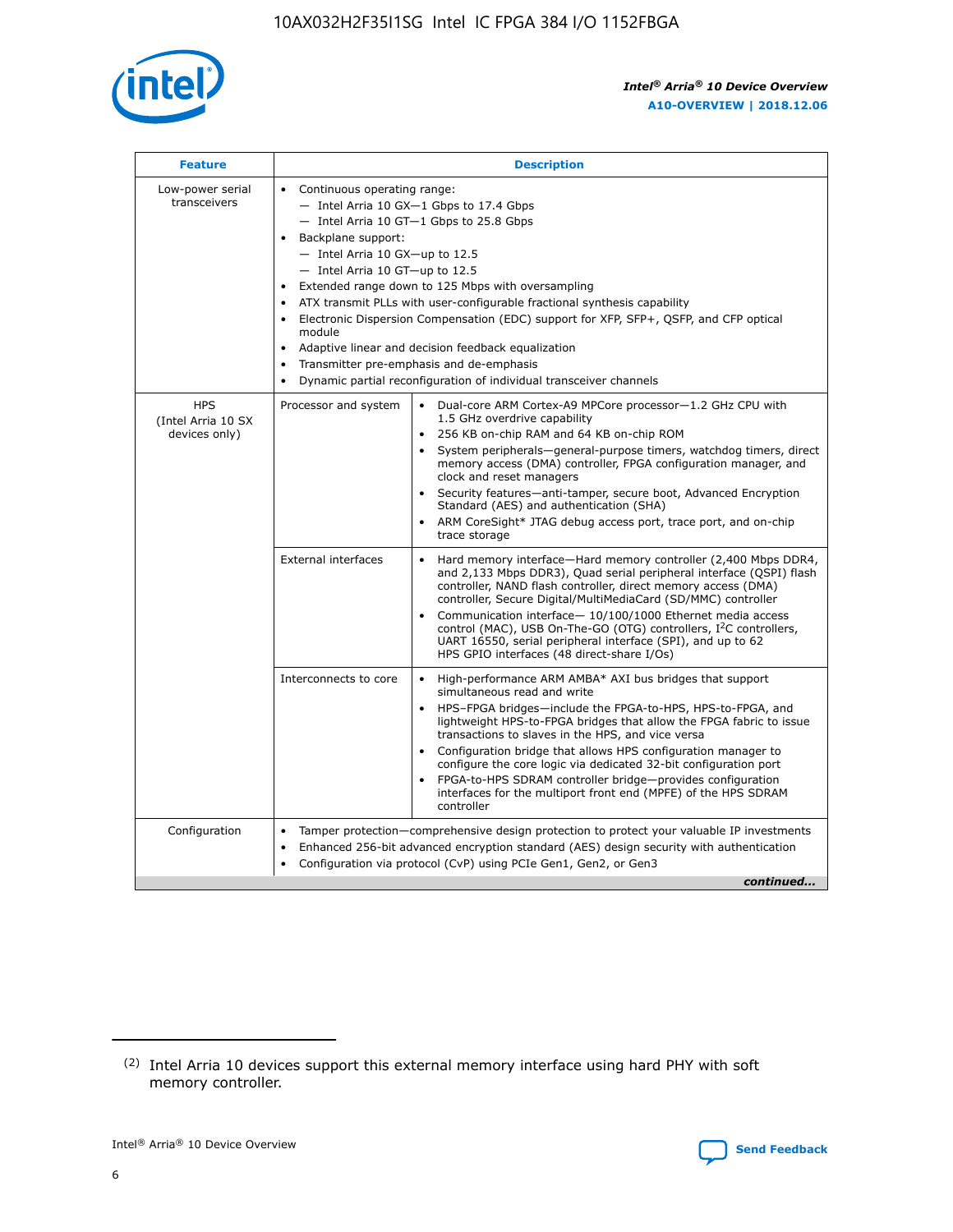

| <b>Feature</b>     | <b>Description</b>                                                                                                                                                                                               |
|--------------------|------------------------------------------------------------------------------------------------------------------------------------------------------------------------------------------------------------------|
|                    | Dynamic reconfiguration of the transceivers and PLLs<br>Fine-grained partial reconfiguration of the core fabric<br>Active Serial x4 Interface<br>$\bullet$                                                       |
| Power management   | SmartVID<br>Low static power device options<br>Programmable Power Technology<br>Intel Quartus <sup>®</sup> Prime integrated power analysis                                                                       |
| Software and tools | Intel Quartus Prime design suite<br>Transceiver toolkit<br>Platform Designer system integration tool<br>DSP Builder for Intel FPGAs<br>OpenCL <sup>™</sup> support<br>Intel SoC FPGA Embedded Design Suite (EDS) |

## **Related Information**

[Intel Arria 10 Transceiver PHY Overview](https://www.intel.com/content/www/us/en/programmable/documentation/nik1398707230472.html#nik1398706768037) Provides details on Intel Arria 10 transceivers.

## **Intel Arria 10 Device Variants and Packages**

#### **Table 4. Device Variants for the Intel Arria 10 Device Family**

| <b>Variant</b>    | <b>Description</b>                                                                                                                                                                                                     |
|-------------------|------------------------------------------------------------------------------------------------------------------------------------------------------------------------------------------------------------------------|
| Intel Arria 10 GX | FPGA featuring 17.4 Gbps transceivers for short reach applications with 12.5 backplane driving<br>capability.                                                                                                          |
| Intel Arria 10 GT | FPGA featuring:<br>17.4 Gbps transceivers for short reach applications with 12.5 backplane driving capability.<br>25.8 Gbps transceivers for supporting CAUI-4 and CEI-25G applications with CFP2 and CFP4<br>modules. |
| Intel Arria 10 SX | SoC integrating ARM-based HPS and FPGA featuring 17.4 Gbps transceivers for short reach<br>applications with 12.5 backplane driving capability.                                                                        |

## **Intel Arria 10 GX**

This section provides the available options, maximum resource counts, and package plan for the Intel Arria 10 GX devices.

The information in this section is correct at the time of publication. For the latest information and to get more details, refer to the Intel FPGA Product Selector.

### **Related Information**

#### [Intel FPGA Product Selector](http://www.altera.com/products/selector/psg-selector.html) Provides the latest information on Intel products.

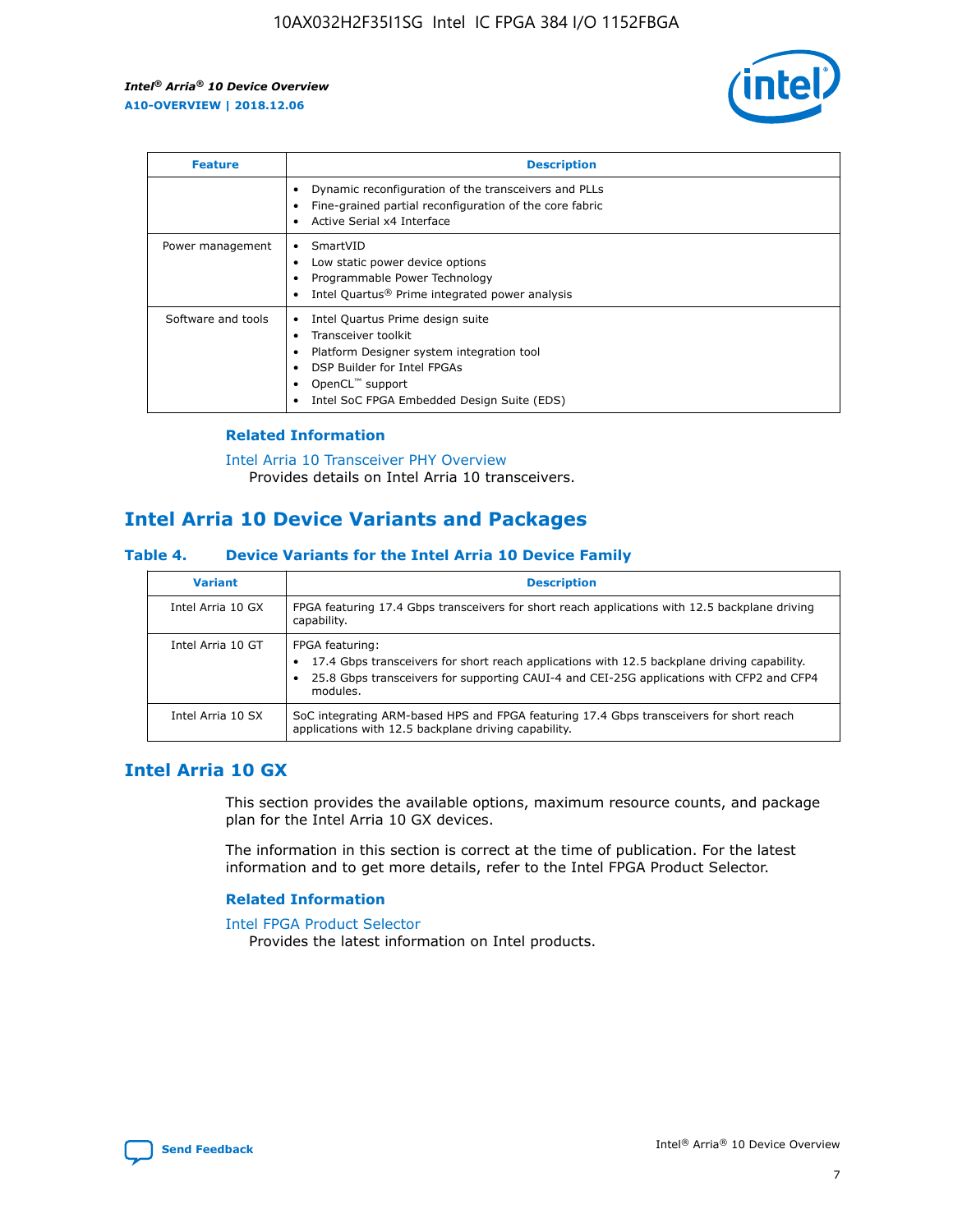

## **Available Options**





#### **Related Information**

[Transceiver Performance for Intel Arria 10 GX/SX Devices](https://www.intel.com/content/www/us/en/programmable/documentation/mcn1413182292568.html#mcn1413213965502) Provides more information about the transceiver speed grade.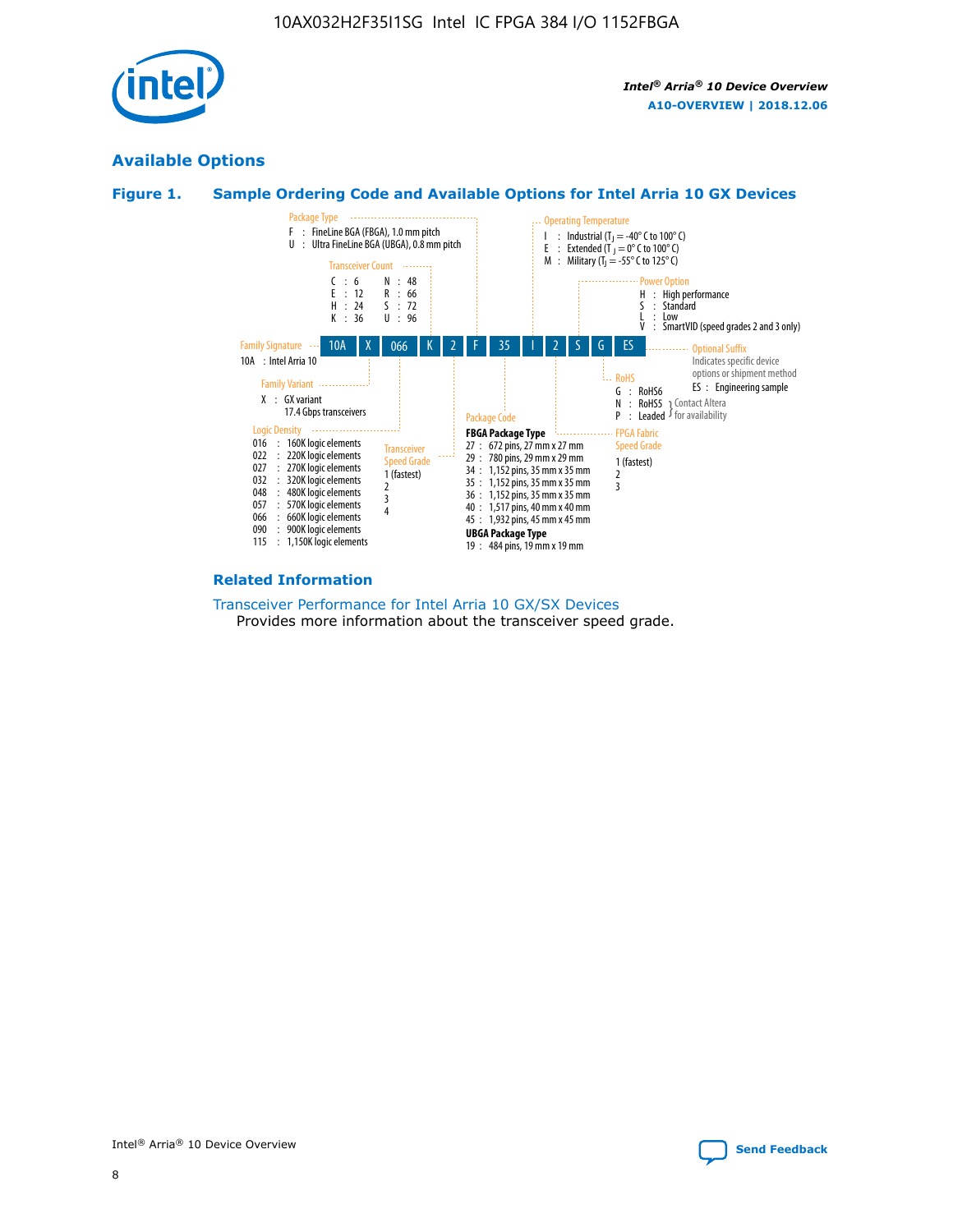

## **Maximum Resources**

## **Table 5. Maximum Resource Counts for Intel Arria 10 GX Devices (GX 160, GX 220, GX 270, GX 320, and GX 480)**

| <b>Resource</b>         |                                                          | <b>Product Line</b> |                                                 |                |                  |                |  |  |  |
|-------------------------|----------------------------------------------------------|---------------------|-------------------------------------------------|----------------|------------------|----------------|--|--|--|
|                         |                                                          | <b>GX 160</b>       | <b>GX 220</b><br><b>GX 270</b><br><b>GX 320</b> |                |                  | <b>GX 480</b>  |  |  |  |
| Logic Elements (LE) (K) |                                                          | 160                 | 220                                             | 270            | 320              | 480            |  |  |  |
| <b>ALM</b>              |                                                          | 61,510              | 80,330                                          | 101,620        | 119,900          | 183,590        |  |  |  |
| Register                |                                                          | 246,040             | 321,320                                         | 406,480        | 479,600          | 734,360        |  |  |  |
| Memory (Kb)             | M <sub>20</sub> K                                        | 8,800               | 11,740                                          | 15,000         | 17,820<br>28,620 |                |  |  |  |
|                         | <b>MLAB</b>                                              | 1,050               | 1,690<br>2,452                                  |                | 2,727            | 4,164          |  |  |  |
|                         | 985<br>Variable-precision DSP Block<br>156<br>192<br>830 |                     |                                                 |                | 1,368            |                |  |  |  |
| 18 x 19 Multiplier      |                                                          | 312                 | 384                                             | 1,660          | 1,970            | 2,736          |  |  |  |
| PLL                     | Fractional<br>Synthesis                                  | 6                   | 6                                               | 8              | 8                | 12             |  |  |  |
|                         | I/O                                                      | 6                   | 6                                               | 8              | 8                | 12             |  |  |  |
| 17.4 Gbps Transceiver   |                                                          | 12                  | 12                                              | 24             | 24               |                |  |  |  |
| GPIO <sup>(3)</sup>     |                                                          | 288                 | 288                                             | 384<br>384     |                  | 492            |  |  |  |
| LVDS Pair $(4)$         |                                                          | 120                 | 120                                             | 168            | 168              | 222            |  |  |  |
| PCIe Hard IP Block      |                                                          | $\mathbf{1}$        | 1                                               | $\overline{2}$ | $\overline{2}$   | $\overline{2}$ |  |  |  |
| Hard Memory Controller  |                                                          | 6                   | 6                                               | 8              | 8                | 12             |  |  |  |

<sup>(4)</sup> Each LVDS I/O pair can be used as differential input or output.



<sup>(3)</sup> The number of GPIOs does not include transceiver I/Os. In the Intel Quartus Prime software, the number of user I/Os includes transceiver I/Os.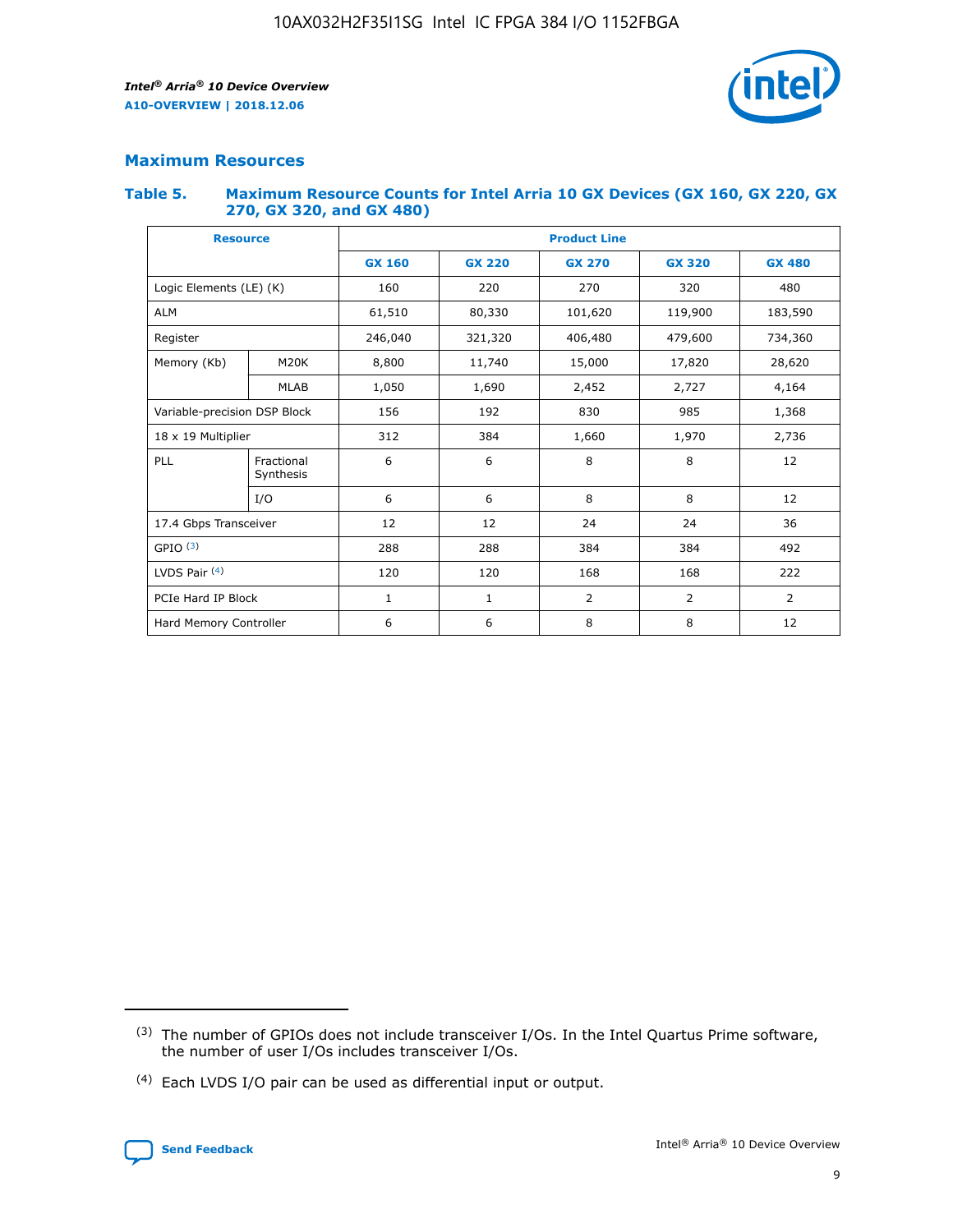

## **Table 6. Maximum Resource Counts for Intel Arria 10 GX Devices (GX 570, GX 660, GX 900, and GX 1150)**

|                              | <b>Resource</b>         | <b>Product Line</b> |                |                |                |  |  |  |
|------------------------------|-------------------------|---------------------|----------------|----------------|----------------|--|--|--|
|                              |                         | <b>GX 570</b>       | <b>GX 660</b>  | <b>GX 900</b>  | <b>GX 1150</b> |  |  |  |
| Logic Elements (LE) (K)      |                         | 570                 | 660            | 900            | 1,150          |  |  |  |
| <b>ALM</b>                   |                         | 217,080             | 251,680        | 339,620        | 427,200        |  |  |  |
| Register                     |                         | 868,320             | 1,006,720      | 1,358,480      | 1,708,800      |  |  |  |
| Memory (Kb)                  | <b>M20K</b>             | 36,000              | 42,620         | 48,460         | 54,260         |  |  |  |
|                              | <b>MLAB</b>             | 5,096               | 5,788          | 9,386          | 12,984         |  |  |  |
| Variable-precision DSP Block |                         | 1,523               | 1,687          | 1,518          | 1,518          |  |  |  |
| 18 x 19 Multiplier           |                         | 3,046               | 3,374          | 3,036          | 3,036          |  |  |  |
| PLL                          | Fractional<br>Synthesis | 16                  | 16             | 32             | 32             |  |  |  |
|                              | I/O                     | 16                  | 16             | 16             | 16             |  |  |  |
| 17.4 Gbps Transceiver        |                         | 48                  | 48             | 96             | 96             |  |  |  |
| GPIO <sup>(3)</sup>          |                         | 696                 | 696            | 768            | 768            |  |  |  |
| LVDS Pair $(4)$              |                         | 324                 | 324            | 384            | 384            |  |  |  |
| PCIe Hard IP Block           |                         | 2                   | $\overline{2}$ | $\overline{4}$ | $\overline{4}$ |  |  |  |
| Hard Memory Controller       |                         | 16                  | 16             | 16             | 16             |  |  |  |

## **Package Plan**

## **Table 7. Package Plan for Intel Arria 10 GX Devices (U19, F27, and F29)**

Refer to I/O and High Speed I/O in Intel Arria 10 Devices chapter for the number of 3 V I/O, LVDS I/O, and LVDS channels in each device package.

| <b>Product Line</b> | U <sub>19</sub><br>$(19 \text{ mm} \times 19 \text{ mm})$<br>484-pin UBGA) |          |             |         | <b>F27</b><br>(27 mm × 27 mm,<br>672-pin FBGA) |             | <b>F29</b><br>(29 mm × 29 mm,<br>780-pin FBGA) |          |             |  |
|---------------------|----------------------------------------------------------------------------|----------|-------------|---------|------------------------------------------------|-------------|------------------------------------------------|----------|-------------|--|
|                     | 3 V I/O                                                                    | LVDS I/O | <b>XCVR</b> | 3 V I/O | LVDS I/O                                       | <b>XCVR</b> | 3 V I/O                                        | LVDS I/O | <b>XCVR</b> |  |
| GX 160              | 48                                                                         | 192      | 6           | 48      | 192                                            | 12          | 48                                             | 240      | 12          |  |
| GX 220              | 48                                                                         | 192      | 6           | 48      | 192                                            | 12          | 48                                             | 240      | 12          |  |
| GX 270              |                                                                            |          |             | 48      | 192                                            | 12          | 48                                             | 312      | 12          |  |
| GX 320              |                                                                            |          |             | 48      | 192                                            | 12          | 48                                             | 312      | 12          |  |
| GX 480              |                                                                            |          |             |         |                                                |             | 48                                             | 312      | 12          |  |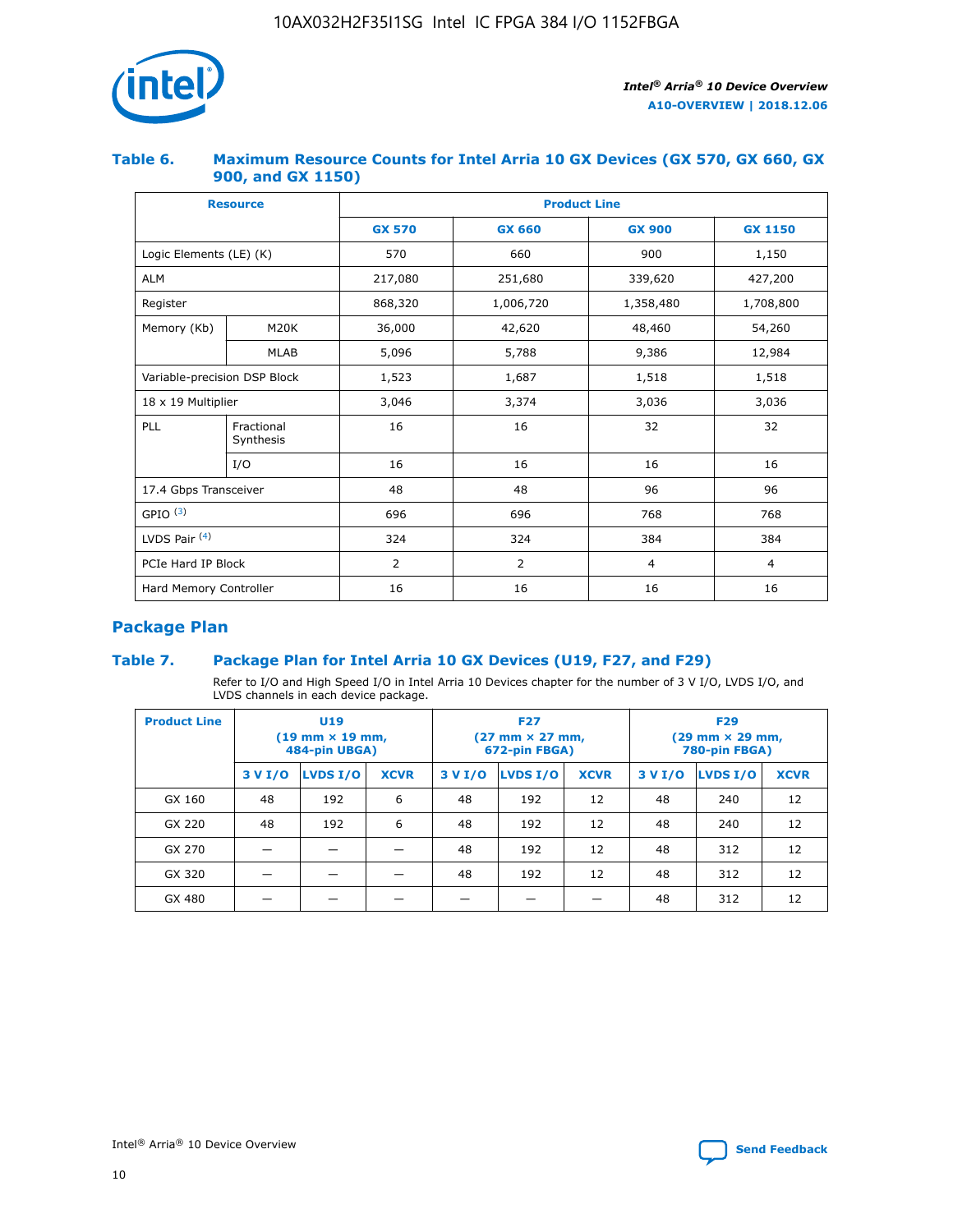

#### **Table 8. Package Plan for Intel Arria 10 GX Devices (F34, F35, NF40, and KF40)**

Refer to I/O and High Speed I/O in Intel Arria 10 Devices chapter for the number of 3 V I/O, LVDS I/O, and LVDS channels in each device package.

| <b>Product Line</b> | <b>F34</b><br>$(35 \text{ mm} \times 35 \text{ mm})$<br>1152-pin FBGA) |                    | <b>F35</b><br>$(35$ mm $\times$ 35 mm,<br><b>1152-pin FBGA)</b> |           | <b>KF40</b><br>$(40$ mm $\times$ 40 mm,<br>1517-pin FBGA) |             |           | <b>NF40</b><br>$(40 \text{ mm} \times 40 \text{ mm})$<br><b>1517-pin FBGA)</b> |             |            |                    |             |
|---------------------|------------------------------------------------------------------------|--------------------|-----------------------------------------------------------------|-----------|-----------------------------------------------------------|-------------|-----------|--------------------------------------------------------------------------------|-------------|------------|--------------------|-------------|
|                     | 3V<br>I/O                                                              | <b>LVDS</b><br>I/O | <b>XCVR</b>                                                     | 3V<br>I/O | <b>LVDS</b><br>I/O                                        | <b>XCVR</b> | 3V<br>I/O | <b>LVDS</b><br>I/O                                                             | <b>XCVR</b> | 3 V<br>I/O | <b>LVDS</b><br>I/O | <b>XCVR</b> |
| GX 270              | 48                                                                     | 336                | 24                                                              | 48        | 336                                                       | 24          |           |                                                                                |             |            |                    |             |
| GX 320              | 48                                                                     | 336                | 24                                                              | 48        | 336                                                       | 24          |           |                                                                                |             |            |                    |             |
| GX 480              | 48                                                                     | 444                | 24                                                              | 48        | 348                                                       | 36          |           |                                                                                |             |            |                    |             |
| GX 570              | 48                                                                     | 444                | 24                                                              | 48        | 348                                                       | 36          | 96        | 600                                                                            | 36          | 48         | 540                | 48          |
| GX 660              | 48                                                                     | 444                | 24                                                              | 48        | 348                                                       | 36          | 96        | 600                                                                            | 36          | 48         | 540                | 48          |
| GX 900              |                                                                        | 504                | 24                                                              | –         |                                                           |             |           |                                                                                |             |            | 600                | 48          |
| GX 1150             |                                                                        | 504                | 24                                                              |           |                                                           |             |           |                                                                                |             |            | 600                | 48          |

#### **Table 9. Package Plan for Intel Arria 10 GX Devices (RF40, NF45, SF45, and UF45)**

Refer to I/O and High Speed I/O in Intel Arria 10 Devices chapter for the number of 3 V I/O, LVDS I/O, and LVDS channels in each device package.

| <b>Product Line</b> | <b>RF40</b><br>$(40 \text{ mm} \times 40 \text{ mm})$<br>1517-pin FBGA) |                    | <b>NF45</b><br>$(45 \text{ mm} \times 45 \text{ mm})$<br>1932-pin FBGA) |            |                    | <b>SF45</b><br>$(45 \text{ mm} \times 45 \text{ mm})$<br><b>1932-pin FBGA)</b> |            |                    | <b>UF45</b><br>$(45 \text{ mm} \times 45 \text{ mm})$<br>1932-pin FBGA) |           |                    |             |
|---------------------|-------------------------------------------------------------------------|--------------------|-------------------------------------------------------------------------|------------|--------------------|--------------------------------------------------------------------------------|------------|--------------------|-------------------------------------------------------------------------|-----------|--------------------|-------------|
|                     | 3 V<br>I/O                                                              | <b>LVDS</b><br>I/O | <b>XCVR</b>                                                             | 3 V<br>I/O | <b>LVDS</b><br>I/O | <b>XCVR</b>                                                                    | 3 V<br>I/O | <b>LVDS</b><br>I/O | <b>XCVR</b>                                                             | 3V<br>I/O | <b>LVDS</b><br>I/O | <b>XCVR</b> |
| GX 900              | _                                                                       | 342                | 66                                                                      | -          | 768                | 48                                                                             | -          | 624                | 72                                                                      | _         | 480                | 96          |
| GX 1150             |                                                                         | 342                | 66                                                                      | -          | 768                | 48                                                                             |            | 624                | 72                                                                      |           | 480                | 96          |

## **Related Information**

[I/O and High-Speed Differential I/O Interfaces in Intel Arria 10 Devices chapter, Intel](https://www.intel.com/content/www/us/en/programmable/documentation/sam1403482614086.html#sam1403482030321) [Arria 10 Device Handbook](https://www.intel.com/content/www/us/en/programmable/documentation/sam1403482614086.html#sam1403482030321)

Provides the number of 3 V and LVDS I/Os, and LVDS channels for each Intel Arria 10 device package.

## **Intel Arria 10 GT**

This section provides the available options, maximum resource counts, and package plan for the Intel Arria 10 GT devices.

The information in this section is correct at the time of publication. For the latest information and to get more details, refer to the Intel FPGA Product Selector.

#### **Related Information**

#### [Intel FPGA Product Selector](http://www.altera.com/products/selector/psg-selector.html)

Provides the latest information on Intel products.

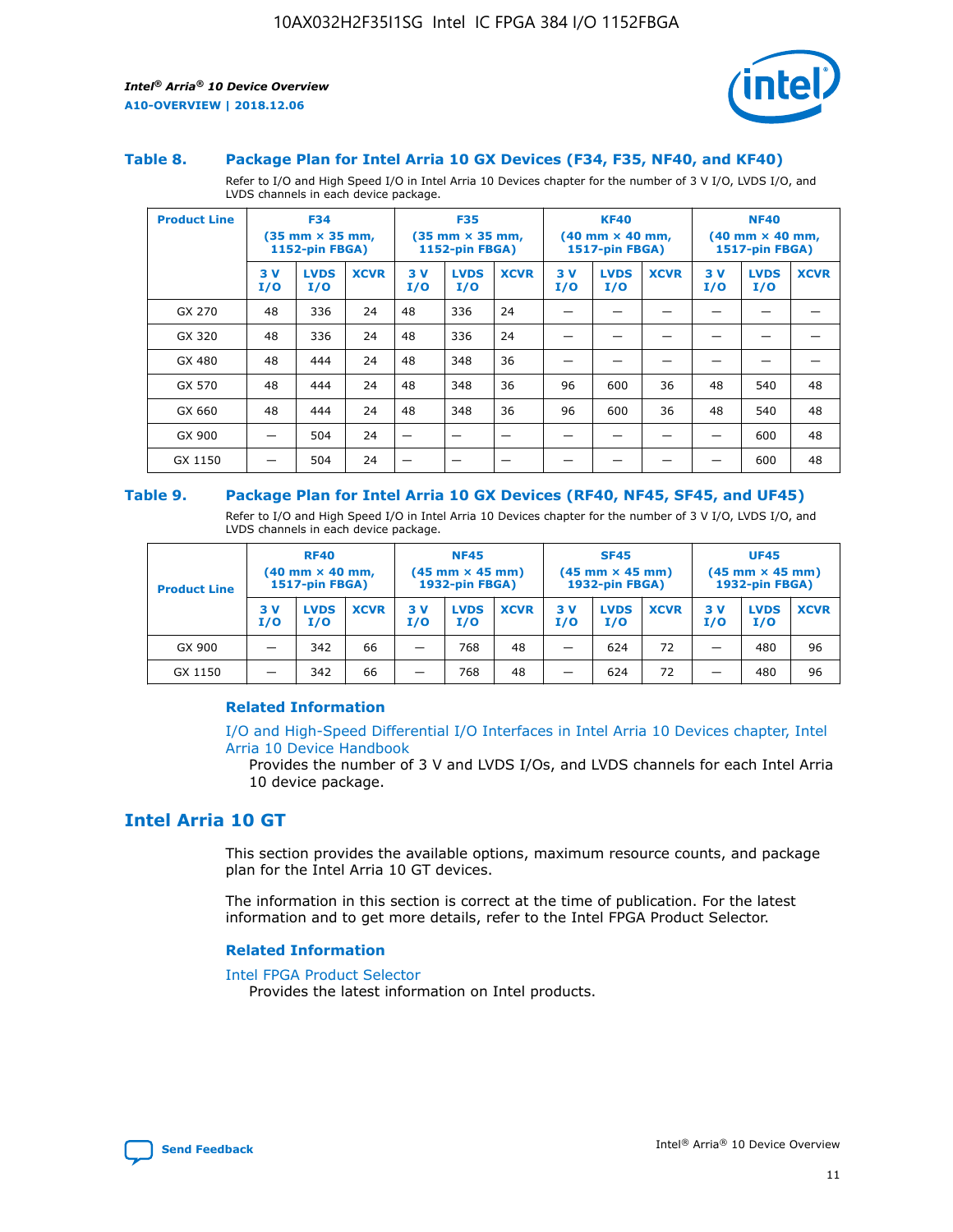

## **Available Options**

## **Figure 2. Sample Ordering Code and Available Options for Intel Arria 10 GT Devices**

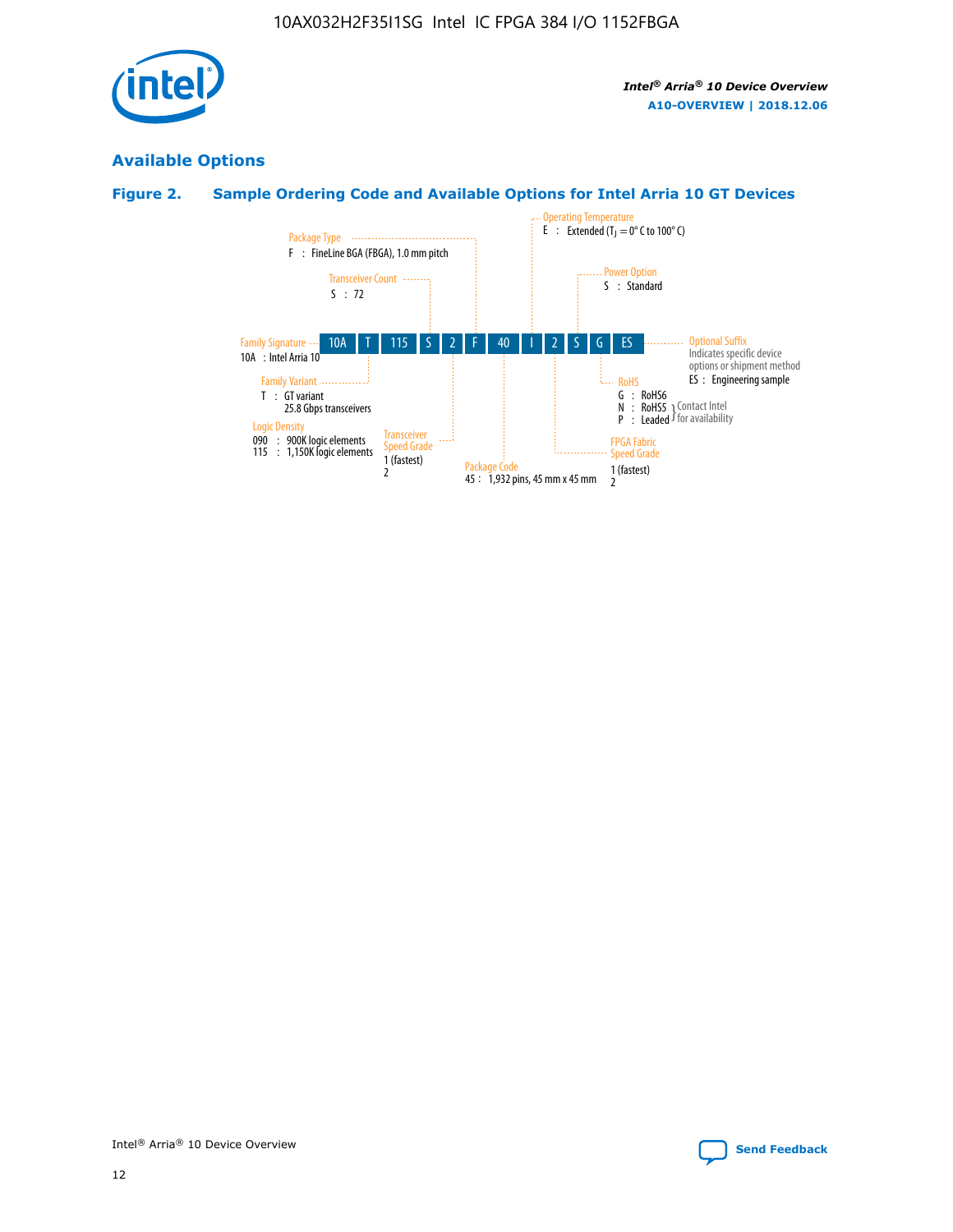

## **Maximum Resources**

#### **Table 10. Maximum Resource Counts for Intel Arria 10 GT Devices**

| <b>Resource</b>              |                      | <b>Product Line</b> |                |  |
|------------------------------|----------------------|---------------------|----------------|--|
|                              |                      | <b>GT 900</b>       | GT 1150        |  |
| Logic Elements (LE) (K)      |                      | 900                 | 1,150          |  |
| <b>ALM</b>                   |                      | 339,620             | 427,200        |  |
| Register                     |                      | 1,358,480           | 1,708,800      |  |
| Memory (Kb)                  | M <sub>20</sub> K    | 48,460              | 54,260         |  |
|                              | <b>MLAB</b>          | 9,386               | 12,984         |  |
| Variable-precision DSP Block |                      | 1,518               | 1,518          |  |
| 18 x 19 Multiplier           |                      | 3,036               | 3,036          |  |
| <b>PLL</b>                   | Fractional Synthesis | 32                  | 32             |  |
|                              | I/O                  | 16                  | 16             |  |
| Transceiver                  | 17.4 Gbps            | 72(5)               | 72(5)          |  |
|                              | 25.8 Gbps            | 6                   | 6              |  |
| GPIO <sup>(6)</sup>          |                      | 624                 | 624            |  |
| LVDS Pair $(7)$              |                      | 312                 | 312            |  |
| PCIe Hard IP Block           |                      | $\overline{4}$      | $\overline{4}$ |  |
| Hard Memory Controller       |                      | 16                  | 16             |  |

## **Related Information**

#### [Intel Arria 10 GT Channel Usage](https://www.intel.com/content/www/us/en/programmable/documentation/nik1398707230472.html#nik1398707008178)

Configuring GT/GX channels in Intel Arria 10 GT devices.

## **Package Plan**

## **Table 11. Package Plan for Intel Arria 10 GT Devices**

Refer to I/O and High Speed I/O in Intel Arria 10 Devices chapter for the number of 3 V I/O, LVDS I/O, and LVDS channels in each device package.

| <b>Product Line</b> | <b>SF45</b><br>(45 mm × 45 mm, 1932-pin FBGA) |                 |             |  |  |  |  |
|---------------------|-----------------------------------------------|-----------------|-------------|--|--|--|--|
|                     | 3 V I/O                                       | <b>LVDS I/O</b> | <b>XCVR</b> |  |  |  |  |
| GT 900              |                                               | 624             | 72          |  |  |  |  |
| GT 1150             |                                               | 624             | 72          |  |  |  |  |

<sup>(7)</sup> Each LVDS I/O pair can be used as differential input or output.



 $(5)$  If all 6 GT channels are in use, 12 of the GX channels are not usable.

<sup>(6)</sup> The number of GPIOs does not include transceiver I/Os. In the Intel Quartus Prime software, the number of user I/Os includes transceiver I/Os.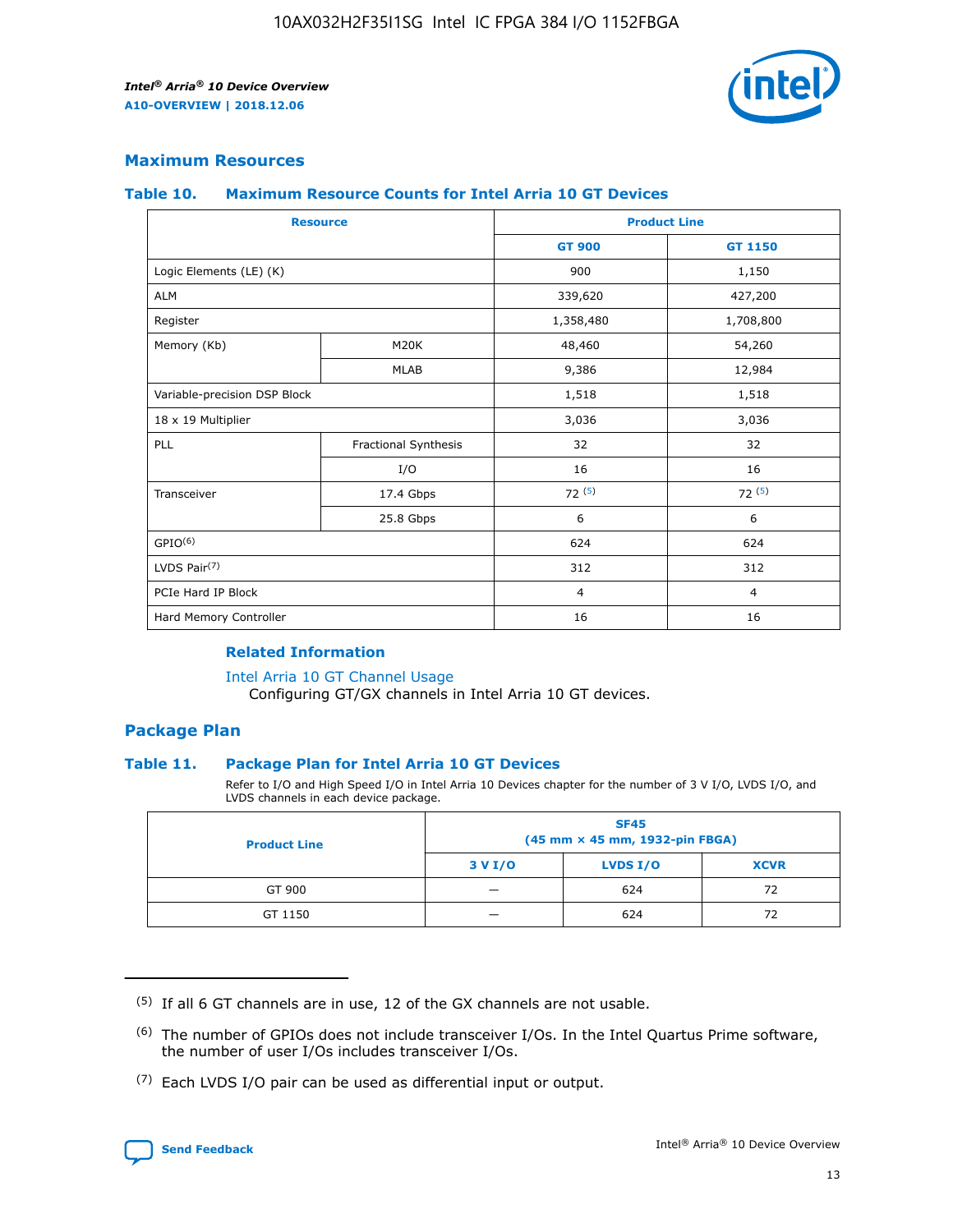

## **Related Information**

[I/O and High-Speed Differential I/O Interfaces in Intel Arria 10 Devices chapter, Intel](https://www.intel.com/content/www/us/en/programmable/documentation/sam1403482614086.html#sam1403482030321) [Arria 10 Device Handbook](https://www.intel.com/content/www/us/en/programmable/documentation/sam1403482614086.html#sam1403482030321)

Provides the number of 3 V and LVDS I/Os, and LVDS channels for each Intel Arria 10 device package.

## **Intel Arria 10 SX**

This section provides the available options, maximum resource counts, and package plan for the Intel Arria 10 SX devices.

The information in this section is correct at the time of publication. For the latest information and to get more details, refer to the Intel FPGA Product Selector.

#### **Related Information**

[Intel FPGA Product Selector](http://www.altera.com/products/selector/psg-selector.html) Provides the latest information on Intel products.

## **Available Options**

#### **Figure 3. Sample Ordering Code and Available Options for Intel Arria 10 SX Devices**



#### **Related Information**

[Transceiver Performance for Intel Arria 10 GX/SX Devices](https://www.intel.com/content/www/us/en/programmable/documentation/mcn1413182292568.html#mcn1413213965502) Provides more information about the transceiver speed grade.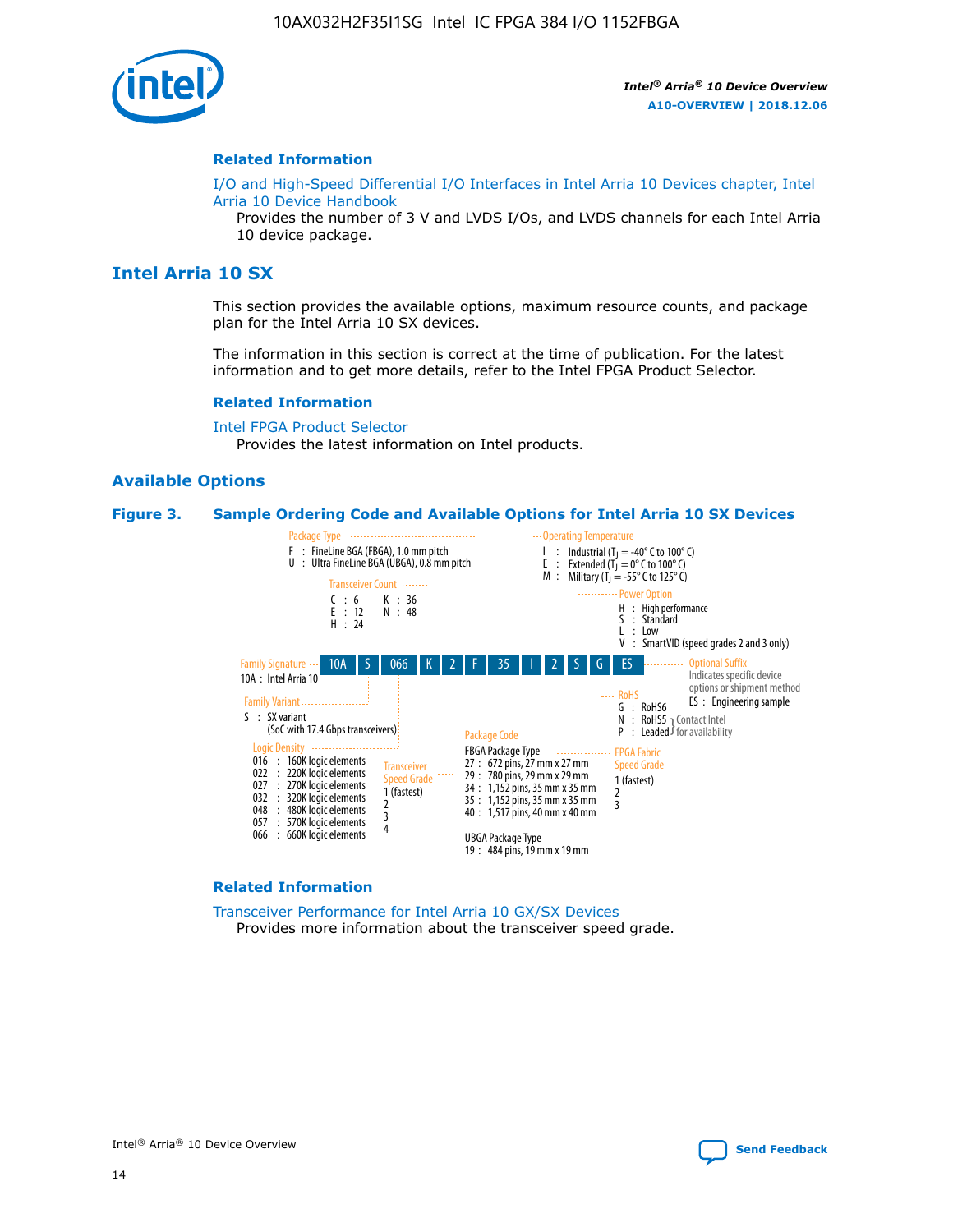

## **Maximum Resources**

#### **Table 12. Maximum Resource Counts for Intel Arria 10 SX Devices**

|                                   | <b>Resource</b>         | <b>Product Line</b> |               |                |                |                |                |                |  |  |  |
|-----------------------------------|-------------------------|---------------------|---------------|----------------|----------------|----------------|----------------|----------------|--|--|--|
|                                   |                         | <b>SX 160</b>       | <b>SX 220</b> | <b>SX 270</b>  | <b>SX 320</b>  | <b>SX 480</b>  | <b>SX 570</b>  | <b>SX 660</b>  |  |  |  |
| Logic Elements (LE) (K)           |                         | 160                 | 220           | 270            | 320            | 480            | 570            | 660            |  |  |  |
| <b>ALM</b>                        |                         | 61,510              | 80,330        | 101,620        | 119,900        | 183,590        | 217,080        | 251,680        |  |  |  |
| Register                          |                         | 246,040             | 321,320       | 406,480        | 479,600        | 734,360        | 868,320        | 1,006,720      |  |  |  |
| Memory (Kb)                       | M <sub>20</sub> K       | 8,800               | 11,740        | 15,000         | 17,820         | 28,620         | 36,000         | 42,620         |  |  |  |
|                                   | <b>MLAB</b>             | 1,050               | 1,690         | 2,452          | 2,727          | 4,164          | 5,096          | 5,788          |  |  |  |
| Variable-precision DSP Block      |                         | 156                 | 192           | 830            | 985            | 1,368          | 1,523          | 1,687          |  |  |  |
| 18 x 19 Multiplier                |                         | 312                 | 384           | 1,660          | 1,970          | 2,736          | 3,046          | 3,374          |  |  |  |
| <b>PLL</b>                        | Fractional<br>Synthesis | 6                   | 6             | 8              | 8              | 12             | 16             | 16             |  |  |  |
|                                   | I/O                     | 6                   | 6             | 8              | 8              | 12             | 16             | 16             |  |  |  |
| 17.4 Gbps Transceiver             |                         | 12                  | 12            | 24             | 24             | 36             | 48             | 48             |  |  |  |
| GPIO <sup>(8)</sup>               |                         | 288                 | 288           | 384            | 384            | 492            | 696            | 696            |  |  |  |
| LVDS Pair $(9)$                   |                         | 120                 | 120           | 168            | 168            | 174            | 324            | 324            |  |  |  |
| PCIe Hard IP Block                |                         | $\mathbf{1}$        | $\mathbf{1}$  | $\overline{2}$ | $\overline{2}$ | $\overline{2}$ | $\overline{2}$ | $\overline{2}$ |  |  |  |
| Hard Memory Controller            |                         | 6                   | 6             | 8              | 8              | 12             | 16             | 16             |  |  |  |
| ARM Cortex-A9 MPCore<br>Processor |                         | Yes                 | Yes           | Yes            | Yes            | Yes            | Yes            | Yes            |  |  |  |

## **Package Plan**

## **Table 13. Package Plan for Intel Arria 10 SX Devices (U19, F27, F29, and F34)**

Refer to I/O and High Speed I/O in Intel Arria 10 Devices chapter for the number of 3 V I/O, LVDS I/O, and LVDS channels in each device package.

| <b>Product Line</b> | U <sub>19</sub><br>$(19 \text{ mm} \times 19 \text{ mm})$<br>484-pin UBGA) |                    |             | <b>F27</b><br>$(27 \text{ mm} \times 27 \text{ mm})$ .<br>672-pin FBGA) |                    | <b>F29</b><br>$(29 \text{ mm} \times 29 \text{ mm})$ .<br>780-pin FBGA) |            |                    | <b>F34</b><br>$(35 \text{ mm} \times 35 \text{ mm})$<br><b>1152-pin FBGA)</b> |           |                    |             |
|---------------------|----------------------------------------------------------------------------|--------------------|-------------|-------------------------------------------------------------------------|--------------------|-------------------------------------------------------------------------|------------|--------------------|-------------------------------------------------------------------------------|-----------|--------------------|-------------|
|                     | 3V<br>I/O                                                                  | <b>LVDS</b><br>I/O | <b>XCVR</b> | 3V<br>I/O                                                               | <b>LVDS</b><br>I/O | <b>XCVR</b>                                                             | 3 V<br>I/O | <b>LVDS</b><br>I/O | <b>XCVR</b>                                                                   | 3V<br>I/O | <b>LVDS</b><br>I/O | <b>XCVR</b> |
| SX 160              | 48                                                                         | 144                | 6           | 48                                                                      | 192                | 12                                                                      | 48         | 240                | 12                                                                            |           |                    |             |
| SX 220              | 48                                                                         | 144                | 6           | 48                                                                      | 192                | 12                                                                      | 48         | 240                | 12                                                                            |           |                    |             |
| SX 270              |                                                                            |                    |             | 48                                                                      | 192                | 12                                                                      | 48         | 312                | 12                                                                            | 48        | 336                | 24          |
| SX 320              |                                                                            |                    |             | 48                                                                      | 192                | 12                                                                      | 48         | 312                | 12                                                                            | 48        | 336                | 24          |
|                     | continued                                                                  |                    |             |                                                                         |                    |                                                                         |            |                    |                                                                               |           |                    |             |

 $(8)$  The number of GPIOs does not include transceiver I/Os. In the Intel Quartus Prime software, the number of user I/Os includes transceiver I/Os.

 $(9)$  Each LVDS I/O pair can be used as differential input or output.

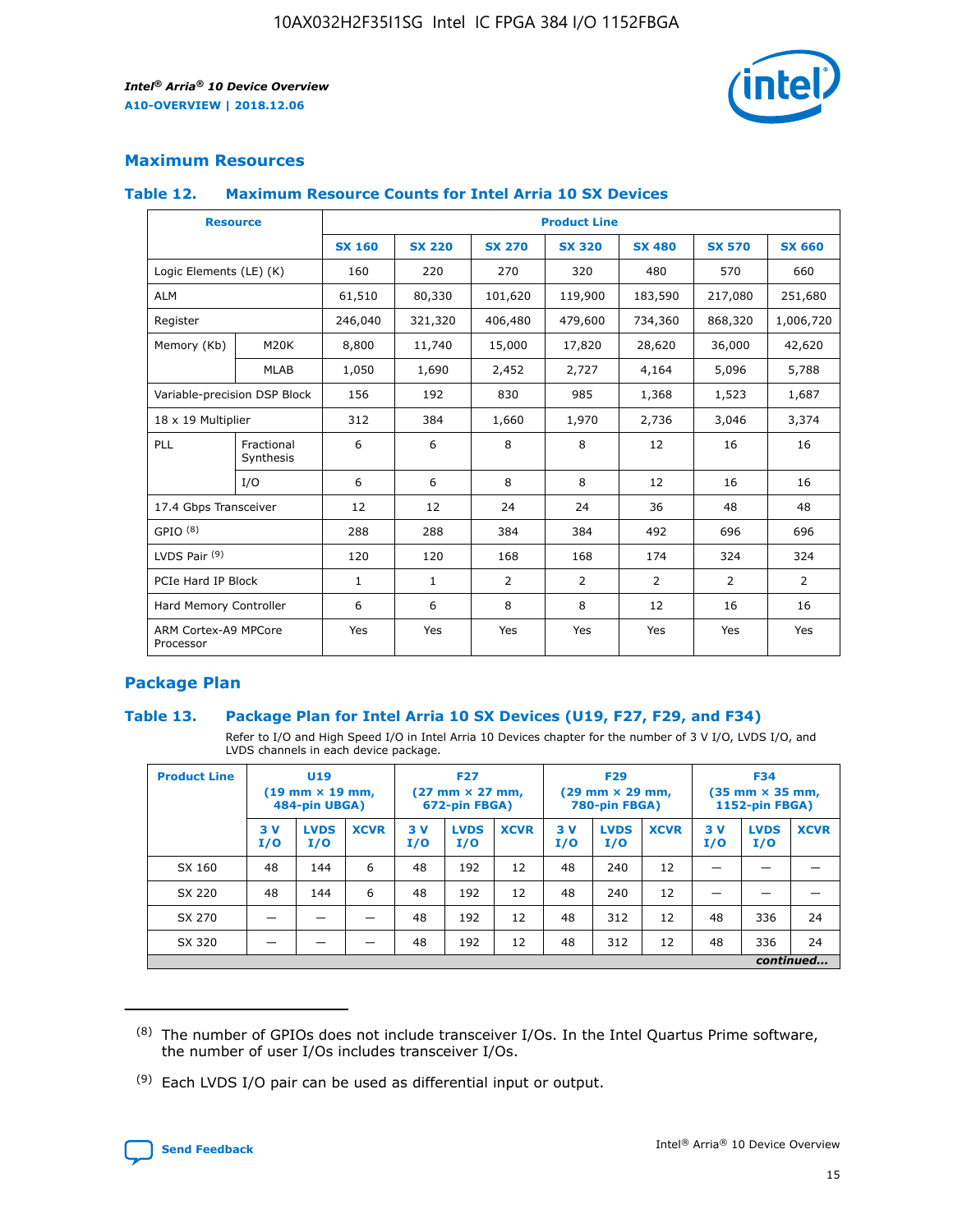

| <b>Product Line</b> | U <sub>19</sub><br>$(19 \text{ mm} \times 19 \text{ mm})$<br>484-pin UBGA) |                    | <b>F27</b><br>$(27 \text{ mm} \times 27 \text{ mm})$<br>672-pin FBGA) |           | <b>F29</b><br>$(29 \text{ mm} \times 29 \text{ mm})$<br>780-pin FBGA) |             |           | <b>F34</b><br>$(35$ mm $\times$ 35 mm,<br><b>1152-pin FBGA)</b> |             |           |                    |             |
|---------------------|----------------------------------------------------------------------------|--------------------|-----------------------------------------------------------------------|-----------|-----------------------------------------------------------------------|-------------|-----------|-----------------------------------------------------------------|-------------|-----------|--------------------|-------------|
|                     | 3 V<br>I/O                                                                 | <b>LVDS</b><br>I/O | <b>XCVR</b>                                                           | 3V<br>I/O | <b>LVDS</b><br>I/O                                                    | <b>XCVR</b> | 3V<br>I/O | <b>LVDS</b><br>I/O                                              | <b>XCVR</b> | 3V<br>I/O | <b>LVDS</b><br>I/O | <b>XCVR</b> |
| SX 480              |                                                                            |                    |                                                                       |           |                                                                       |             | 48        | 312                                                             | 12          | 48        | 444                | 24          |
| SX 570              |                                                                            |                    |                                                                       |           |                                                                       |             |           |                                                                 |             | 48        | 444                | 24          |
| SX 660              |                                                                            |                    |                                                                       |           |                                                                       |             |           |                                                                 |             | 48        | 444                | 24          |

## **Table 14. Package Plan for Intel Arria 10 SX Devices (F35, KF40, and NF40)**

Refer to I/O and High Speed I/O in Intel Arria 10 Devices chapter for the number of 3 V I/O, LVDS I/O, and LVDS channels in each device package.

| <b>Product Line</b> | <b>F35</b><br>(35 mm × 35 mm,<br><b>1152-pin FBGA)</b> |          |             |                                           | <b>KF40</b><br>(40 mm × 40 mm,<br>1517-pin FBGA) |    | <b>NF40</b><br>$(40 \text{ mm} \times 40 \text{ mm})$<br>1517-pin FBGA) |          |             |  |
|---------------------|--------------------------------------------------------|----------|-------------|-------------------------------------------|--------------------------------------------------|----|-------------------------------------------------------------------------|----------|-------------|--|
|                     | 3 V I/O                                                | LVDS I/O | <b>XCVR</b> | <b>LVDS I/O</b><br>3 V I/O<br><b>XCVR</b> |                                                  |    | 3 V I/O                                                                 | LVDS I/O | <b>XCVR</b> |  |
| SX 270              | 48                                                     | 336      | 24          |                                           |                                                  |    |                                                                         |          |             |  |
| SX 320              | 48                                                     | 336      | 24          |                                           |                                                  |    |                                                                         |          |             |  |
| SX 480              | 48                                                     | 348      | 36          |                                           |                                                  |    |                                                                         |          |             |  |
| SX 570              | 48                                                     | 348      | 36          | 96                                        | 600                                              | 36 | 48                                                                      | 540      | 48          |  |
| SX 660              | 48                                                     | 348      | 36          | 96                                        | 600                                              | 36 | 48                                                                      | 540      | 48          |  |

## **Related Information**

[I/O and High-Speed Differential I/O Interfaces in Intel Arria 10 Devices chapter, Intel](https://www.intel.com/content/www/us/en/programmable/documentation/sam1403482614086.html#sam1403482030321) [Arria 10 Device Handbook](https://www.intel.com/content/www/us/en/programmable/documentation/sam1403482614086.html#sam1403482030321)

Provides the number of 3 V and LVDS I/Os, and LVDS channels for each Intel Arria 10 device package.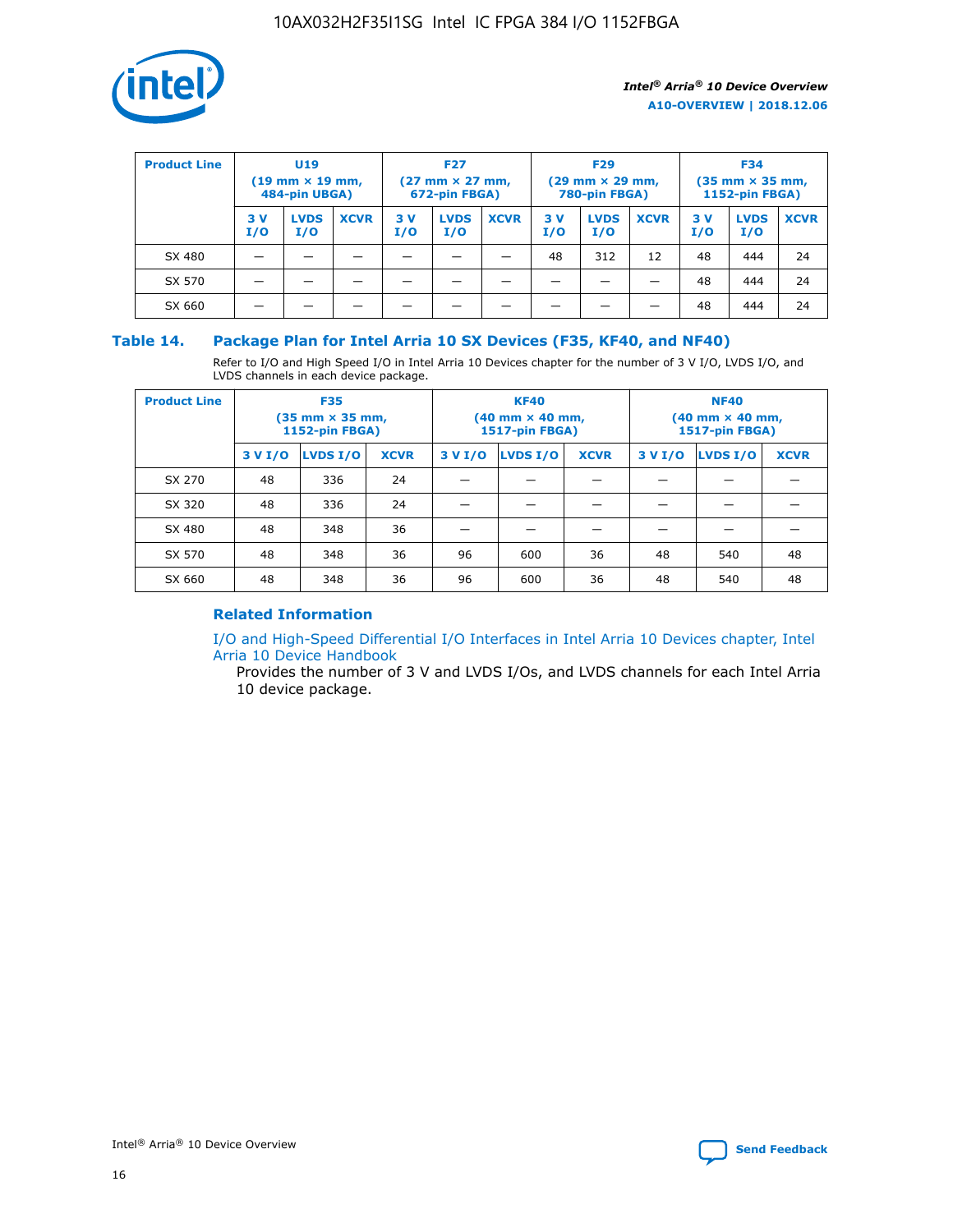

## **I/O Vertical Migration for Intel Arria 10 Devices**

#### **Figure 4. Migration Capability Across Intel Arria 10 Product Lines**

- The arrows indicate the migration paths. The devices included in each vertical migration path are shaded. Devices with fewer resources in the same path have lighter shades.
- To achieve the full I/O migration across product lines in the same migration path, restrict I/Os and transceivers usage to match the product line with the lowest I/O and transceiver counts.
- An LVDS I/O bank in the source device may be mapped to a 3 V I/O bank in the target device. To use memory interface clock frequency higher than 533 MHz, assign external memory interface pins only to banks that are LVDS I/O in both devices.
- There may be nominal 0.15 mm package height difference between some product lines in the same package type.
	- **Variant Product Line Package U19 F27 F29 F34 F35 KF40 NF40 RF40 NF45 SF45 UF45** Intel® Arria® 10 GX GX 160 GX 220 GX 270 GX 320 GX 480 GX 570 GX 660 GX 900 GX 1150 Intel Arria 10 GT GT 900 GT 1150 Intel Arria 10 SX SX 160 SX 220 SX 270 SX 320 SX 480 SX 570 SX 660
- Some migration paths are not shown in the Intel Quartus Prime software **Pin Migration View**.

*Note:* To verify the pin migration compatibility, use the **Pin Migration View** window in the Intel Quartus Prime software Pin Planner.

## **Adaptive Logic Module**

Intel Arria 10 devices use a 20 nm ALM as the basic building block of the logic fabric.

The ALM architecture is the same as the previous generation FPGAs, allowing for efficient implementation of logic functions and easy conversion of IP between the device generations.

The ALM, as shown in following figure, uses an 8-input fracturable look-up table (LUT) with four dedicated registers to help improve timing closure in register-rich designs and achieve an even higher design packing capability than the traditional two-register per LUT architecture.

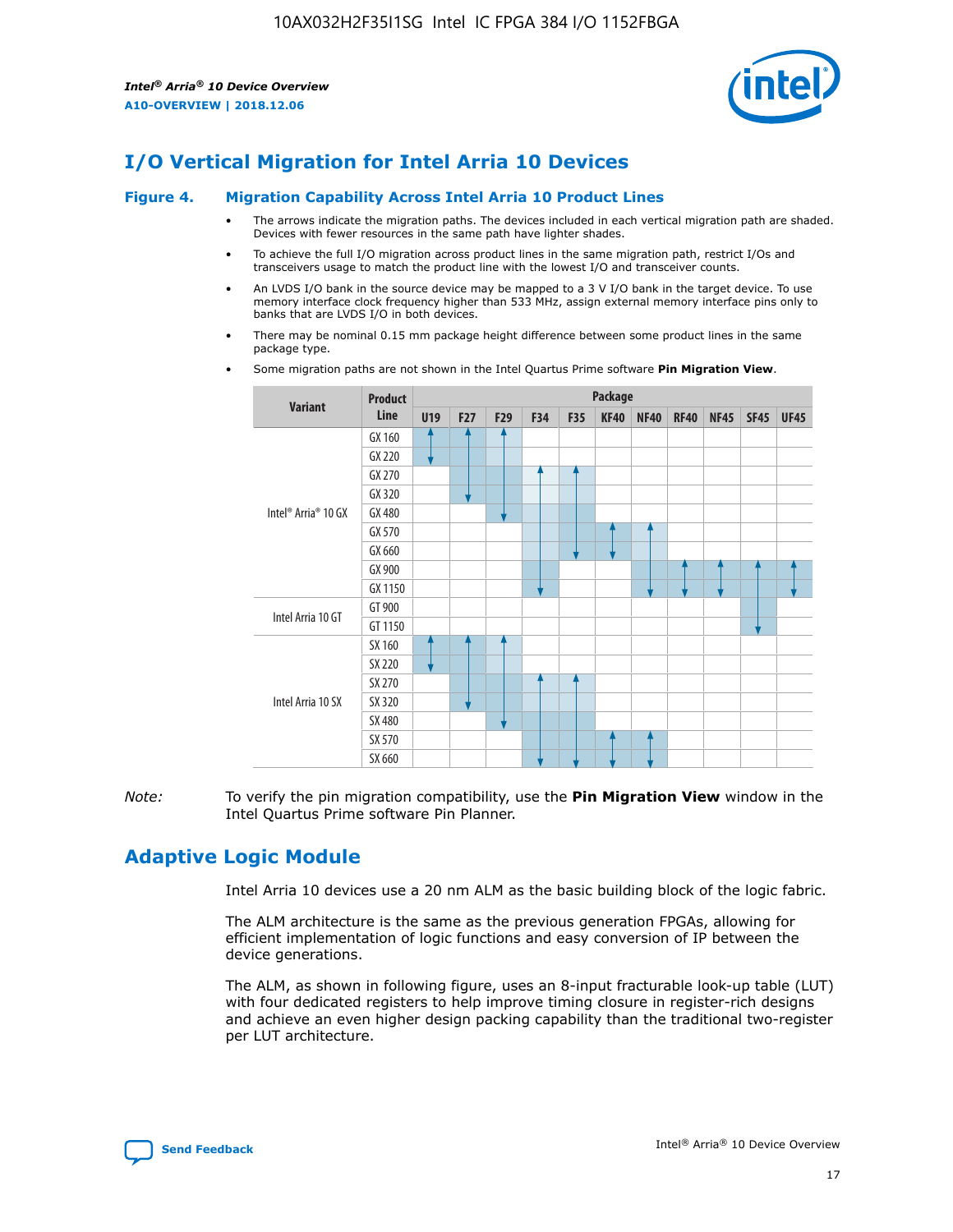

**Figure 5. ALM for Intel Arria 10 Devices**



The Intel Quartus Prime software optimizes your design according to the ALM logic structure and automatically maps legacy designs into the Intel Arria 10 ALM architecture.

## **Variable-Precision DSP Block**

The Intel Arria 10 variable precision DSP blocks support fixed-point arithmetic and floating-point arithmetic.

Features for fixed-point arithmetic:

- High-performance, power-optimized, and fully registered multiplication operations
- 18-bit and 27-bit word lengths
- Two 18 x 19 multipliers or one 27 x 27 multiplier per DSP block
- Built-in addition, subtraction, and 64-bit double accumulation register to combine multiplication results
- Cascading 19-bit or 27-bit when pre-adder is disabled and cascading 18-bit when pre-adder is used to form the tap-delay line for filtering applications
- Cascading 64-bit output bus to propagate output results from one block to the next block without external logic support
- Hard pre-adder supported in 19-bit and 27-bit modes for symmetric filters
- Internal coefficient register bank in both 18-bit and 27-bit modes for filter implementation
- 18-bit and 27-bit systolic finite impulse response (FIR) filters with distributed output adder
- Biased rounding support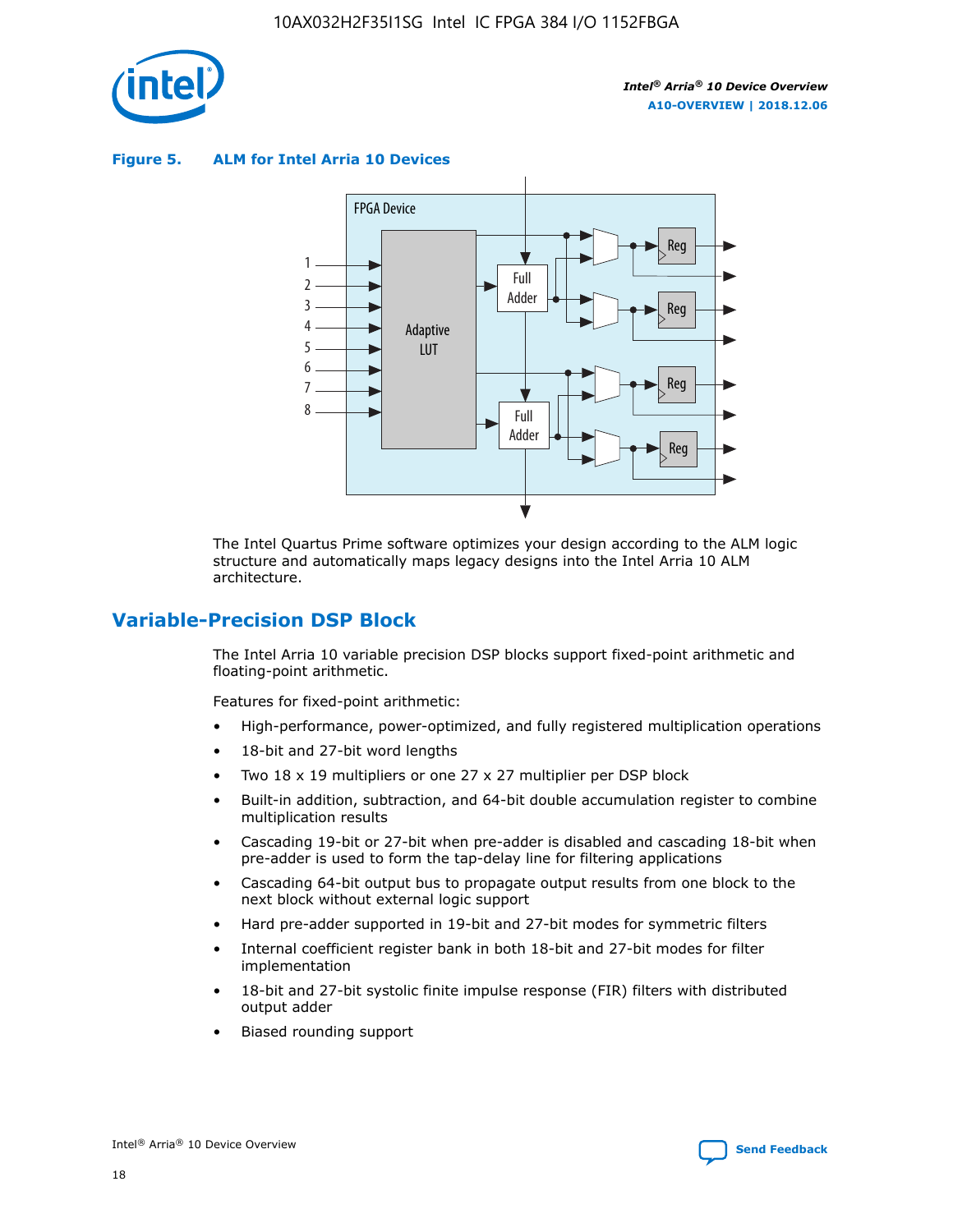

Features for floating-point arithmetic:

- A completely hardened architecture that supports multiplication, addition, subtraction, multiply-add, and multiply-subtract
- Multiplication with accumulation capability and a dynamic accumulator reset control
- Multiplication with cascade summation capability
- Multiplication with cascade subtraction capability
- Complex multiplication
- Direct vector dot product
- Systolic FIR filter

## **Table 15. Variable-Precision DSP Block Configurations for Intel Arria 10 Devices**

| <b>Usage Example</b>                                       | <b>Multiplier Size (Bit)</b>    | <b>DSP Block Resources</b> |
|------------------------------------------------------------|---------------------------------|----------------------------|
| Medium precision fixed point                               | Two 18 x 19                     |                            |
| High precision fixed or Single precision<br>floating point | One 27 x 27                     |                            |
| Fixed point FFTs                                           | One 19 x 36 with external adder |                            |
| Very high precision fixed point                            | One 36 x 36 with external adder |                            |
| Double precision floating point                            | One 54 x 54 with external adder | 4                          |

#### **Table 16. Resources for Fixed-Point Arithmetic in Intel Arria 10 Devices**

The table lists the variable-precision DSP resources by bit precision for each Intel Arria 10 device.

| <b>Variant</b>  | <b>Product Line</b> | <b>Variable-</b><br>precision | <b>Independent Input and Output</b><br><b>Multiplications Operator</b> |                                     | 18 x 19<br><b>Multiplier</b>    | $18 \times 18$<br><b>Multiplier</b>                |
|-----------------|---------------------|-------------------------------|------------------------------------------------------------------------|-------------------------------------|---------------------------------|----------------------------------------------------|
|                 |                     | <b>DSP Block</b>              | 18 x 19<br><b>Multiplier</b>                                           | $27 \times 27$<br><b>Multiplier</b> | <b>Adder Sum</b><br><b>Mode</b> | <b>Adder</b><br><b>Summed with</b><br>36 bit Input |
| AIntel Arria 10 | GX 160              | 156                           | 312                                                                    | 156                                 | 156                             | 156                                                |
| <b>GX</b>       | GX 220              | 192                           | 384                                                                    | 192                                 | 192                             | 192                                                |
|                 | GX 270              | 830                           | 1,660                                                                  | 830                                 | 830                             | 830                                                |
|                 | GX 320              | 984                           | 1,968                                                                  | 984                                 | 984                             | 984                                                |
|                 | GX 480              | 1,368                         | 2,736                                                                  | 1,368                               | 1,368                           | 1,368                                              |
|                 | GX 570              | 1,523                         | 3,046                                                                  | 1,523                               | 1,523                           | 1,523                                              |
|                 | GX 660              | 1,687                         | 3,374                                                                  | 1,687                               | 1,687                           | 1,687                                              |
|                 | GX 900              | 1,518                         | 3,036                                                                  | 1,518                               | 1,518                           | 1,518                                              |
|                 | GX 1150             | 1,518                         | 3,036                                                                  | 1,518                               | 1,518                           | 1,518                                              |
| Intel Arria 10  | GT 900              | 1,518                         | 3,036                                                                  | 1,518                               | 1,518                           | 1,518                                              |
| GT              | GT 1150             | 1,518                         | 3,036                                                                  | 1,518                               | 1,518                           | 1,518                                              |
| Intel Arria 10  | SX 160              | 156                           | 312                                                                    | 156                                 | 156                             | 156                                                |
| <b>SX</b>       | SX 220              | 192                           | 384                                                                    | 192                                 | 192                             | 192                                                |
|                 | SX 270              | 830                           | 1,660                                                                  | 830                                 | 830                             | 830                                                |
|                 |                     |                               |                                                                        |                                     |                                 | continued                                          |

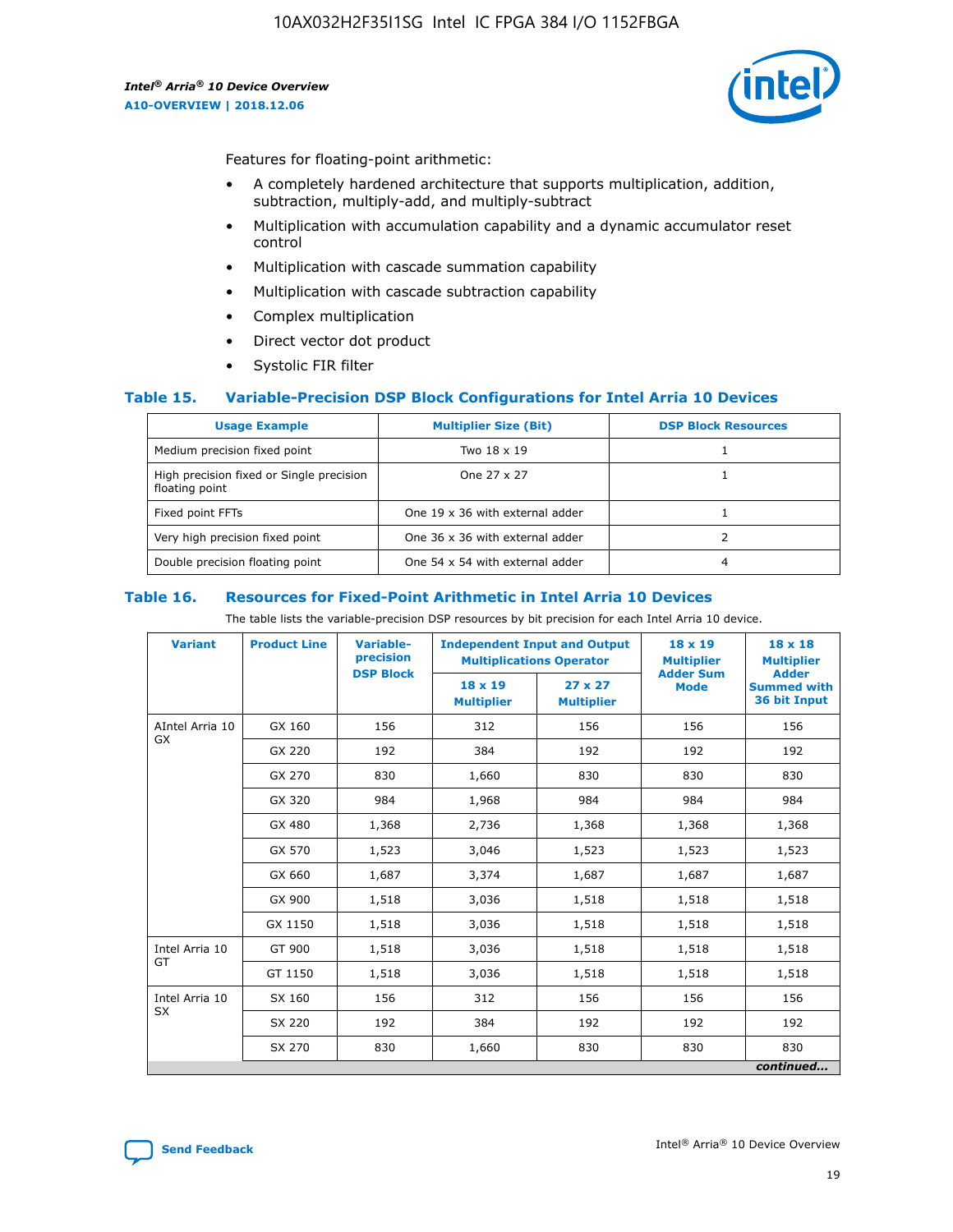

| <b>Variant</b> | <b>Product Line</b> | Variable-<br>precision | <b>Independent Input and Output</b><br><b>Multiplications Operator</b> |                                     | $18 \times 19$<br><b>Multiplier</b> | $18 \times 18$<br><b>Multiplier</b><br><b>Adder</b> |  |
|----------------|---------------------|------------------------|------------------------------------------------------------------------|-------------------------------------|-------------------------------------|-----------------------------------------------------|--|
|                |                     | <b>DSP Block</b>       | $18 \times 19$<br><b>Multiplier</b>                                    | $27 \times 27$<br><b>Multiplier</b> | <b>Adder Sum</b><br><b>Mode</b>     | <b>Summed with</b><br>36 bit Input                  |  |
|                | SX 320              | 984                    | 1,968                                                                  | 984                                 | 984                                 | 984                                                 |  |
|                | SX 480              | 1,368                  | 2,736                                                                  | 1,368                               | 1,368                               | 1,368                                               |  |
|                | SX 570              | 1,523                  | 3,046                                                                  | 1,523                               | 1,523                               | 1,523                                               |  |
|                | SX 660              | 1,687                  | 3,374                                                                  | 1,687                               | 1,687                               | 1,687                                               |  |

## **Table 17. Resources for Floating-Point Arithmetic in Intel Arria 10 Devices**

The table lists the variable-precision DSP resources by bit precision for each Intel Arria 10 device.

| <b>Variant</b> | <b>Product Line</b> | <b>Variable-</b><br>precision<br><b>DSP Block</b> | <b>Single</b><br><b>Precision</b><br><b>Floating-Point</b><br><b>Multiplication</b><br><b>Mode</b> | <b>Single-Precision</b><br><b>Floating-Point</b><br><b>Adder Mode</b> | Single-<br><b>Precision</b><br><b>Floating-Point</b><br><b>Multiply</b><br><b>Accumulate</b><br><b>Mode</b> | <b>Peak</b><br><b>Giga Floating-</b><br><b>Point</b><br><b>Operations</b><br>per Second<br>(GFLOPs) |
|----------------|---------------------|---------------------------------------------------|----------------------------------------------------------------------------------------------------|-----------------------------------------------------------------------|-------------------------------------------------------------------------------------------------------------|-----------------------------------------------------------------------------------------------------|
| Intel Arria 10 | GX 160              | 156                                               | 156                                                                                                | 156                                                                   | 156                                                                                                         | 140                                                                                                 |
| GX             | GX 220              | 192                                               | 192                                                                                                | 192                                                                   | 192                                                                                                         | 173                                                                                                 |
|                | GX 270              | 830                                               | 830                                                                                                | 830                                                                   | 830                                                                                                         | 747                                                                                                 |
|                | GX 320              | 984                                               | 984                                                                                                | 984                                                                   | 984                                                                                                         | 886                                                                                                 |
|                | GX 480              | 1,369                                             | 1,368                                                                                              | 1,368                                                                 | 1,368                                                                                                       | 1,231                                                                                               |
|                | GX 570              | 1,523                                             | 1,523                                                                                              | 1,523                                                                 | 1,523                                                                                                       | 1,371                                                                                               |
|                | GX 660              | 1,687                                             | 1,687                                                                                              | 1,687                                                                 | 1,687                                                                                                       | 1,518                                                                                               |
|                | GX 900              | 1,518                                             | 1,518                                                                                              | 1,518                                                                 | 1,518                                                                                                       | 1,366                                                                                               |
|                | GX 1150             | 1,518                                             | 1,518                                                                                              | 1,518                                                                 | 1,518                                                                                                       | 1,366                                                                                               |
| Intel Arria 10 | GT 900              | 1,518                                             | 1,518                                                                                              | 1,518                                                                 | 1,518                                                                                                       | 1,366                                                                                               |
| GT             | GT 1150             | 1,518                                             | 1,518                                                                                              | 1,518                                                                 | 1,518                                                                                                       | 1,366                                                                                               |
| Intel Arria 10 | SX 160              | 156                                               | 156                                                                                                | 156                                                                   | 156                                                                                                         | 140                                                                                                 |
| <b>SX</b>      | SX 220              | 192                                               | 192                                                                                                | 192                                                                   | 192                                                                                                         | 173                                                                                                 |
|                | SX 270              | 830                                               | 830                                                                                                | 830                                                                   | 830                                                                                                         | 747                                                                                                 |
|                | SX 320              | 984                                               | 984                                                                                                | 984                                                                   | 984                                                                                                         | 886                                                                                                 |
|                | SX 480              | 1,369                                             | 1,368                                                                                              | 1,368                                                                 | 1,368                                                                                                       | 1,231                                                                                               |
|                | SX 570              | 1,523                                             | 1,523                                                                                              | 1,523                                                                 | 1,523                                                                                                       | 1,371                                                                                               |
|                | SX 660              | 1,687                                             | 1,687                                                                                              | 1,687                                                                 | 1,687                                                                                                       | 1,518                                                                                               |

## **Embedded Memory Blocks**

The embedded memory blocks in the devices are flexible and designed to provide an optimal amount of small- and large-sized memory arrays to fit your design requirements.

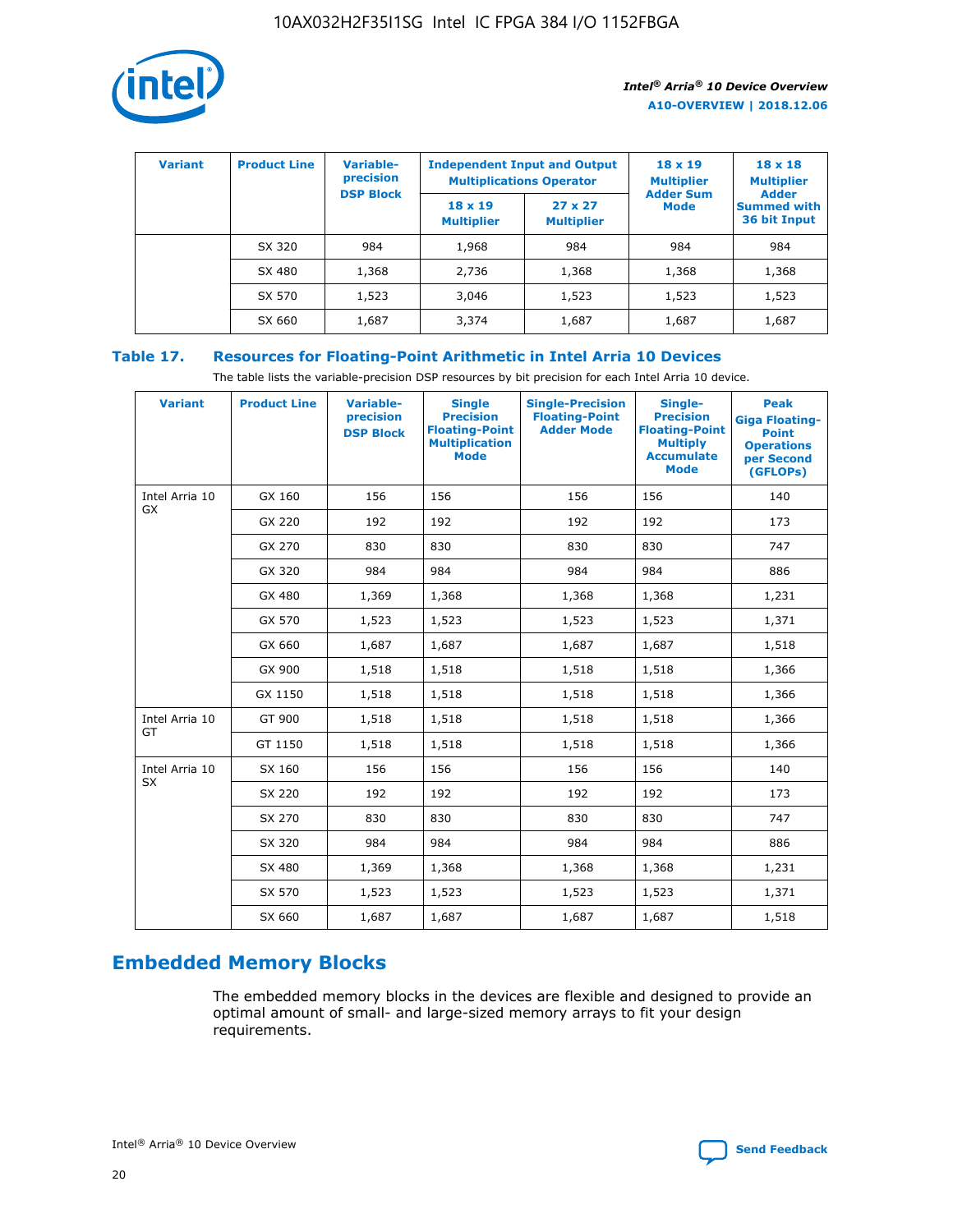

## **Types of Embedded Memory**

The Intel Arria 10 devices contain two types of memory blocks:

- 20 Kb M20K blocks—blocks of dedicated memory resources. The M20K blocks are ideal for larger memory arrays while still providing a large number of independent ports.
- 640 bit memory logic array blocks (MLABs)—enhanced memory blocks that are configured from dual-purpose logic array blocks (LABs). The MLABs are ideal for wide and shallow memory arrays. The MLABs are optimized for implementation of shift registers for digital signal processing (DSP) applications, wide and shallow FIFO buffers, and filter delay lines. Each MLAB is made up of ten adaptive logic modules (ALMs). In the Intel Arria 10 devices, you can configure these ALMs as ten 32 x 2 blocks, giving you one 32 x 20 simple dual-port SRAM block per MLAB.

## **Embedded Memory Capacity in Intel Arria 10 Devices**

|                   | <b>Product</b> |              | <b>M20K</b>         | <b>MLAB</b>  |                     | <b>Total RAM Bit</b> |
|-------------------|----------------|--------------|---------------------|--------------|---------------------|----------------------|
| <b>Variant</b>    | Line           | <b>Block</b> | <b>RAM Bit (Kb)</b> | <b>Block</b> | <b>RAM Bit (Kb)</b> | (Kb)                 |
| Intel Arria 10 GX | GX 160         | 440          | 8,800               | 1,680        | 1,050               | 9,850                |
|                   | GX 220         | 587          | 11,740              | 2,703        | 1,690               | 13,430               |
|                   | GX 270         | 750          | 15,000              | 3,922        | 2,452               | 17,452               |
|                   | GX 320         | 891          | 17,820              | 4,363        | 2,727               | 20,547               |
|                   | GX 480         | 1,431        | 28,620              | 6,662        | 4,164               | 32,784               |
|                   | GX 570         | 1,800        | 36,000              | 8,153        | 5,096               | 41,096               |
|                   | GX 660         | 2,131        | 42,620              | 9,260        | 5,788               | 48,408               |
|                   | GX 900         | 2,423        | 48,460              | 15,017       | 9,386               | 57,846               |
|                   | GX 1150        | 2,713        | 54,260              | 20,774       | 12,984              | 67,244               |
| Intel Arria 10 GT | GT 900         | 2,423        | 48,460              | 15,017       | 9,386               | 57,846               |
|                   | GT 1150        | 2,713        | 54,260              | 20,774       | 12,984              | 67,244               |
| Intel Arria 10 SX | SX 160         | 440          | 8,800               | 1,680        | 1,050               | 9,850                |
|                   | SX 220         | 587          | 11,740              | 2,703        | 1,690               | 13,430               |
|                   | SX 270         | 750          | 15,000              | 3,922        | 2,452               | 17,452               |
|                   | SX 320         | 891          | 17,820              | 4,363        | 2,727               | 20,547               |
|                   | SX 480         | 1,431        | 28,620              | 6,662        | 4,164               | 32,784               |
|                   | SX 570         | 1,800        | 36,000              | 8,153        | 5,096               | 41,096               |
|                   | SX 660         | 2,131        | 42,620              | 9,260        | 5,788               | 48,408               |

#### **Table 18. Embedded Memory Capacity and Distribution in Intel Arria 10 Devices**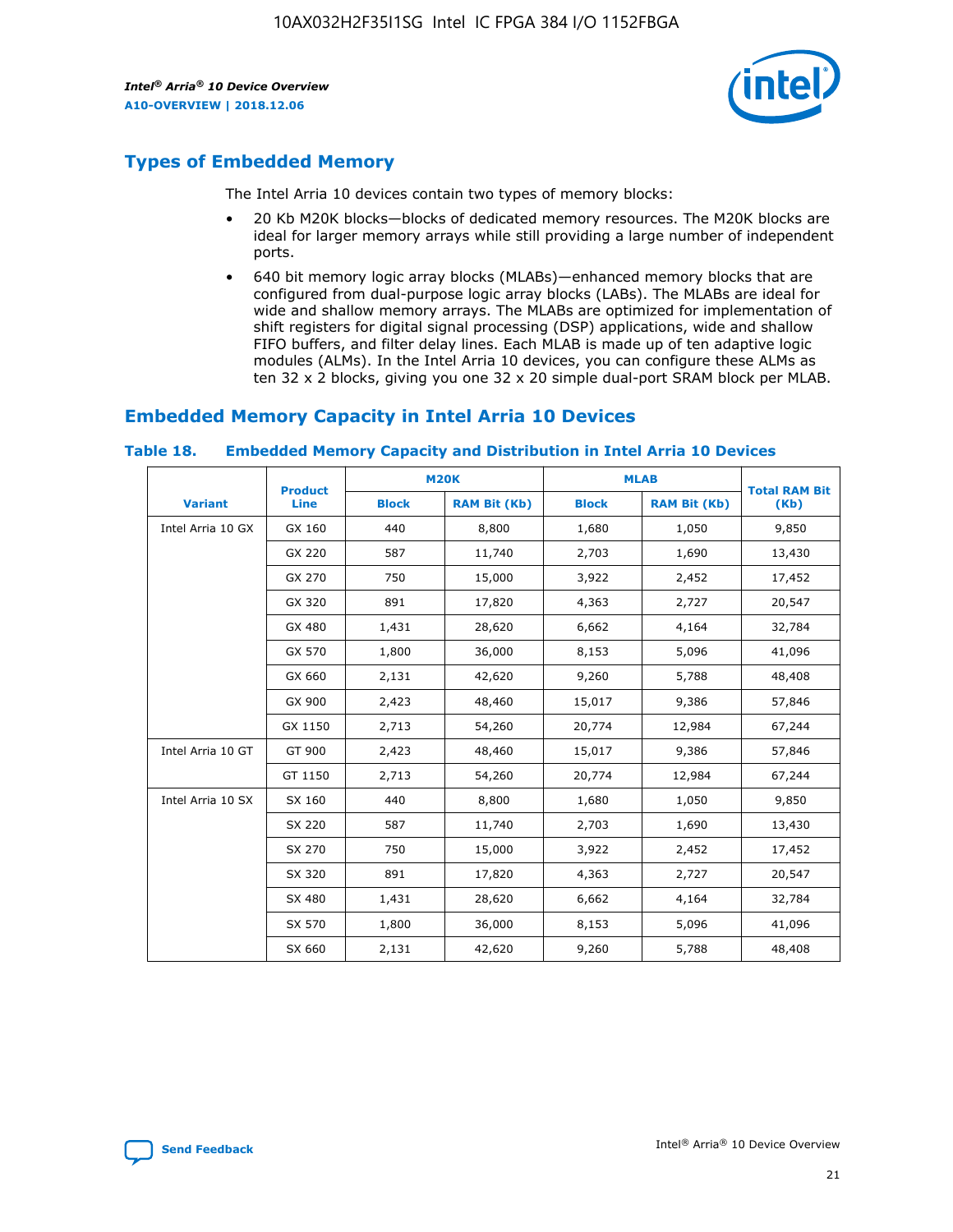

## **Embedded Memory Configurations for Single-port Mode**

## **Table 19. Single-port Embedded Memory Configurations for Intel Arria 10 Devices**

This table lists the maximum configurations supported for single-port RAM and ROM modes.

| <b>Memory Block</b> | Depth (bits) | <b>Programmable Width</b> |
|---------------------|--------------|---------------------------|
| MLAB                | 32           | x16, x18, or x20          |
|                     | 64(10)       | x8, x9, x10               |
| M20K                | 512          | x40, x32                  |
|                     | 1K           | x20, x16                  |
|                     | 2K           | x10, x8                   |
|                     | 4K           | x5, x4                    |
|                     | 8K           | x2                        |
|                     | 16K          | x1                        |

## **Clock Networks and PLL Clock Sources**

The clock network architecture is based on Intel's global, regional, and peripheral clock structure. This clock structure is supported by dedicated clock input pins, fractional clock synthesis PLLs, and integer I/O PLLs.

## **Clock Networks**

The Intel Arria 10 core clock networks are capable of up to 800 MHz fabric operation across the full industrial temperature range. For the external memory interface, the clock network supports the hard memory controller with speeds up to 2,400 Mbps in a quarter-rate transfer.

To reduce power consumption, the Intel Quartus Prime software identifies all unused sections of the clock network and powers them down.

## **Fractional Synthesis and I/O PLLs**

Intel Arria 10 devices contain up to 32 fractional synthesis PLLs and up to 16 I/O PLLs that are available for both specific and general purpose uses in the core:

- Fractional synthesis PLLs—located in the column adjacent to the transceiver blocks
- I/O PLLs—located in each bank of the 48 I/Os

## **Fractional Synthesis PLLs**

You can use the fractional synthesis PLLs to:

- Reduce the number of oscillators that are required on your board
- Reduce the number of clock pins that are used in the device by synthesizing multiple clock frequencies from a single reference clock source

<sup>(10)</sup> Supported through software emulation and consumes additional MLAB blocks.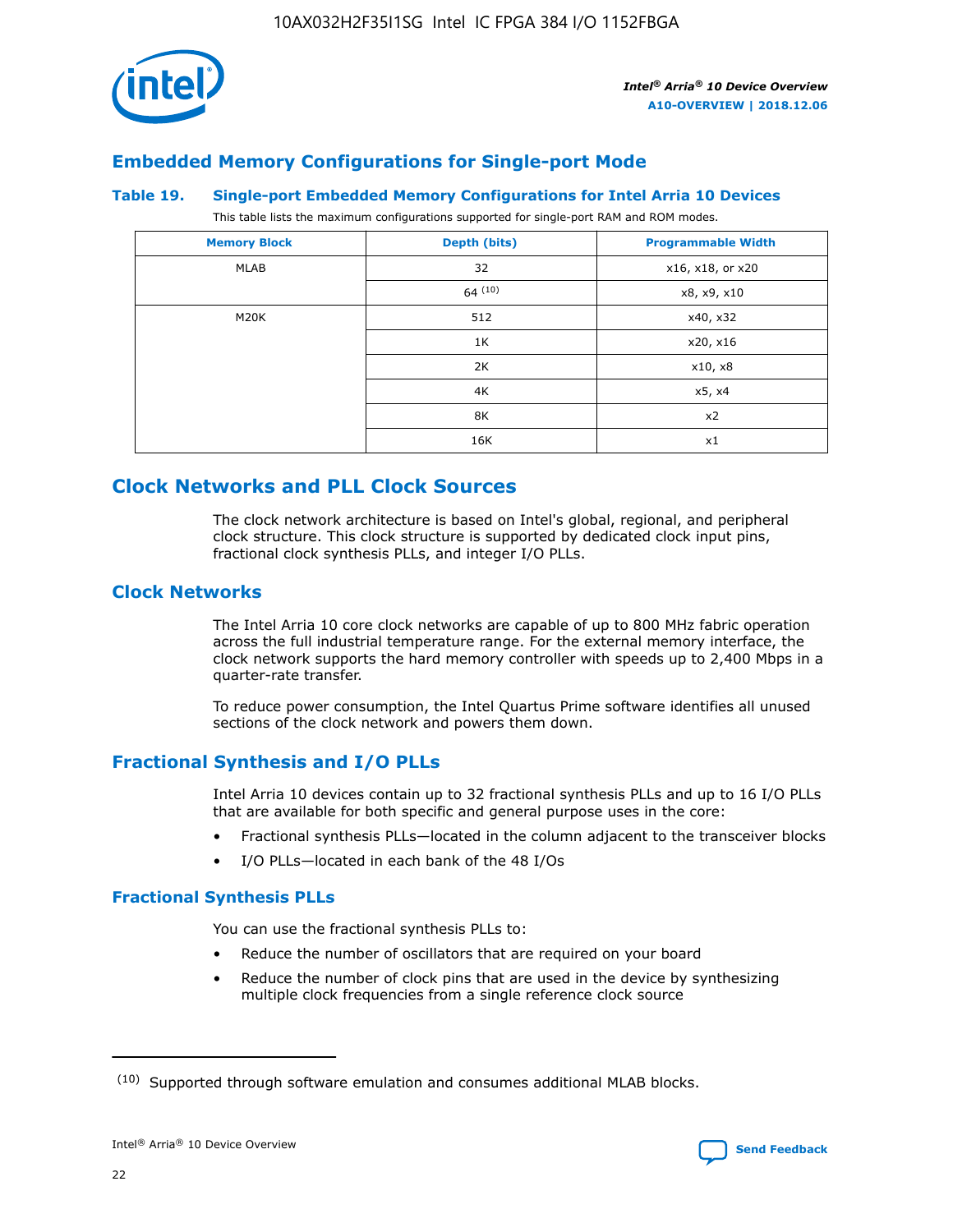

The fractional synthesis PLLs support the following features:

- Reference clock frequency synthesis for transceiver CMU and Advanced Transmit (ATX) PLLs
- Clock network delay compensation
- Zero-delay buffering
- Direct transmit clocking for transceivers
- Independently configurable into two modes:
	- Conventional integer mode equivalent to the general purpose PLL
	- Enhanced fractional mode with third order delta-sigma modulation
- PLL cascading

## **I/O PLLs**

The integer mode I/O PLLs are located in each bank of 48 I/Os. You can use the I/O PLLs to simplify the design of external memory and high-speed LVDS interfaces.

In each I/O bank, the I/O PLLs are adjacent to the hard memory controllers and LVDS SERDES. Because these PLLs are tightly coupled with the I/Os that need to use them, it makes it easier to close timing.

You can use the I/O PLLs for general purpose applications in the core such as clock network delay compensation and zero-delay buffering.

Intel Arria 10 devices support PLL-to-PLL cascading.

## **FPGA General Purpose I/O**

Intel Arria 10 devices offer highly configurable GPIOs. Each I/O bank contains 48 general purpose I/Os and a high-efficiency hard memory controller.

The following list describes the features of the GPIOs:

- Consist of 3 V I/Os for high-voltage application and LVDS I/Os for differential signaling
	- Up to two 3 V I/O banks, available in some devices, that support up to 3 V I/O standards
	- LVDS I/O banks that support up to 1.8 V I/O standards
- Support a wide range of single-ended and differential I/O interfaces
- LVDS speeds up to 1.6 Gbps
- Each LVDS pair of pins has differential input and output buffers, allowing you to configure the LVDS direction for each pair.
- Programmable bus hold and weak pull-up
- Programmable differential output voltage  $(V_{OD})$  and programmable pre-emphasis

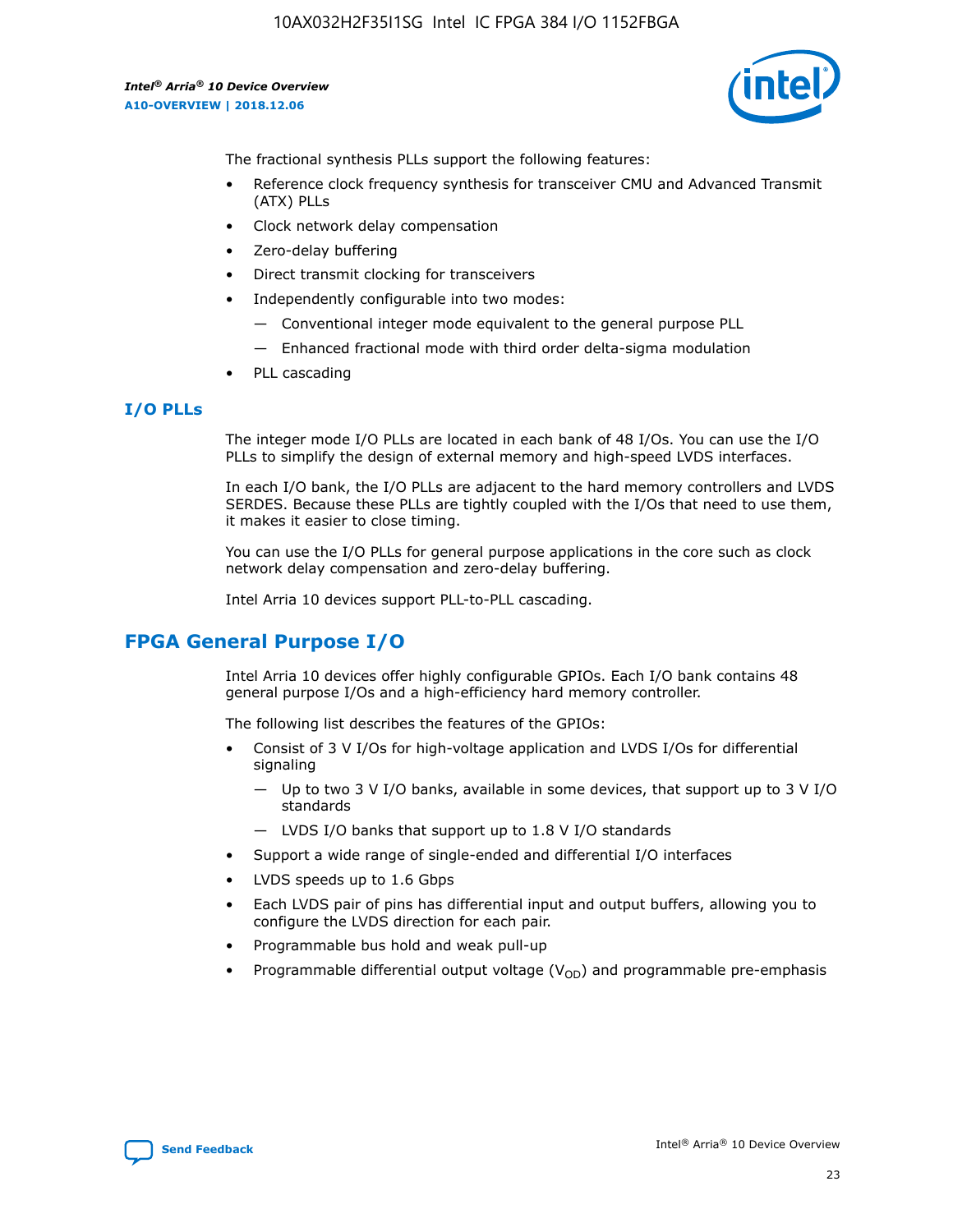

- Series (R<sub>S</sub>) and parallel (R<sub>T</sub>) on-chip termination (OCT) for all I/O banks with OCT calibration to limit the termination impedance variation
- On-chip dynamic termination that has the ability to swap between series and parallel termination, depending on whether there is read or write on a common bus for signal integrity
- Easy timing closure support using the hard read FIFO in the input register path, and delay-locked loop (DLL) delay chain with fine and coarse architecture

## **External Memory Interface**

Intel Arria 10 devices offer massive external memory bandwidth, with up to seven 32 bit DDR4 memory interfaces running at up to 2,400 Mbps. This bandwidth provides additional ease of design, lower power, and resource efficiencies of hardened highperformance memory controllers.

The memory interface within Intel Arria 10 FPGAs and SoCs delivers the highest performance and ease of use. You can configure up to a maximum width of 144 bits when using the hard or soft memory controllers. If required, you can bypass the hard memory controller and use a soft controller implemented in the user logic.

Each I/O contains a hardened DDR read/write path (PHY) capable of performing key memory interface functionality such as read/write leveling, FIFO buffering to lower latency and improve margin, timing calibration, and on-chip termination.

The timing calibration is aided by the inclusion of hard microcontrollers based on Intel's Nios® II technology, specifically tailored to control the calibration of multiple memory interfaces. This calibration allows the Intel Arria 10 device to compensate for any changes in process, voltage, or temperature either within the Intel Arria 10 device itself, or within the external memory device. The advanced calibration algorithms ensure maximum bandwidth and robust timing margin across all operating conditions.

In addition to parallel memory interfaces, Intel Arria 10 devices support serial memory technologies such as the Hybrid Memory Cube (HMC). The HMC is supported by the Intel Arria 10 high-speed serial transceivers which connect up to four HMC links, with each link running at data rates up to 15 Gbps.

## **Related Information**

#### [External Memory Interface Spec Estimator](http://www.altera.com/technology/memory/estimator/mem-emif-index.html)

Provides a parametric tool that allows you to find and compare the performance of the supported external memory interfaces in IntelFPGAs.

## **Memory Standards Supported by Intel Arria 10 Devices**

The I/Os are designed to provide high performance support for existing and emerging external memory standards.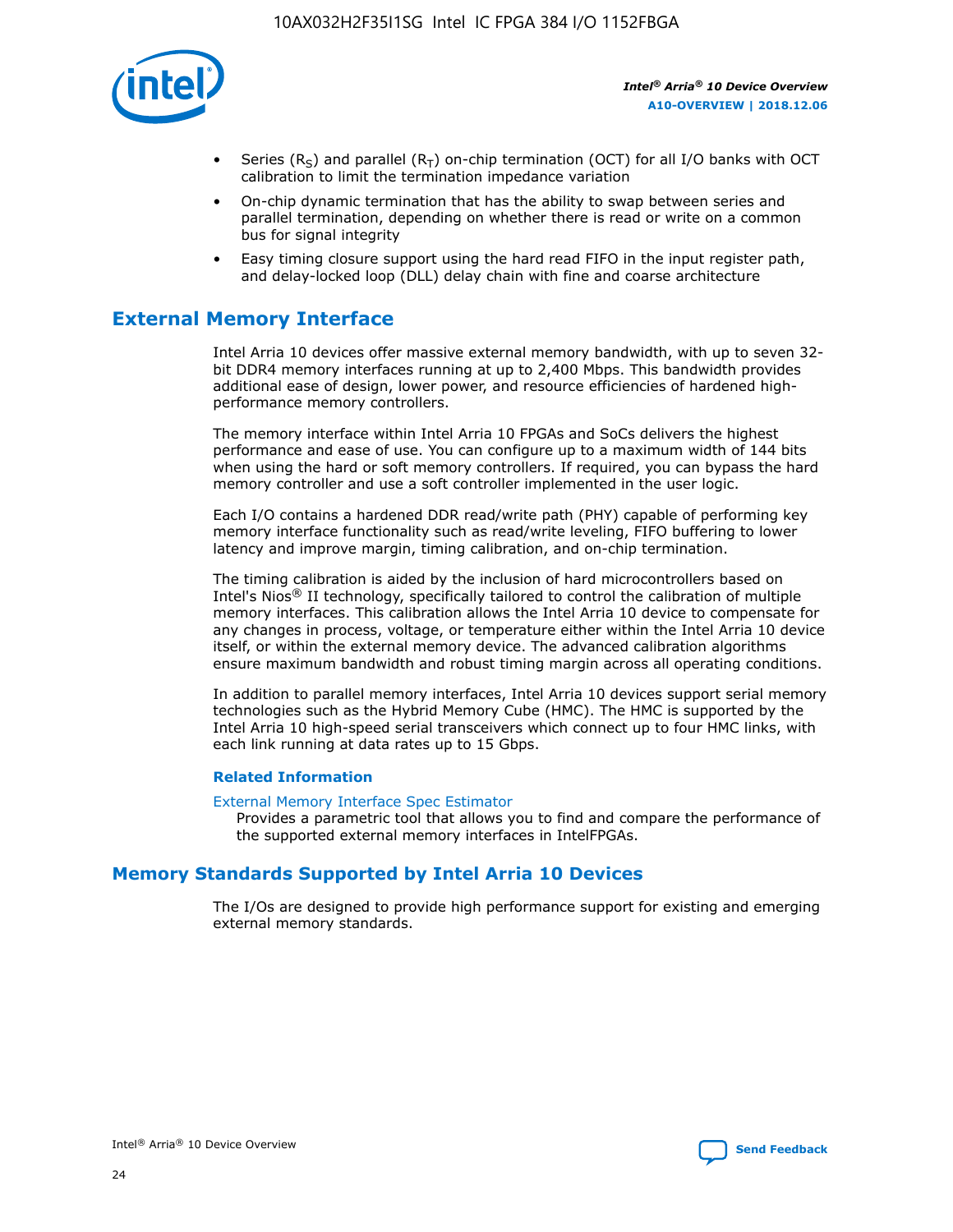

## **Table 20. Memory Standards Supported by the Hard Memory Controller**

This table lists the overall capability of the hard memory controller. For specific details, refer to the External Memory Interface Spec Estimator and Intel Arria 10 Device Datasheet.

| <b>Memory Standard</b> | <b>Rate Support</b> | <b>Ping Pong PHY Support</b> | <b>Maximum Frequency</b><br>(MHz) |
|------------------------|---------------------|------------------------------|-----------------------------------|
| <b>DDR4 SDRAM</b>      | Quarter rate        | Yes                          | 1,067                             |
|                        |                     |                              | 1,200                             |
| <b>DDR3 SDRAM</b>      | Half rate           | Yes                          | 533                               |
|                        |                     |                              | 667                               |
|                        | Quarter rate        | Yes                          | 1,067                             |
|                        |                     |                              | 1,067                             |
| <b>DDR3L SDRAM</b>     | Half rate           | Yes                          | 533                               |
|                        |                     |                              | 667                               |
|                        | Quarter rate        | Yes                          | 933                               |
|                        |                     |                              | 933                               |
| LPDDR3 SDRAM           | Half rate           |                              | 533                               |
|                        | Quarter rate        |                              | 800                               |

## **Table 21. Memory Standards Supported by the Soft Memory Controller**

| <b>Memory Standard</b>      | <b>Rate Support</b> | <b>Maximum Frequency</b><br>(MHz) |
|-----------------------------|---------------------|-----------------------------------|
| <b>RLDRAM 3 (11)</b>        | Quarter rate        | 1,200                             |
| QDR IV SRAM <sup>(11)</sup> | Quarter rate        | 1,067                             |
| <b>ODR II SRAM</b>          | Full rate           | 333                               |
|                             | Half rate           | 633                               |
| <b>ODR II+ SRAM</b>         | Full rate           | 333                               |
|                             | Half rate           | 633                               |
| <b>QDR II+ Xtreme SRAM</b>  | Full rate           | 333                               |
|                             | Half rate           | 633                               |

#### **Table 22. Memory Standards Supported by the HPS Hard Memory Controller**

The hard processor system (HPS) is available in Intel Arria 10 SoC devices only.

| <b>Memory Standard</b> | <b>Rate Support</b> | <b>Maximum Frequency</b><br>(MHz) |
|------------------------|---------------------|-----------------------------------|
| <b>DDR4 SDRAM</b>      | Half rate           | 1,200                             |
| DDR3 SDRAM             | Half rate           | 1,067                             |
| <b>DDR3L SDRAM</b>     | Half rate           | 933                               |

<sup>(11)</sup> Intel Arria 10 devices support this external memory interface using hard PHY with soft memory controller.

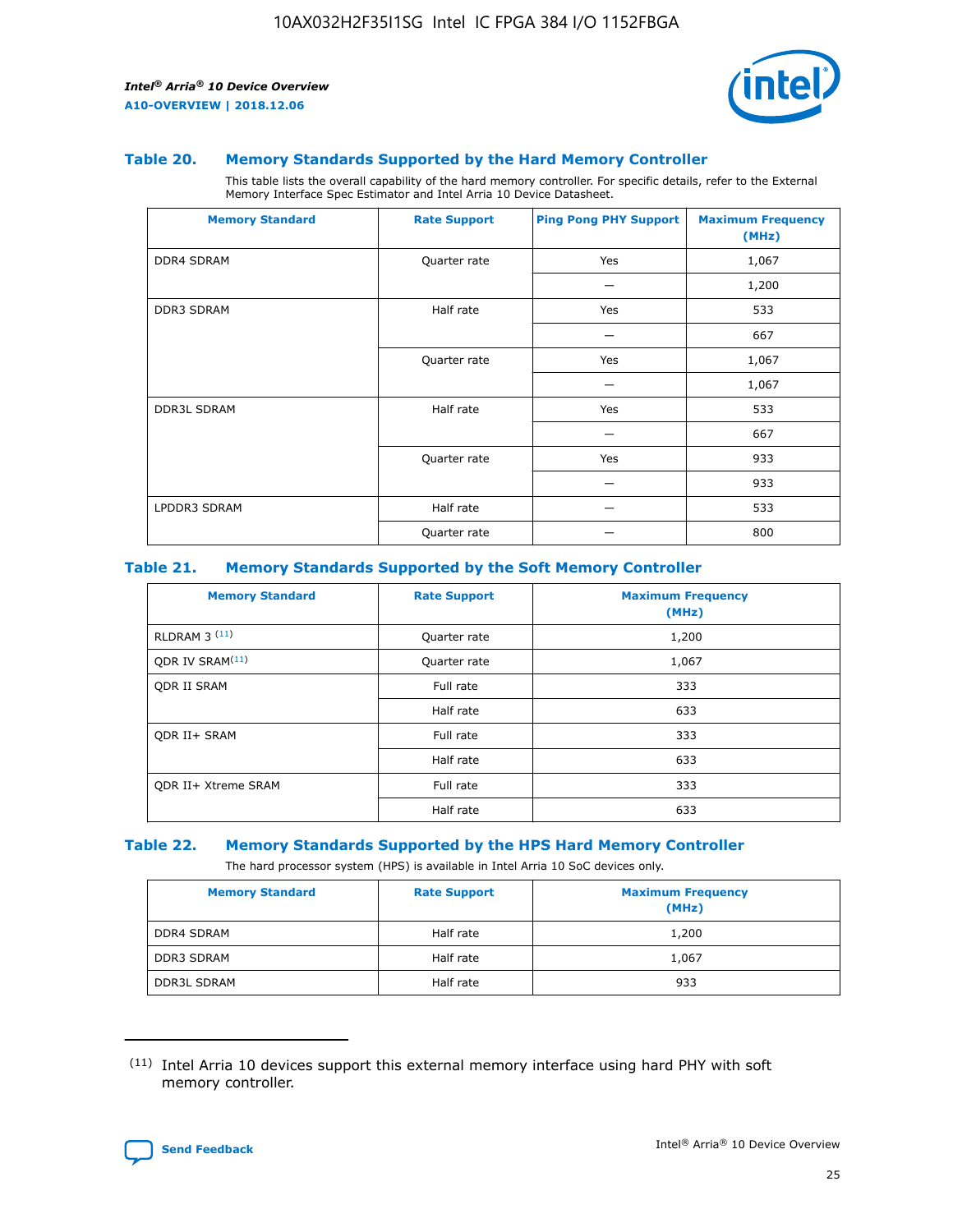

## **Related Information**

#### [Intel Arria 10 Device Datasheet](https://www.intel.com/content/www/us/en/programmable/documentation/mcn1413182292568.html#mcn1413182153340)

Lists the memory interface performance according to memory interface standards, rank or chip select configurations, and Intel Arria 10 device speed grades.

## **PCIe Gen1, Gen2, and Gen3 Hard IP**

Intel Arria 10 devices contain PCIe hard IP that is designed for performance and ease-of-use:

- Includes all layers of the PCIe stack—transaction, data link and physical layers.
- Supports PCIe Gen3, Gen2, and Gen1 Endpoint and Root Port in x1, x2, x4, or x8 lane configuration.
- Operates independently from the core logic—optional configuration via protocol (CvP) allows the PCIe link to power up and complete link training in less than 100 ms while the Intel Arria 10 device completes loading the programming file for the rest of the FPGA.
- Provides added functionality that makes it easier to support emerging features such as Single Root I/O Virtualization (SR-IOV) and optional protocol extensions.
- Provides improved end-to-end datapath protection using ECC.
- Supports FPGA configuration via protocol (CvP) using PCIe at Gen3, Gen2, or Gen1 speed.

#### **Related Information**

PCS Features on page 30

## **Enhanced PCS Hard IP for Interlaken and 10 Gbps Ethernet**

## **Interlaken Support**

The Intel Arria 10 enhanced PCS hard IP provides integrated Interlaken PCS supporting rates up to 25.8 Gbps per lane.

The Interlaken PCS is based on the proven functionality of the PCS developed for Intel's previous generation FPGAs, which demonstrated interoperability with Interlaken ASSP vendors and third-party IP suppliers. The Interlaken PCS is present in every transceiver channel in Intel Arria 10 devices.

## **Related Information**

PCS Features on page 30

## **10 Gbps Ethernet Support**

The Intel Arria 10 enhanced PCS hard IP supports 10GBASE-R PCS compliant with IEEE 802.3 10 Gbps Ethernet (10GbE). The integrated hard IP support for 10GbE and the 10 Gbps transceivers save external PHY cost, board space, and system power.

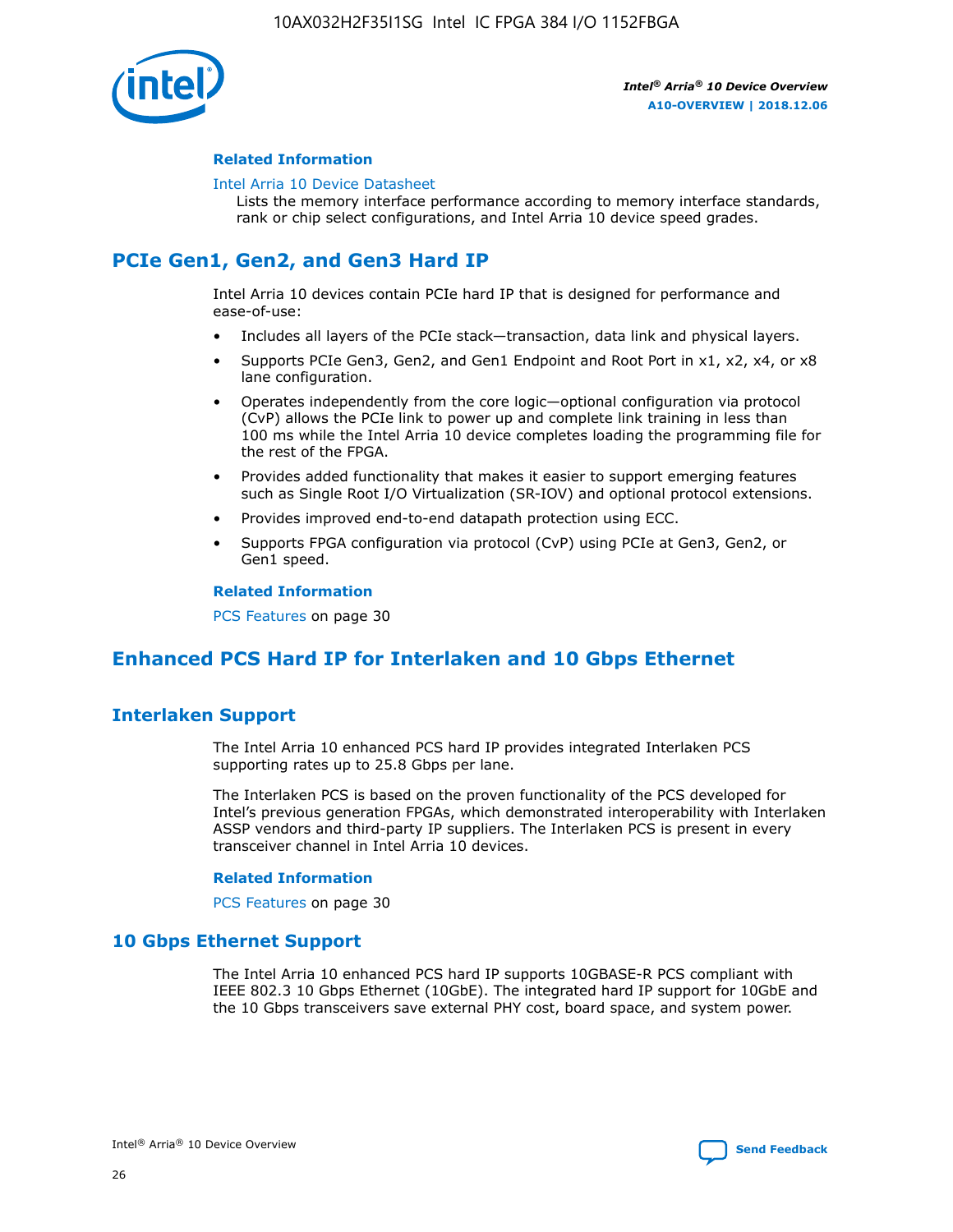

The scalable hard IP supports multiple independent 10GbE ports while using a single PLL for all the 10GBASE-R PCS instantiations, which saves on core logic resources and clock networks:

- Simplifies multiport 10GbE systems compared to XAUI interfaces that require an external XAUI-to-10G PHY.
- Incorporates Electronic Dispersion Compensation (EDC), which enables direct connection to standard 10 Gbps XFP and SFP+ pluggable optical modules.
- Supports backplane Ethernet applications and includes a hard 10GBASE-KR Forward Error Correction (FEC) circuit that you can use for 10 Gbps and 40 Gbps applications.

The 10 Gbps Ethernet PCS hard IP and 10GBASE-KR FEC are present in every transceiver channel.

## **Related Information**

PCS Features on page 30

## **Low Power Serial Transceivers**

Intel Arria 10 FPGAs and SoCs include lowest power transceivers that deliver high bandwidth, throughput and low latency.

Intel Arria 10 devices deliver the industry's lowest power consumption per transceiver channel:

- 12.5 Gbps transceivers at as low as 242 mW
- 10 Gbps transceivers at as low as 168 mW
- 6 Gbps transceivers at as low as 117 mW

Intel Arria 10 transceivers support various data rates according to application:

- Chip-to-chip and chip-to-module applications—from 1 Gbps up to 25.8 Gbps
- Long reach and backplane applications—from 1 Gbps up to 12.5 with advanced adaptive equalization
- Critical power sensitive applications—from 1 Gbps up to 11.3 Gbps using lower power modes

The combination of 20 nm process technology and architectural advances provide the following benefits:

- Significant reduction in die area and power consumption
- Increase of up to two times in transceiver I/O density compared to previous generation devices while maintaining optimal signal integrity
- Up to 72 total transceiver channels—you can configure up to 6 of these channels to run as fast as 25.8 Gbps
- All channels feature continuous data rate support up to the maximum rated speed

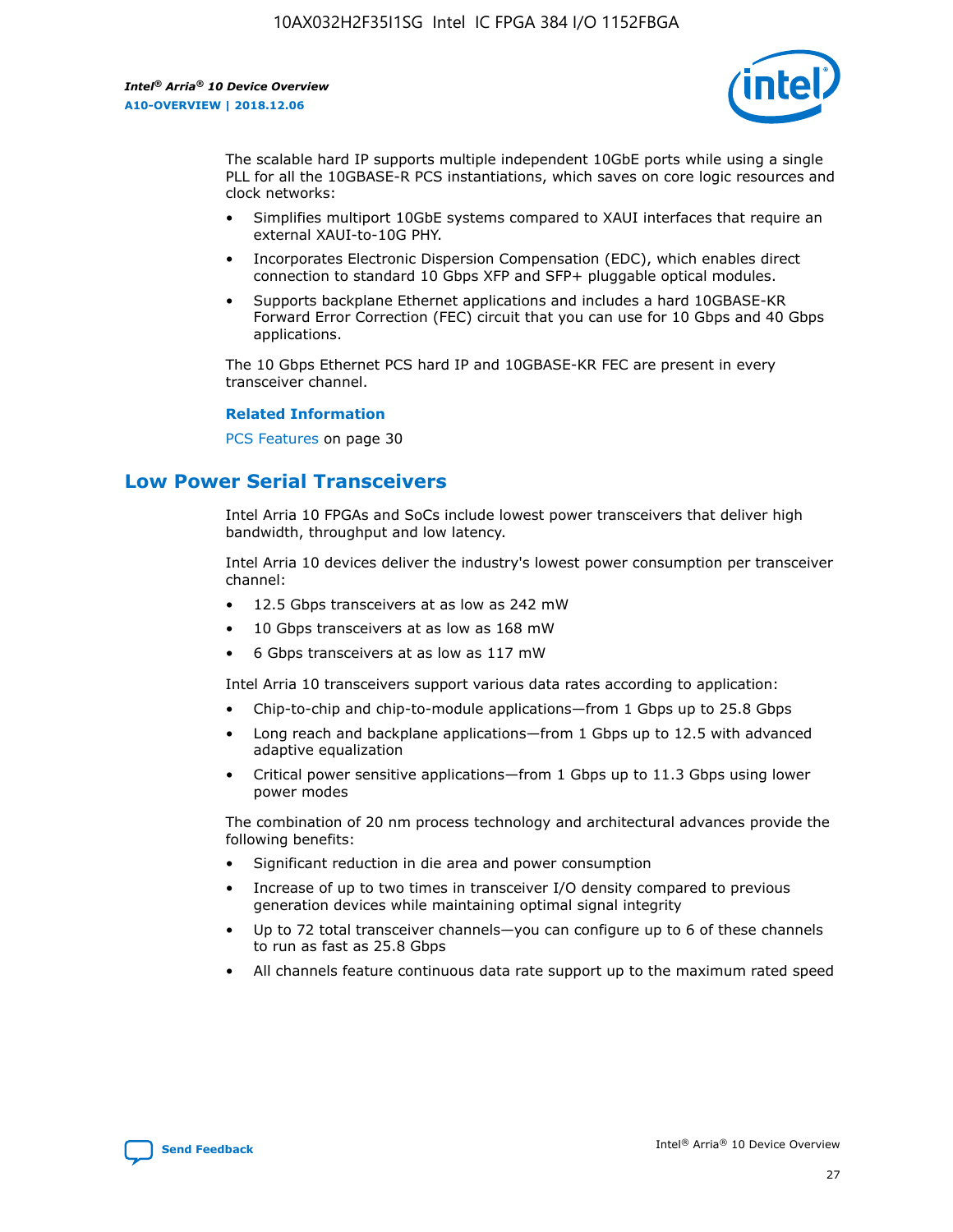





## **Transceiver Channels**

All transceiver channels feature a dedicated Physical Medium Attachment (PMA) and a hardened Physical Coding Sublayer (PCS).

- The PMA provides primary interfacing capabilities to physical channels.
- The PCS typically handles encoding/decoding, word alignment, and other preprocessing functions before transferring data to the FPGA core fabric.

A transceiver channel consists of a PMA and a PCS block. Most transceiver banks have 6 channels. There are some transceiver banks that contain only 3 channels.

A wide variety of bonded and non-bonded data rate configurations is possible using a highly configurable clock distribution network. Up to 80 independent transceiver data rates can be configured.

The following figures are graphical representations of top views of the silicon die, which correspond to reverse views for flip chip packages. Different Intel Arria 10 devices may have different floorplans than the ones shown in the figures.

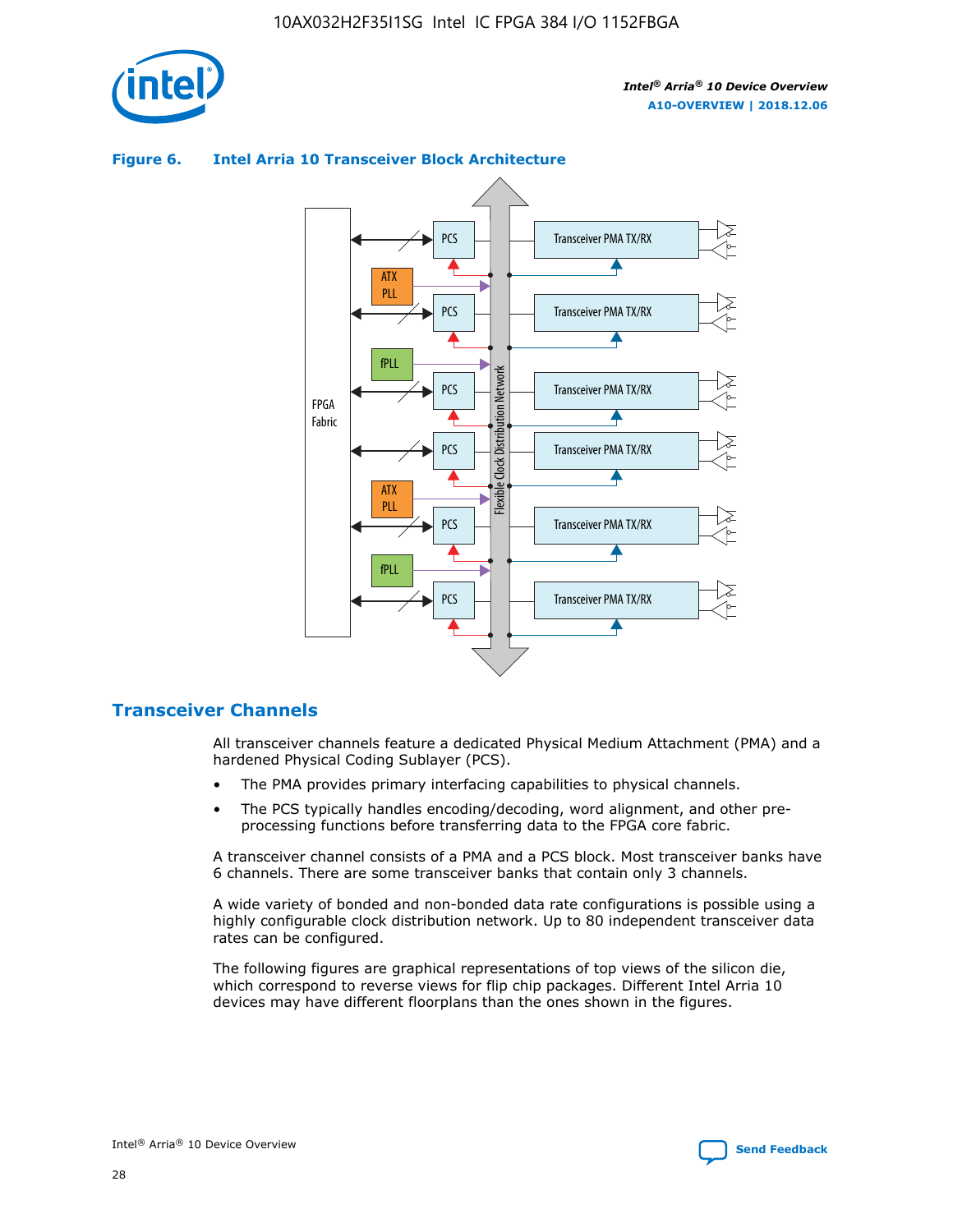

## **Figure 7. Device Chip Overview for Intel Arria 10 GX and GT Devices**



## **PMA Features**

Intel Arria 10 transceivers provide exceptional signal integrity at data rates up to 25.8 Gbps. Clocking options include ultra-low jitter ATX PLLs (LC tank based), clock multiplier unit (CMU) PLLs, and fractional PLLs.

Hard PCS Hard PCS Hard PCS Hard PCS Hard PCS

ATX (LC) Transmi PLL fPLL ATX (LC) **Transmit** PLL

Transceiver PMA Transceiver PMA Transceiver PMA

Transceiver PMA Transceiver PMA

Unused transceiver chann can be used as additional transceiver transmit PLLs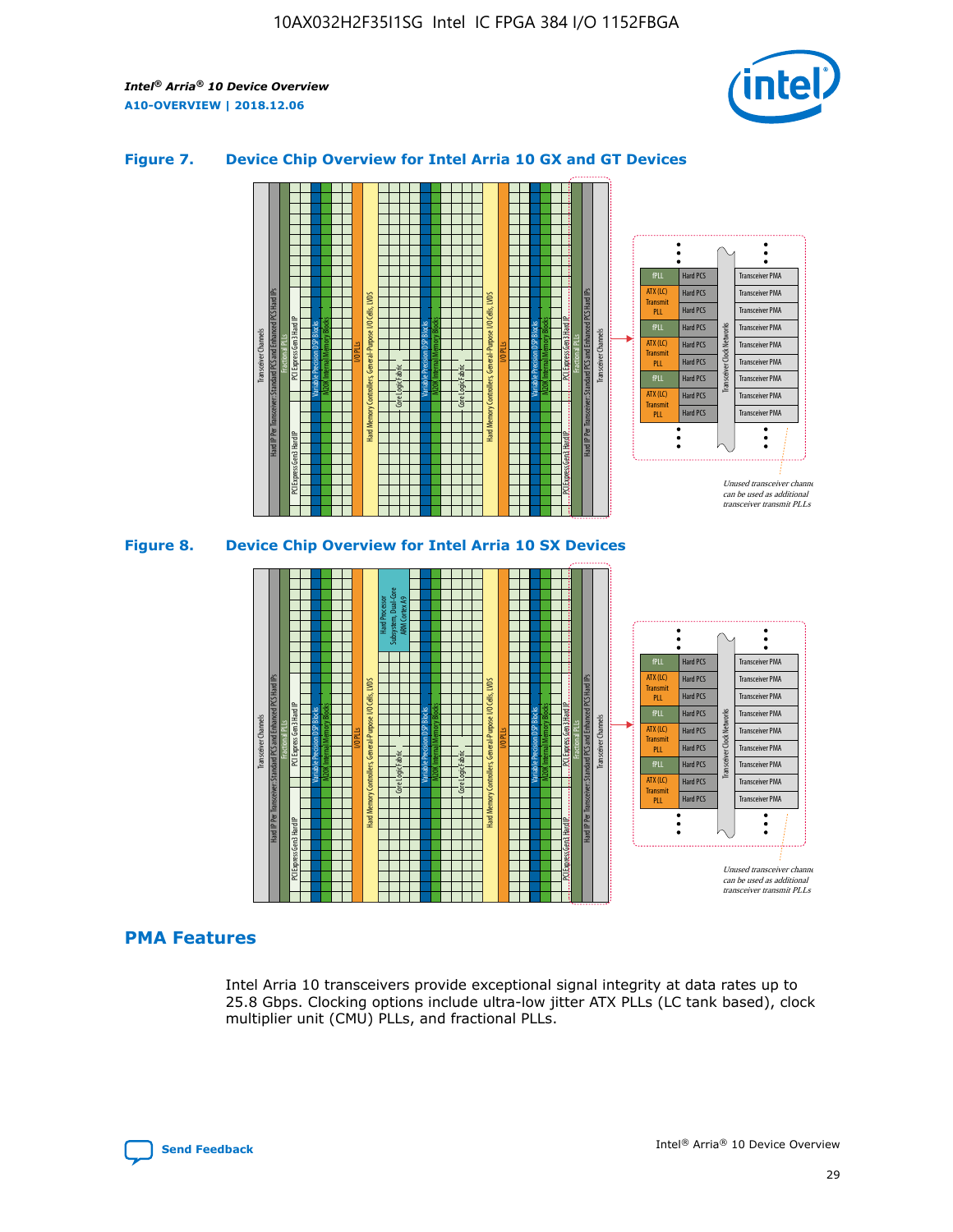

Each transceiver channel contains a channel PLL that can be used as the CMU PLL or clock data recovery (CDR) PLL. In CDR mode, the channel PLL recovers the receiver clock and data in the transceiver channel. Up to 80 independent data rates can be configured on a single Intel Arria 10 device.

## **Table 23. PMA Features of the Transceivers in Intel Arria 10 Devices**

| <b>Feature</b>                                             | <b>Capability</b>                                                                                                                                                                                                             |
|------------------------------------------------------------|-------------------------------------------------------------------------------------------------------------------------------------------------------------------------------------------------------------------------------|
| Chip-to-Chip Data Rates                                    | 1 Gbps to 17.4 Gbps (Intel Arria 10 GX devices)<br>1 Gbps to 25.8 Gbps (Intel Arria 10 GT devices)                                                                                                                            |
| Backplane Support                                          | Drive backplanes at data rates up to 12.5 Gbps                                                                                                                                                                                |
| <b>Optical Module Support</b>                              | SFP+/SFP, XFP, CXP, QSFP/QSFP28, CFP/CFP2/CFP4                                                                                                                                                                                |
| Cable Driving Support                                      | SFP+ Direct Attach, PCI Express over cable, eSATA                                                                                                                                                                             |
| Transmit Pre-Emphasis                                      | 4-tap transmit pre-emphasis and de-emphasis to compensate for system channel loss                                                                                                                                             |
| Continuous Time Linear<br>Equalizer (CTLE)                 | Dual mode, high-gain, and high-data rate, linear receive equalization to compensate for<br>system channel loss                                                                                                                |
| Decision Feedback Equalizer<br>(DFE)                       | 7-fixed and 4-floating tap DFE to equalize backplane channel loss in the presence of<br>crosstalk and noisy environments                                                                                                      |
| Variable Gain Amplifier                                    | Optimizes the signal amplitude prior to the CDR sampling and operates in fixed and<br>adaptive modes                                                                                                                          |
| Altera Digital Adaptive<br>Parametric Tuning (ADAPT)       | Fully digital adaptation engine to automatically adjust all link equalization parameters-<br>including CTLE, DFE, and variable gain amplifier blocks—that provide optimal link margin<br>without intervention from user logic |
| Precision Signal Integrity<br>Calibration Engine (PreSICE) | Hardened calibration controller to quickly calibrate all transceiver control parameters on<br>power-up, which provides the optimal signal integrity and jitter performance                                                    |
| Advanced Transmit (ATX)<br>PLL                             | Low jitter ATX (LC tank based) PLLs with continuous tuning range to cover a wide range of<br>standard and proprietary protocols                                                                                               |
| <b>Fractional PLLs</b>                                     | On-chip fractional frequency synthesizers to replace on-board crystal oscillators and reduce<br>system cost                                                                                                                   |
| Digitally Assisted Analog<br><b>CDR</b>                    | Superior jitter tolerance with fast lock time                                                                                                                                                                                 |
| Dynamic Partial<br>Reconfiguration                         | Allows independent control of the Avalon memory-mapped interface of each transceiver<br>channel for the highest transceiver flexibility                                                                                       |
| Multiple PCS-PMA and PCS-<br>PLD interface widths          | 8-, 10-, 16-, 20-, 32-, 40-, or 64-bit interface widths for flexibility of deserialization width,<br>encoding, and reduced latency                                                                                            |

## **PCS Features**

This table summarizes the Intel Arria 10 transceiver PCS features. You can use the transceiver PCS to support a wide range of protocols ranging from 1 Gbps to 25.8 Gbps.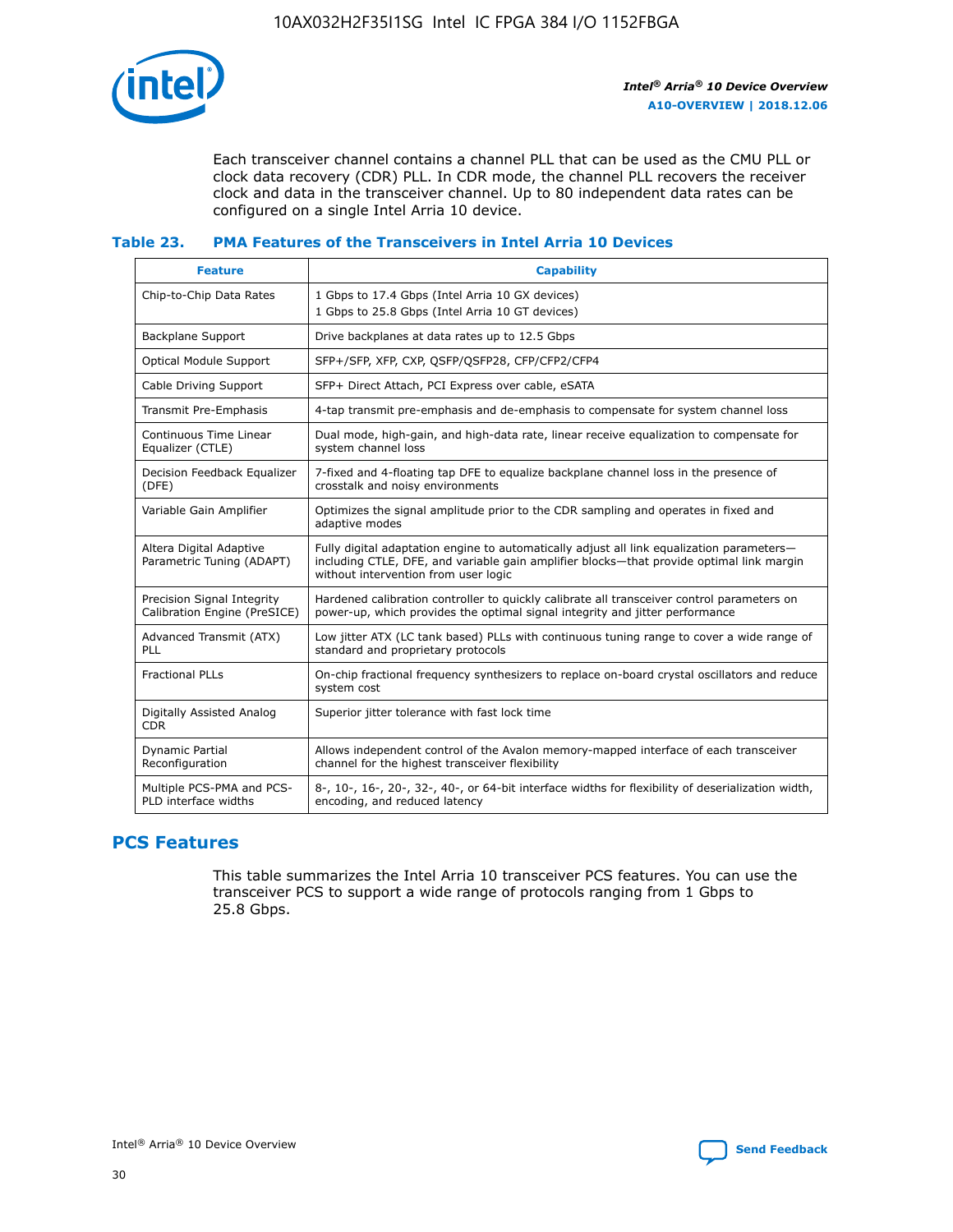

| <b>PCS</b>          | <b>Description</b>                                                                                                                                                                                                                                                                                                                                                                                             |
|---------------------|----------------------------------------------------------------------------------------------------------------------------------------------------------------------------------------------------------------------------------------------------------------------------------------------------------------------------------------------------------------------------------------------------------------|
| Standard PCS        | Operates at a data rate up to 12 Gbps<br>Supports protocols such as PCI-Express, CPRI 4.2+, GigE, IEEE 1588 in Hard PCS<br>Implements other protocols using Basic/Custom (Standard PCS) transceiver<br>configuration rules.                                                                                                                                                                                    |
| <b>Enhanced PCS</b> | Performs functions common to most serial data industry standards, such as word<br>alignment, encoding/decoding, and framing, before data is sent or received off-chip<br>through the PMA<br>• Handles data transfer to and from the FPGA fabric<br>Handles data transfer internally to and from the PMA<br>Provides frequency compensation<br>Performs channel bonding for multi-channel low skew applications |
| PCIe Gen3 PCS       | Supports the seamless switching of Data and Clock between the Gen1, Gen2, and Gen3<br>data rates<br>Provides support for PIPE 3.0 features<br>Supports the PIPE interface with the Hard IP enabled, as well as with the Hard IP<br>bypassed                                                                                                                                                                    |

#### **Related Information**

- PCIe Gen1, Gen2, and Gen3 Hard IP on page 26
- Interlaken Support on page 26
- 10 Gbps Ethernet Support on page 26

## **PCS Protocol Support**

This table lists some of the protocols supported by the Intel Arria 10 transceiver PCS. For more information about the blocks in the transmitter and receiver data paths, refer to the related information.

| <b>Protocol</b>                                 | <b>Data Rate</b><br>(Gbps) | <b>Transceiver IP</b>       | <b>PCS Support</b>                      |
|-------------------------------------------------|----------------------------|-----------------------------|-----------------------------------------|
| PCIe Gen3 x1, x2, x4, x8                        | 8.0                        | Native PHY (PIPE)           | Standard PCS and PCIe<br>Gen3 PCS       |
| PCIe Gen2 x1, x2, x4, x8                        | 5.0                        | Native PHY (PIPE)           | <b>Standard PCS</b>                     |
| PCIe Gen1 x1, x2, x4, x8                        | 2.5                        | Native PHY (PIPE)           | Standard PCS                            |
| 1000BASE-X Gigabit Ethernet                     | 1.25                       | Native PHY                  | <b>Standard PCS</b>                     |
| 1000BASE-X Gigabit Ethernet with<br>IEEE 1588v2 | 1.25                       | Native PHY                  | Standard PCS                            |
| 10GBASE-R                                       | 10.3125                    | Native PHY                  | <b>Enhanced PCS</b>                     |
| 10GBASE-R with IEEE 1588v2                      | 10.3125                    | Native PHY                  | <b>Enhanced PCS</b>                     |
| 10GBASE-R with KR FEC                           | 10.3125                    | Native PHY                  | <b>Enhanced PCS</b>                     |
| 10GBASE-KR and 1000BASE-X                       | 10.3125                    | 1G/10GbE and 10GBASE-KR PHY | Standard PCS and<br><b>Enhanced PCS</b> |
| Interlaken (CEI-6G/11G)                         | 3.125 to 17.4              | Native PHY                  | <b>Enhanced PCS</b>                     |
| SFI-S/SFI-5.2                                   | 11.2                       | Native PHY                  | <b>Enhanced PCS</b>                     |
| $10G$ SDI                                       | 10.692                     | Native PHY                  | <b>Enhanced PCS</b>                     |
|                                                 |                            |                             | continued                               |

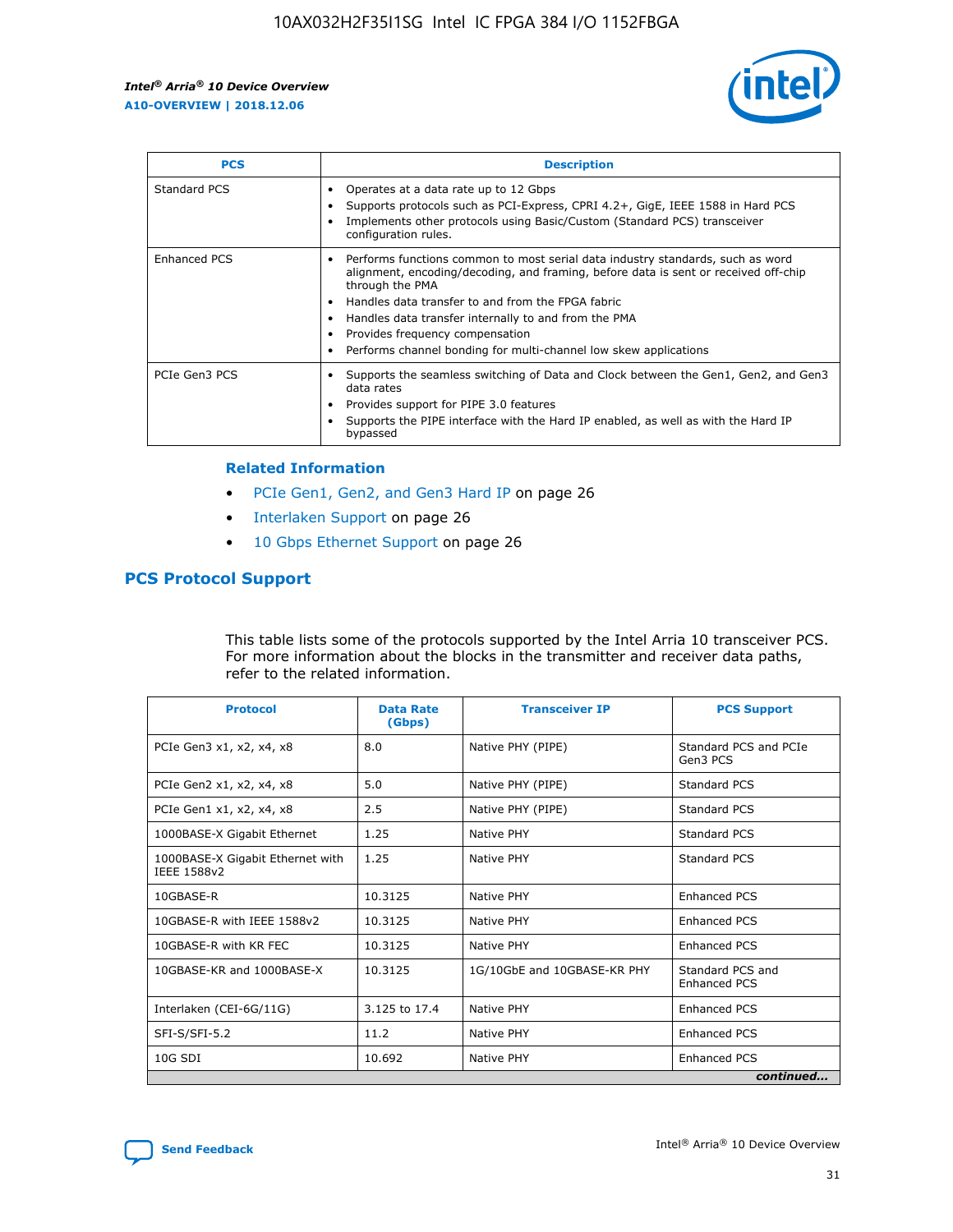

| <b>Protocol</b>      | <b>Data Rate</b><br>(Gbps) | <b>Transceiver IP</b> | <b>PCS Support</b> |
|----------------------|----------------------------|-----------------------|--------------------|
| CPRI 6.0 (64B/66B)   | 0.6144 to<br>10.1376       | Native PHY            | Enhanced PCS       |
| CPRI 4.2 (8B/10B)    | 0.6144 to<br>9.8304        | Native PHY            | Standard PCS       |
| OBSAI RP3 v4.2       | 0.6144 to 6.144            | Native PHY            | Standard PCS       |
| SD-SDI/HD-SDI/3G-SDI | $0.143(12)$ to<br>2.97     | Native PHY            | Standard PCS       |

## **Related Information**

#### [Intel Arria 10 Transceiver PHY User Guide](https://www.intel.com/content/www/us/en/programmable/documentation/nik1398707230472.html#nik1398707091164)

Provides more information about the supported transceiver protocols and PHY IP, the PMA architecture, and the standard, enhanced, and PCIe Gen3 PCS architecture.

## **SoC with Hard Processor System**

Each SoC device combines an FPGA fabric and a hard processor system (HPS) in a single device. This combination delivers the flexibility of programmable logic with the power and cost savings of hard IP in these ways:

- Reduces board space, system power, and bill of materials cost by eliminating a discrete embedded processor
- Allows you to differentiate the end product in both hardware and software, and to support virtually any interface standard
- Extends the product life and revenue through in-field hardware and software updates

 $(12)$  The 0.143 Gbps data rate is supported using oversampling of user logic that you must implement in the FPGA fabric.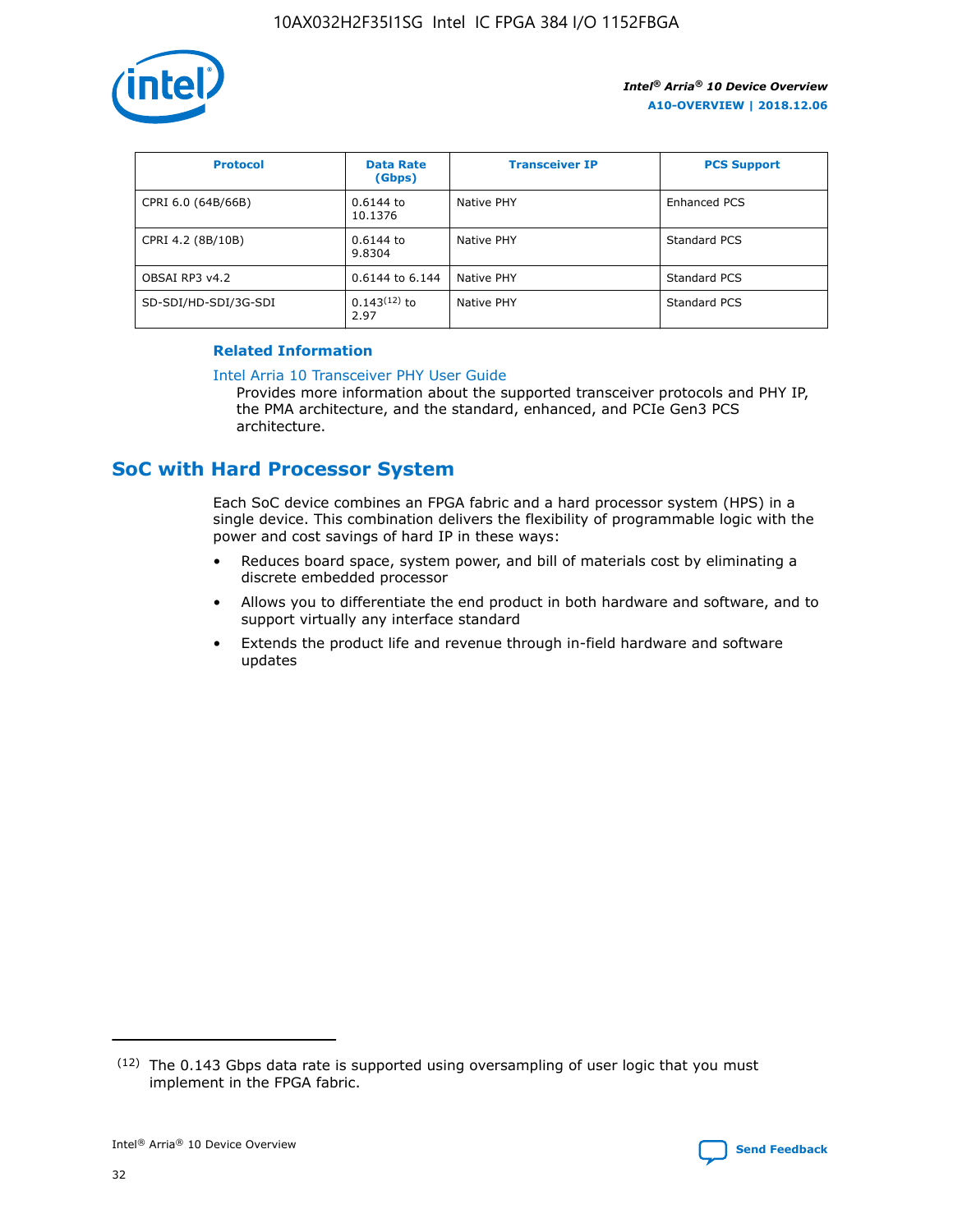

#### **Figure 9. HPS Block Diagram**

This figure shows a block diagram of the HPS with the dual ARM Cortex-A9 MPCore processor.



## **Key Advantages of 20-nm HPS**

The 20-nm HPS strikes a balance between enabling maximum software compatibility with 28-nm SoCs while still improving upon the 28-nm HPS architecture. These improvements address the requirements of the next generation target markets such as wireless and wireline communications, compute and storage equipment, broadcast and military in terms of performance, memory bandwidth, connectivity via backplane and security.

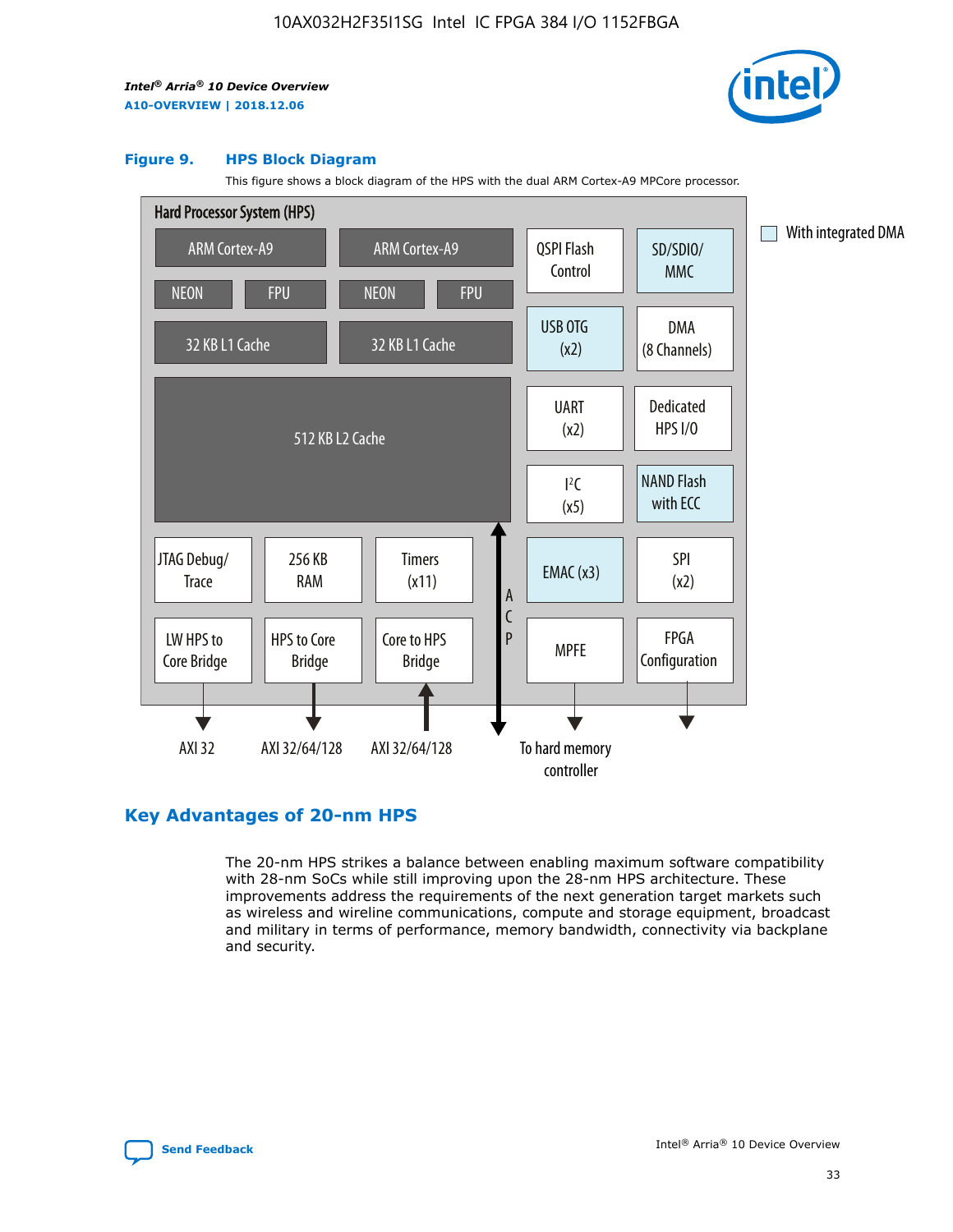

## **Table 24. Improvements in 20 nm HPS**

This table lists the key improvements of the 20 nm HPS compared to the 28 nm HPS.

| Advantages/<br><b>Improvements</b>                          | <b>Description</b>                                                                                                                                                                                                                                                                                                                                                                                                                                                                                                                                                                                                                                                                                                                                                                                                                                                                                                      |
|-------------------------------------------------------------|-------------------------------------------------------------------------------------------------------------------------------------------------------------------------------------------------------------------------------------------------------------------------------------------------------------------------------------------------------------------------------------------------------------------------------------------------------------------------------------------------------------------------------------------------------------------------------------------------------------------------------------------------------------------------------------------------------------------------------------------------------------------------------------------------------------------------------------------------------------------------------------------------------------------------|
| Increased performance and<br>overdrive capability           | While the nominal processor frequency is 1.2 GHz, the 20 nm HPS offers an "overdrive"<br>feature which enables a higher processor operating frequency. This requires a higher supply<br>voltage value that is unique to the HPS and may require a separate regulator.                                                                                                                                                                                                                                                                                                                                                                                                                                                                                                                                                                                                                                                   |
| Increased processor memory<br>bandwidth and DDR4<br>support | Up to 64-bit DDR4 memory at 2,400 Mbps support is available for the processor. The hard<br>memory controller for the HPS comprises a multi-port front end that manages connections<br>to a single port memory controller. The multi-port front end allows logic core and the HPS<br>to share ports and thereby the available bandwidth of the memory controller.                                                                                                                                                                                                                                                                                                                                                                                                                                                                                                                                                        |
| Flexible I/O sharing                                        | An advanced I/O pin muxing scheme allows improved sharing of I/O between the HPS and<br>the core logic. The following types of I/O are available for SoC:<br>17 dedicated I/Os-physically located inside the HPS block and are not accessible to<br>logic within the core. The 17 dedicated I/Os are used for HPS clock, resets, and<br>interfacing with boot devices, QSPI, and SD/MMC.<br>48 direct shared I/O-located closest to the HPS block and are ideal for high speed HPS<br>peripherals such as EMAC, USB, and others. There is one bank of 48 I/Os that supports<br>direct sharing where the 48 I/Os can be shared 12 I/Os at a time.<br>Standard (shared) I/O-all standard I/Os can be shared by the HPS peripherals and any<br>logic within the core. For designs where more than 48 I/Os are reguired to fully use all<br>the peripherals in the HPS, these I/Os can be connected through the core logic. |
| <b>EMAC</b> core                                            | Three EMAC cores are available in the HPS. The EMAC cores enable an application to<br>support two redundant Ethernet connections; for example, backplane, or two EMAC cores<br>for managing IEEE 1588 time stamp information while allowing a third EMAC core for debug<br>and configuration. All three EMACs can potentially share the same time stamps, simplifying<br>the 1588 time stamping implementation. A new serial time stamp interface allows core<br>logic to access and read the time stamp values. The integrated EMAC controllers can be<br>connected to external Ethernet PHY through the provided MDIO or I <sup>2</sup> C interface.                                                                                                                                                                                                                                                                  |
| On-chip memory                                              | The on-chip memory is updated to 256 KB support and can support larger data sets and<br>real time algorithms.                                                                                                                                                                                                                                                                                                                                                                                                                                                                                                                                                                                                                                                                                                                                                                                                           |
| <b>ECC</b> enhancements                                     | Improvements in L2 Cache ECC management allow identification of errors down to the<br>address level. ECC enhancements also enable improved error injection and status reporting<br>via the introduction of new memory mapped access to syndrome and data signals.                                                                                                                                                                                                                                                                                                                                                                                                                                                                                                                                                                                                                                                       |
| HPS to FPGA Interconnect<br>Backbone                        | Although the HPS and the Logic Core can operate independently, they are tightly coupled<br>via a high-bandwidth system interconnect built from high-performance ARM AMBA AXI bus<br>bridges. IP bus masters in the FPGA fabric have access to HPS bus slaves via the FPGA-to-<br>HPS interconnect. Similarly, HPS bus masters have access to bus slaves in the core fabric<br>via the HPS-to-FPGA bridge. Both bridges are AMBA AXI-3 compliant and support<br>simultaneous read and write transactions. Up to three masters within the core fabric can<br>share the HPS SDRAM controller with the processor. Additionally, the processor can be used<br>to configure the core fabric under program control via a dedicated 32-bit configuration port.                                                                                                                                                                  |
| FPGA configuration and HPS<br>booting                       | The FPGA fabric and HPS in the SoCs are powered independently. You can reduce the clock<br>frequencies or gate the clocks to reduce dynamic power.<br>You can configure the FPGA fabric and boot the HPS independently, in any order, providing<br>you with more design flexibility.                                                                                                                                                                                                                                                                                                                                                                                                                                                                                                                                                                                                                                    |
| Security                                                    | New security features have been introduced for anti-tamper management, secure boot,<br>encryption (AES), and authentication (SHA).                                                                                                                                                                                                                                                                                                                                                                                                                                                                                                                                                                                                                                                                                                                                                                                      |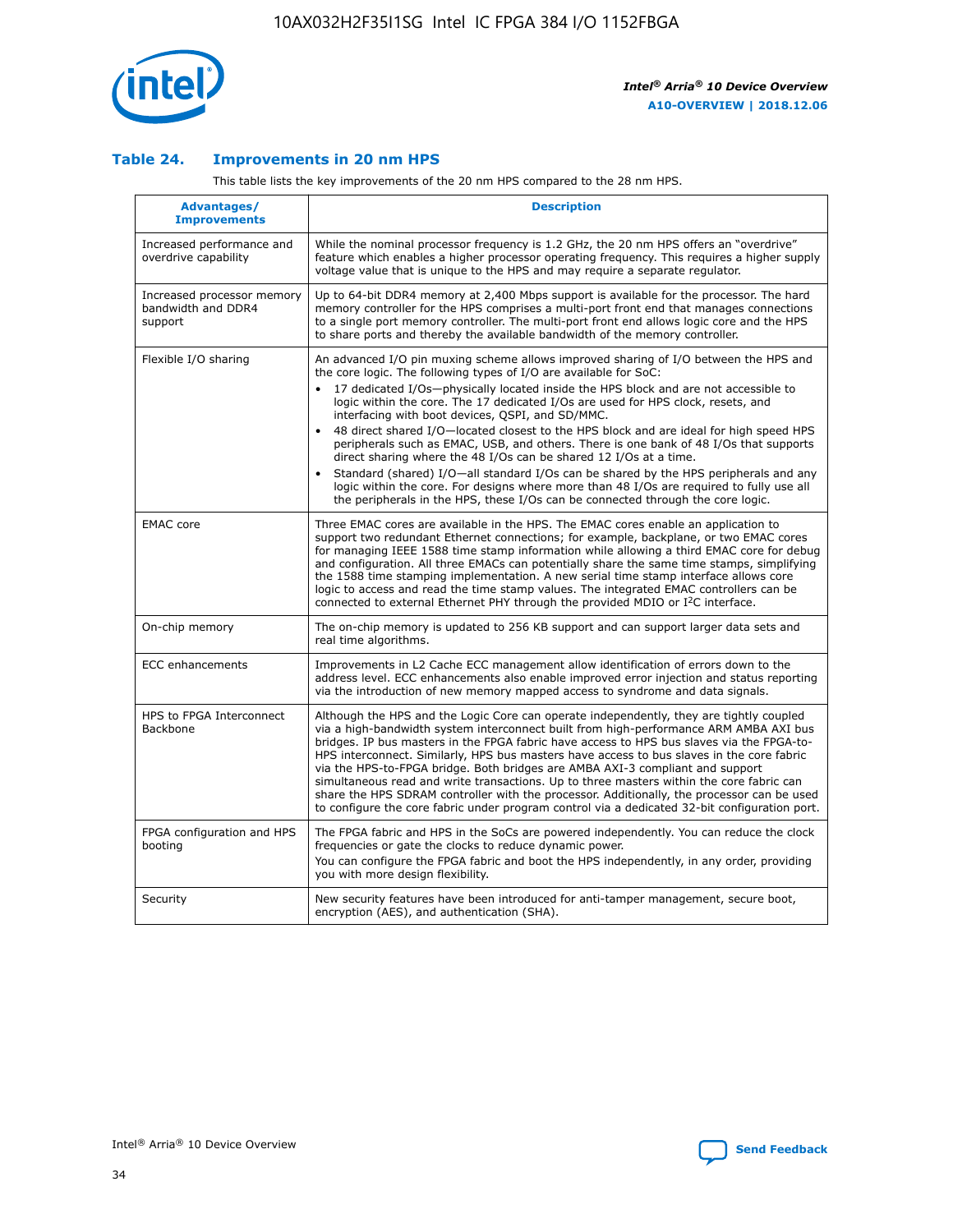

## **Features of the HPS**

The HPS has the following features:

- 1.2-GHz, dual-core ARM Cortex-A9 MPCore processor with up to 1.5-GHz via overdrive
	- ARMv7-A architecture that runs 32-bit ARM instructions, 16-bit and 32-bit Thumb instructions, and 8-bit Java byte codes in Jazelle style
	- Superscalar, variable length, out-of-order pipeline with dynamic branch prediction
	- Instruction Efficiency 2.5 MIPS/MHz, which provides total performance of 7500 MIPS at 1.5 GHz
- Each processor core includes:
	- 32 KB of L1 instruction cache, 32 KB of L1 data cache
	- Single- and double-precision floating-point unit and NEON media engine
	- CoreSight debug and trace technology
	- Snoop Control Unit (SCU) and Acceleration Coherency Port (ACP)
- 512 KB of shared L2 cache
- 256 KB of scratch RAM
- Hard memory controller with support for DDR3, DDR4 and optional error correction code (ECC) support
- Multiport Front End (MPFE) Scheduler interface to the hard memory controller
- 8-channel direct memory access (DMA) controller
- QSPI flash controller with SIO, DIO, QIO SPI Flash support
- NAND flash controller (ONFI 1.0 or later) with DMA and ECC support, updated to support 8 and 16-bit Flash devices and new command DMA to offload CPU for fast power down recovery
- Updated SD/SDIO/MMC controller to eMMC 4.5 with DMA with CE-ATA digital command support
- 3 10/100/1000 Ethernet media access control (MAC) with DMA
- 2 USB On-the-Go (OTG) controllers with DMA
- $\bullet$  5 I<sup>2</sup>C controllers (3 can be used by EMAC for MIO to external PHY)
- 2 UART 16550 Compatible controllers
- 4 serial peripheral interfaces (SPI) (2 Master, 2 Slaves)
- 62 programmable general-purpose I/Os, which includes 48 direct share I/Os that allows the HPS peripherals to connect directly to the FPGA I/Os
- 7 general-purpose timers
- 4 watchdog timers
- Anti-tamper, Secure Boot, Encryption (AES) and Authentication (SHA)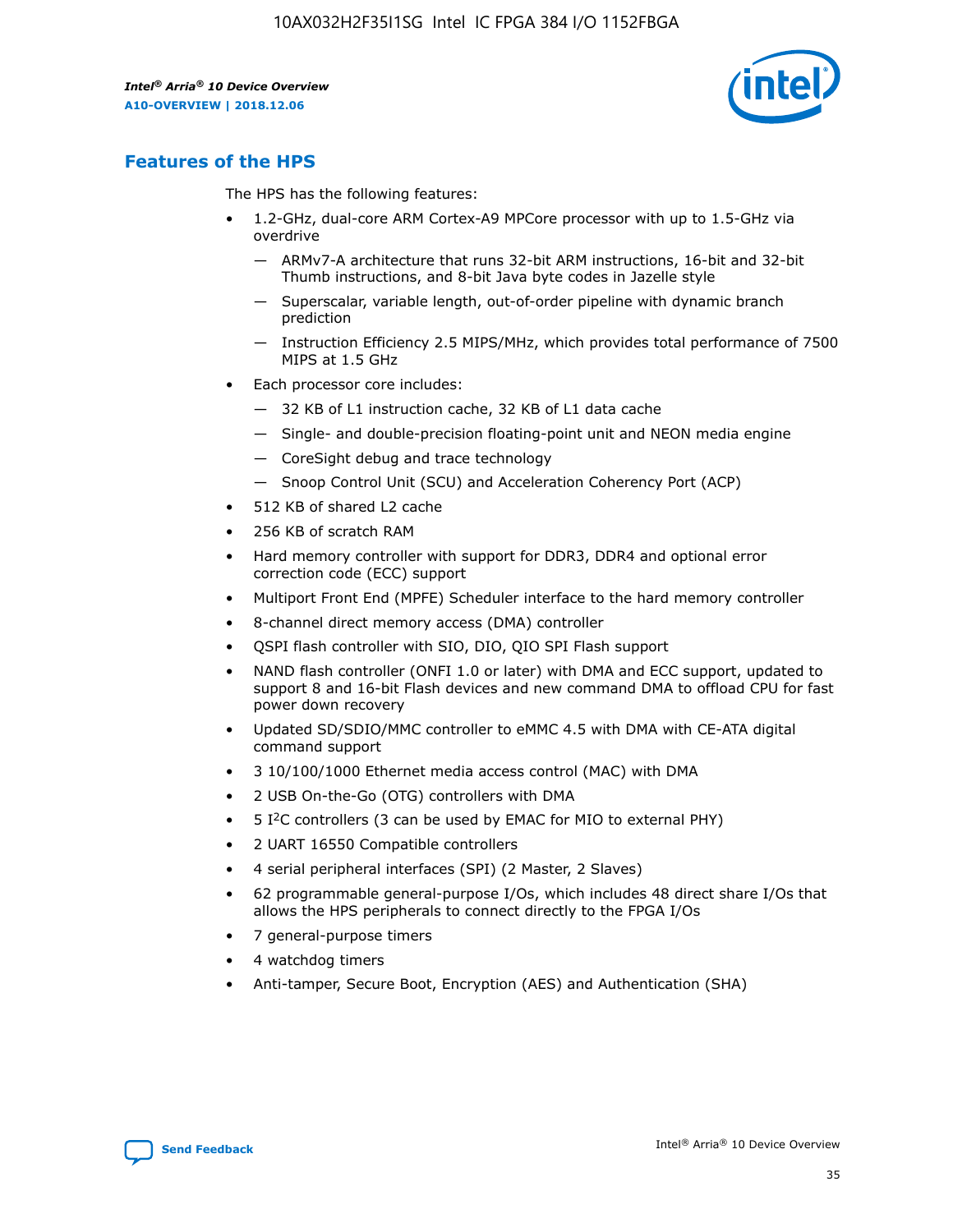

## **System Peripherals and Debug Access Port**

Each Ethernet MAC, USB OTG, NAND flash controller, and SD/MMC controller module has an integrated DMA controller. For modules without an integrated DMA controller, an additional DMA controller module provides up to eight channels of high-bandwidth data transfers. Peripherals that communicate off-chip are multiplexed with other peripherals at the HPS pin level. This allows you to choose which peripherals interface with other devices on your PCB.

The debug access port provides interfaces to industry standard JTAG debug probes and supports ARM CoreSight debug and core traces to facilitate software development.

### **HPS–FPGA AXI Bridges**

The HPS–FPGA bridges, which support the Advanced Microcontroller Bus Architecture (AMBA) Advanced eXtensible Interface (AXI™) specifications, consist of the following bridges:

- FPGA-to-HPS AMBA AXI bridge—a high-performance bus supporting 32, 64, and 128 bit data widths that allows the FPGA fabric to issue transactions to slaves in the HPS.
- HPS-to-FPGA Avalon/AMBA AXI bridge—a high-performance bus supporting 32, 64, and 128 bit data widths that allows the HPS to issue transactions to slaves in the FPGA fabric.
- Lightweight HPS-to-FPGA AXI bridge—a lower latency 32 bit width bus that allows the HPS to issue transactions to soft peripherals in the FPGA fabric. This bridge is primarily used for control and status register (CSR) accesses to peripherals in the FPGA fabric.

The HPS–FPGA AXI bridges allow masters in the FPGA fabric to communicate with slaves in the HPS logic, and vice versa. For example, the HPS-to-FPGA AXI bridge allows you to share memories instantiated in the FPGA fabric with one or both microprocessors in the HPS, while the FPGA-to-HPS AXI bridge allows logic in the FPGA fabric to access the memory and peripherals in the HPS.

Each HPS–FPGA bridge also provides asynchronous clock crossing for data transferred between the FPGA fabric and the HPS.

#### **HPS SDRAM Controller Subsystem**

The HPS SDRAM controller subsystem contains a multiport SDRAM controller and DDR PHY that are shared between the FPGA fabric (through the FPGA-to-HPS SDRAM interface), the level 2 (L2) cache, and the level 3 (L3) system interconnect. The FPGA-to-HPS SDRAM interface supports AMBA AXI and Avalon® Memory-Mapped (Avalon-MM) interface standards, and provides up to six individual ports for access by masters implemented in the FPGA fabric.

The HPS SDRAM controller supports up to 3 masters (command ports), 3x 64-bit read data ports and 3x 64-bit write data ports.

To maximize memory performance, the SDRAM controller subsystem supports command and data reordering, deficit round-robin arbitration with aging, and high-priority bypass features.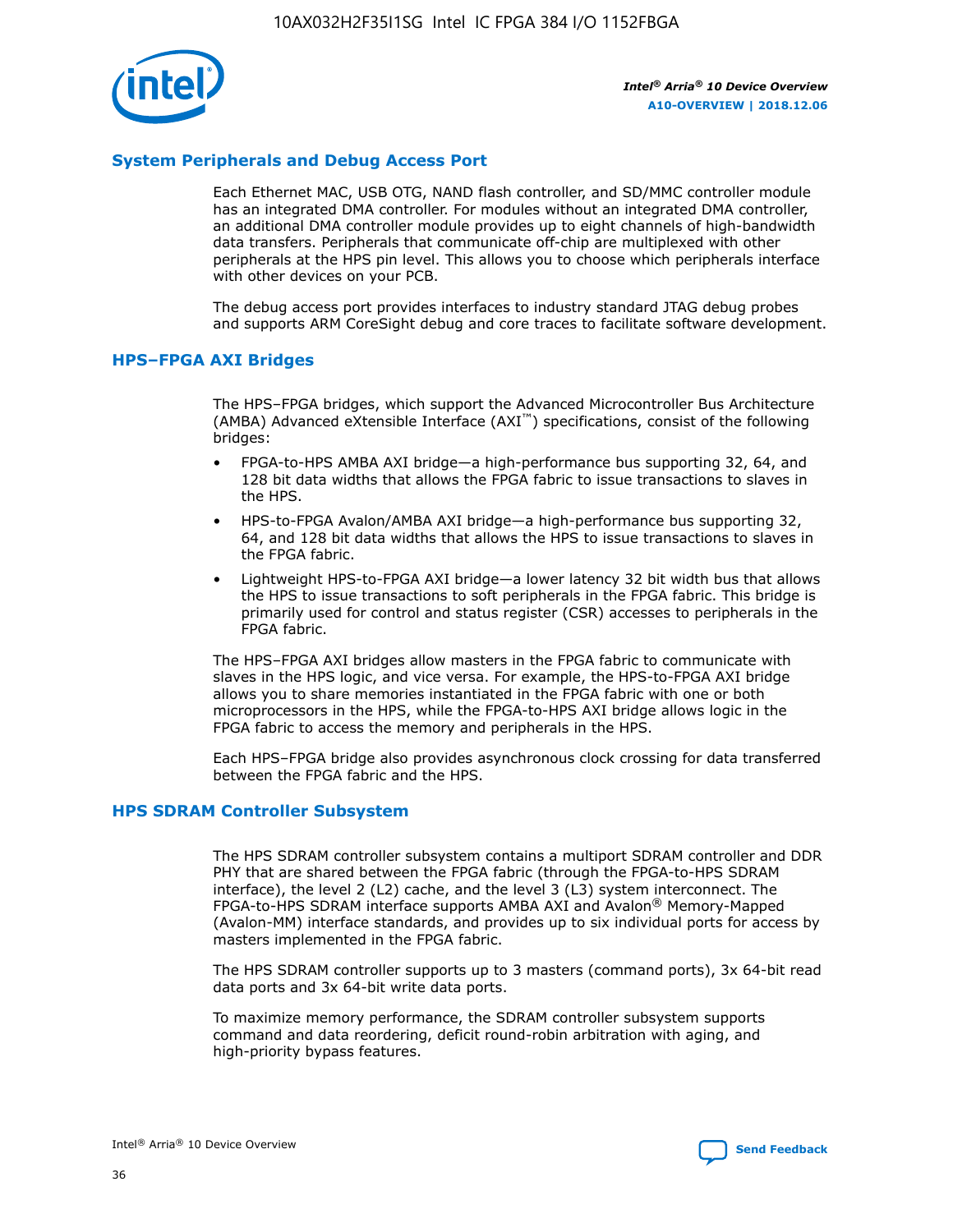

## **FPGA Configuration and HPS Booting**

The FPGA fabric and HPS in the SoC FPGA must be powered at the same time. You can reduce the clock frequencies or gate the clocks to reduce dynamic power.

Once powered, the FPGA fabric and HPS can be configured independently thus providing you with more design flexibility:

- You can boot the HPS independently. After the HPS is running, the HPS can fully or partially reconfigure the FPGA fabric at any time under software control. The HPS can also configure other FPGAs on the board through the FPGA configuration controller.
- Configure the FPGA fabric first, and then boot the HPS from memory accessible to the FPGA fabric.

## **Hardware and Software Development**

For hardware development, you can configure the HPS and connect your soft logic in the FPGA fabric to the HPS interfaces using the Platform Designer system integration tool in the Intel Quartus Prime software.

For software development, the ARM-based SoC FPGA devices inherit the rich software development ecosystem available for the ARM Cortex-A9 MPCore processor. The software development process for Intel SoC FPGAs follows the same steps as those for other SoC devices from other manufacturers. Support for Linux\*, VxWorks\*, and other operating systems are available for the SoC FPGAs. For more information on the operating systems support availability, contact the Intel FPGA sales team.

You can begin device-specific firmware and software development on the Intel SoC FPGA Virtual Target. The Virtual Target is a fast PC-based functional simulation of a target development system—a model of a complete development board. The Virtual Target enables the development of device-specific production software that can run unmodified on actual hardware.

## **Dynamic and Partial Reconfiguration**

The Intel Arria 10 devices support dynamic and partial reconfiguration. You can use dynamic and partial reconfiguration simultaneously to enable seamless reconfiguration of both the device core and transceivers.

## **Dynamic Reconfiguration**

You can reconfigure the PMA and PCS blocks while the device continues to operate. This feature allows you to change the data rates, protocol, and analog settings of a channel in a transceiver bank without affecting on-going data transfer in other transceiver banks. This feature is ideal for applications that require dynamic multiprotocol or multirate support.

## **Partial Reconfiguration**

Using partial reconfiguration, you can reconfigure some parts of the device while keeping the device in operation.

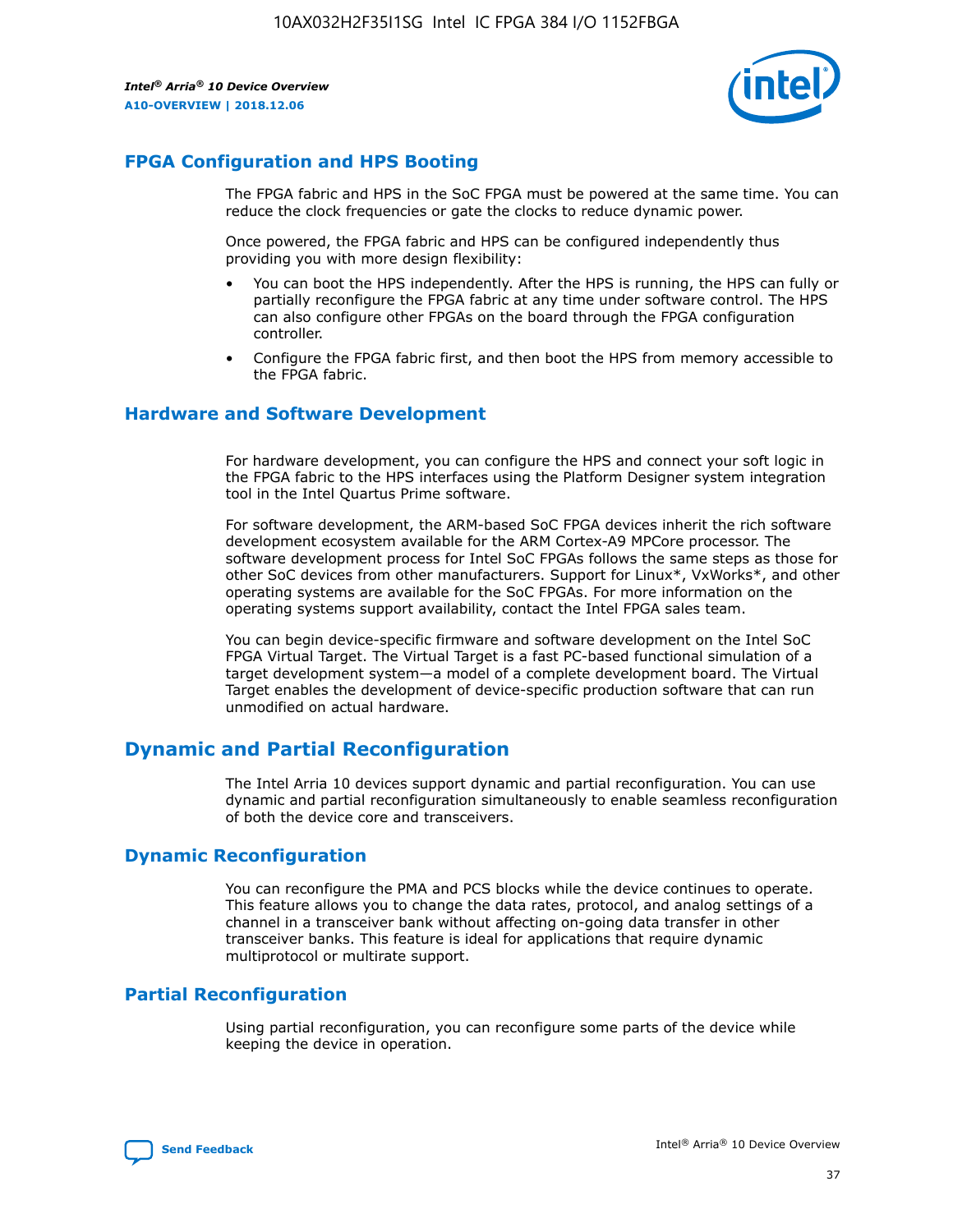

Instead of placing all device functions in the FPGA fabric, you can store some functions that do not run simultaneously in external memory and load them only when required. This capability increases the effective logic density of the device, and lowers cost and power consumption.

In the Intel solution, you do not have to worry about intricate device architecture to perform a partial reconfiguration. The partial reconfiguration capability is built into the Intel Quartus Prime design software, making such time-intensive task simple.

Intel Arria 10 devices support partial reconfiguration in the following configuration options:

- Using an internal host:
	- All supported configuration modes where the FPGA has access to external memory devices such as serial and parallel flash memory.
	- Configuration via Protocol [CvP (PCIe)]
- Using an external host—passive serial (PS), fast passive parallel (FPP) x8, FPP x16, and FPP x32 I/O interface.

## **Enhanced Configuration and Configuration via Protocol**

## **Table 25. Configuration Schemes and Features of Intel Arria 10 Devices**

Intel Arria 10 devices support 1.8 V programming voltage and several configuration schemes.

| <b>Scheme</b>                                                          | <b>Data</b><br><b>Width</b> | <b>Max Clock</b><br>Rate<br>(MHz) | <b>Max Data</b><br>Rate<br>(Mbps)<br>(13) | <b>Decompression</b> | <b>Design</b><br>Security <sup>(1</sup><br>4) | <b>Partial</b><br>Reconfiguration<br>(15) | <b>Remote</b><br><b>System</b><br><b>Update</b> |
|------------------------------------------------------------------------|-----------------------------|-----------------------------------|-------------------------------------------|----------------------|-----------------------------------------------|-------------------------------------------|-------------------------------------------------|
| <b>JTAG</b>                                                            | 1 bit                       | 33                                | 33                                        |                      |                                               | Yes(16)                                   |                                                 |
| Active Serial (AS)<br>through the<br>EPCO-L<br>configuration<br>device | 1 bit,<br>4 bits            | 100                               | 400                                       | Yes                  | Yes                                           | Yes(16)                                   | Yes                                             |
| Passive serial (PS)<br>through CPLD or<br>external<br>microcontroller  | 1 bit                       | 100                               | 100                                       | Yes                  | Yes                                           | Yes <sup>(16)</sup>                       | Parallel<br>Flash<br>Loader<br>(PFL) IP<br>core |
|                                                                        | continued                   |                                   |                                           |                      |                                               |                                           |                                                 |

<sup>(13)</sup> Enabling either compression or design security features affects the maximum data rate. Refer to the Intel Arria 10 Device Datasheet for more information.

<sup>(14)</sup> Encryption and compression cannot be used simultaneously.

 $(15)$  Partial reconfiguration is an advanced feature of the device family. If you are interested in using partial reconfiguration, contact Intel for support.

 $(16)$  Partial configuration can be performed only when it is configured as internal host.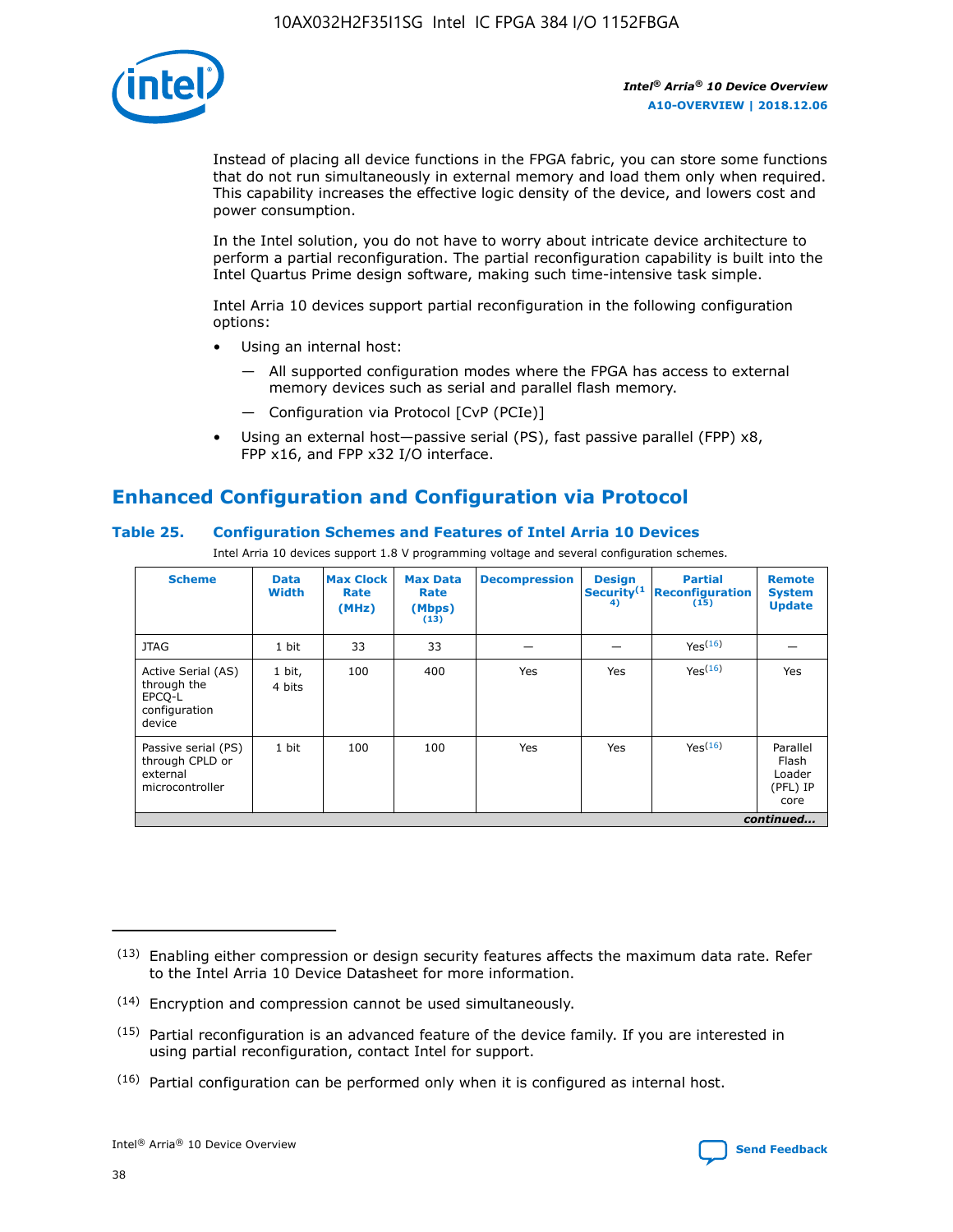

| <b>Scheme</b>                                   | <b>Data</b><br><b>Width</b> | <b>Max Clock</b><br>Rate<br>(MHz) | <b>Max Data</b><br>Rate<br>(Mbps)<br>(13) | <b>Decompression</b> | <b>Design</b><br>Security <sup>(1</sup><br>4) | <b>Partial</b><br><b>Reconfiguration</b><br>(15) | <b>Remote</b><br><b>System</b><br><b>Update</b> |
|-------------------------------------------------|-----------------------------|-----------------------------------|-------------------------------------------|----------------------|-----------------------------------------------|--------------------------------------------------|-------------------------------------------------|
| Fast passive                                    | 8 bits                      | 100                               | 3200                                      | Yes                  | Yes                                           | Yes(17)                                          | PFL IP                                          |
| parallel (FPP)<br>through CPLD or               | 16 bits                     |                                   |                                           | Yes                  | Yes                                           |                                                  | core                                            |
| external<br>microcontroller                     | 32 bits                     |                                   |                                           | Yes                  | Yes                                           |                                                  |                                                 |
| Configuration via                               | 16 bits                     | 100                               | 3200                                      | Yes                  | Yes                                           | Yes <sup>(17)</sup>                              |                                                 |
| <b>HPS</b>                                      | 32 bits                     |                                   |                                           | Yes                  | Yes                                           |                                                  |                                                 |
| Configuration via<br>Protocol [CvP<br>$(PCIe*)$ | x1, x2,<br>x4, x8<br>lanes  |                                   | 8000                                      | Yes                  | Yes                                           | Yes <sup>(16)</sup>                              |                                                 |

You can configure Intel Arria 10 devices through PCIe using Configuration via Protocol (CvP). The Intel Arria 10 CvP implementation conforms to the PCIe 100 ms power-up-to-active time requirement.

#### **Related Information**

[Configuration via Protocol \(CvP\) Implementation in Intel FPGAs User Guide](https://www.intel.com/content/www/us/en/programmable/documentation/dsu1441819344145.html#dsu1442269728522) Provides more information about the CvP configuration scheme.

## **SEU Error Detection and Correction**

Intel Arria 10 devices offer robust and easy-to-use single-event upset (SEU) error detection and correction circuitry.

The detection and correction circuitry includes protection for Configuration RAM (CRAM) programming bits and user memories. The CRAM is protected by a continuously running CRC error detection circuit with integrated ECC that automatically corrects one or two errors and detects higher order multi-bit errors. When more than two errors occur, correction is available through reloading of the core programming file, providing a complete design refresh while the FPGA continues to operate.

The physical layout of the Intel Arria 10 CRAM array is optimized to make the majority of multi-bit upsets appear as independent single-bit or double-bit errors which are automatically corrected by the integrated CRAM ECC circuitry. In addition to the CRAM protection, the M20K memory blocks also include integrated ECC circuitry and are layout-optimized for error detection and correction. The MLAB does not have ECC.

(14) Encryption and compression cannot be used simultaneously.

<sup>(17)</sup> Supported at a maximum clock rate of 100 MHz.



 $(13)$  Enabling either compression or design security features affects the maximum data rate. Refer to the Intel Arria 10 Device Datasheet for more information.

 $(15)$  Partial reconfiguration is an advanced feature of the device family. If you are interested in using partial reconfiguration, contact Intel for support.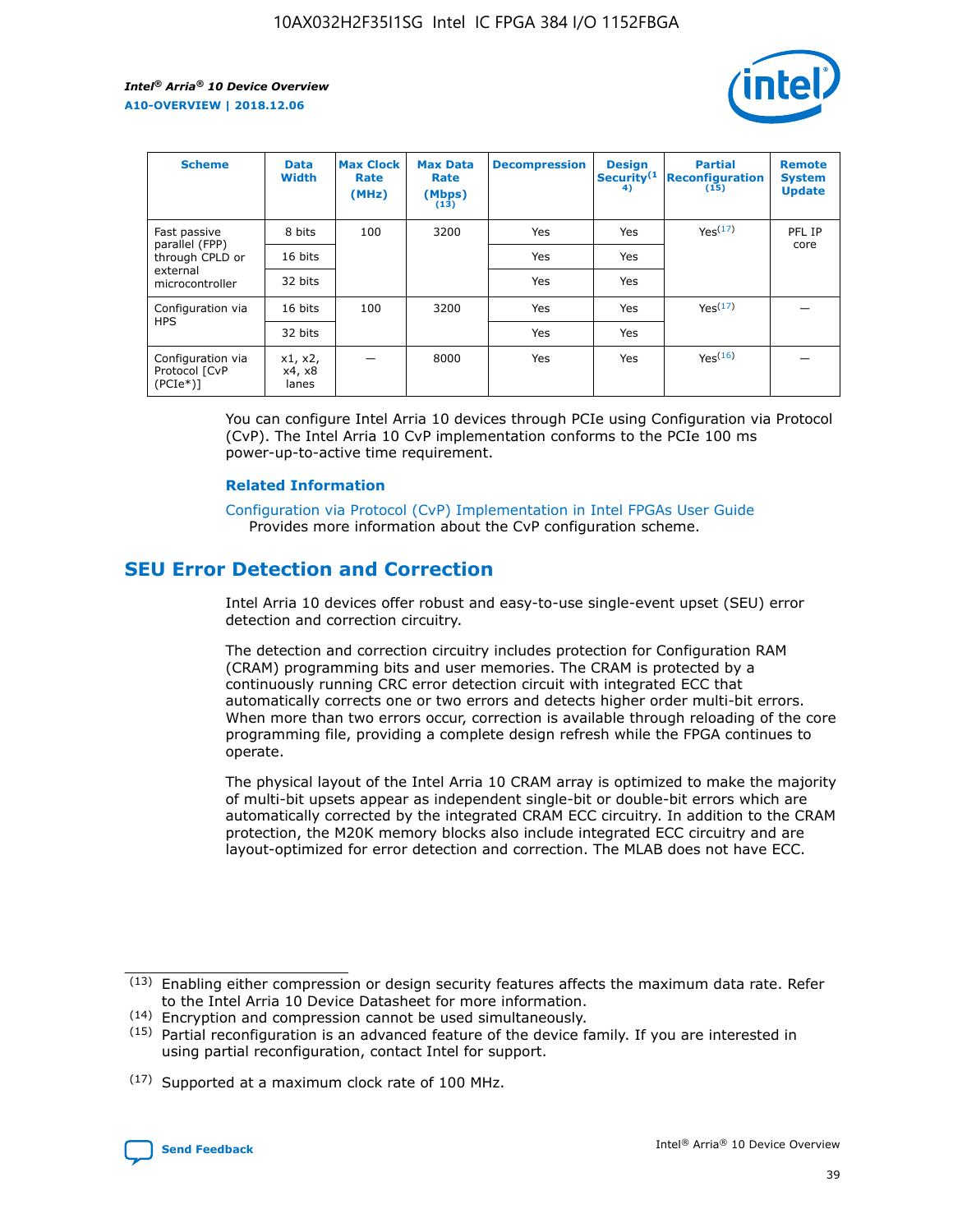

## **Power Management**

Intel Arria 10 devices leverage the advanced 20 nm process technology, a low 0.9 V core power supply, an enhanced core architecture, and several optional power reduction techniques to reduce total power consumption by as much as 40% compared to Arria V devices and as much as 60% compared to Stratix V devices.

The optional power reduction techniques in Intel Arria 10 devices include:

- **SmartVID**—a code is programmed into each device during manufacturing that allows a smart regulator to operate the device at lower core  $V_{CC}$  while maintaining performance
- **Programmable Power Technology**—non-critical timing paths are identified by the Intel Quartus Prime software and the logic in these paths is biased for low power instead of high performance
- **Low Static Power Options**—devices are available with either standard static power or low static power while maintaining performance

Furthermore, Intel Arria 10 devices feature Intel's industry-leading low power transceivers and include a number of hard IP blocks that not only reduce logic resources but also deliver substantial power savings compared to soft implementations. In general, hard IP blocks consume up to 90% less power than the equivalent soft logic implementations.

## **Incremental Compilation**

The Intel Quartus Prime software incremental compilation feature reduces compilation time and helps preserve performance to ease timing closure. The incremental compilation feature enables the partial reconfiguration flow for Intel Arria 10 devices.

Incremental compilation supports top-down, bottom-up, and team-based design flows. This feature facilitates modular, hierarchical, and team-based design flows where different designers compile their respective design sections in parallel. Furthermore, different designers or IP providers can develop and optimize different blocks of the design independently. These blocks can then be imported into the top level project.

## **Document Revision History for Intel Arria 10 Device Overview**

| <b>Document</b><br><b>Version</b> | <b>Changes</b>                                                                                                                                                                                                                                                              |
|-----------------------------------|-----------------------------------------------------------------------------------------------------------------------------------------------------------------------------------------------------------------------------------------------------------------------------|
| 2018.12.06                        | Added links to Intel Arria 10 device errata documents.<br>Removed automotive temperature option from the Intel Arria 10 GX devices.<br>Removed -3 fabric speed grade from the Intel Arria 10 GT devices.<br>Updated power options for the Intel Arria 10 GX and GT devices. |
| 2018.04.09                        | Updated the lowest $V_{CC}$ from 0.83 V to 0.82 V in the topic listing a summary of the device features.                                                                                                                                                                    |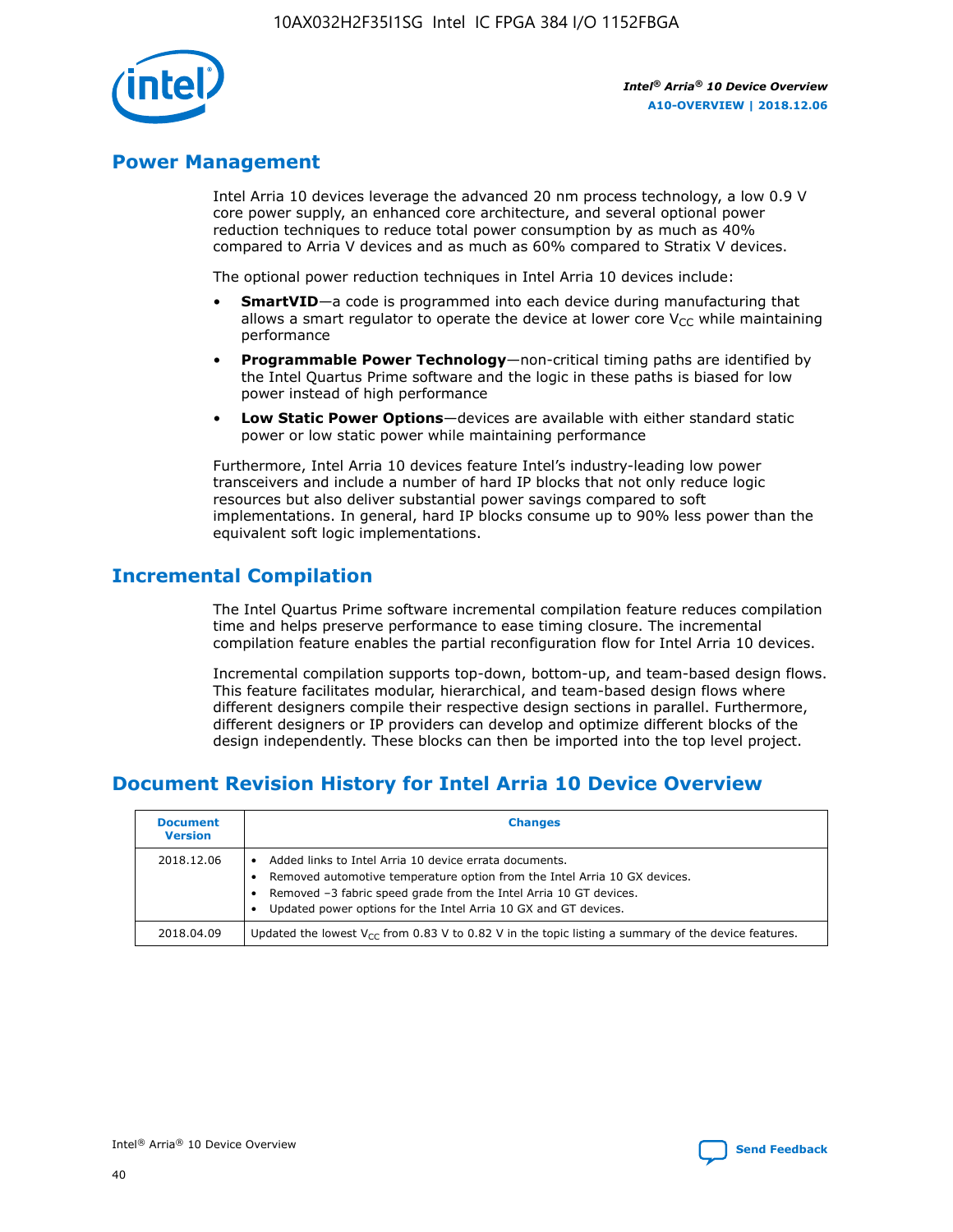*Intel® Arria® 10 Device Overview* **A10-OVERVIEW | 2018.12.06**



| <b>Date</b>    | <b>Version</b> | <b>Changes</b>                                                                                                                                                                                                                                                                                                                                                                                                                                                                                                                                                                                                                                                                                                                                                                                                                                                                                                                                                            |
|----------------|----------------|---------------------------------------------------------------------------------------------------------------------------------------------------------------------------------------------------------------------------------------------------------------------------------------------------------------------------------------------------------------------------------------------------------------------------------------------------------------------------------------------------------------------------------------------------------------------------------------------------------------------------------------------------------------------------------------------------------------------------------------------------------------------------------------------------------------------------------------------------------------------------------------------------------------------------------------------------------------------------|
| January 2018   | 2018.01.17     | Updated the maximum data rate for HPS (Intel Arria 10 SX devices<br>external memory interface DDR3 controller from 2,166 Mbps to 2,133<br>Mbps.<br>Updated maximum frequency supported for half rate QDRII and QDRII<br>+ SRAM to 633 MHz in Memory Standards Supported by the Soft<br>Memory Controller table.<br>Updated transceiver backplane capability to 12.5 Gbps.<br>$\bullet$<br>Removed transceiver speed grade 5 in Sample Ordering Core and<br>Available Options for Intel Arria 10 GX Devices figure.<br>Removed package code 40, low static power, SmartVID, industrial, and<br>military operating temperature support from Sample Ordering Core and<br>Available Options for Intel Arria 10 GT Devices figure.<br>Updated short reach transceiver rate for Intel Arria 10 GT devices to<br>25.8 Gbps.<br>Removed On-Die Instrumentation - EyeQ and Jitter Margin Tool<br>support from PMA Features of the Transceivers in Intel Arria 10 Devices<br>table. |
| September 2017 | 2017.09.20     | Updated the maximum speed of the DDR4 external memory interface from<br>1,333 MHz/2,666 Mbps to 1,200 MHz/2,400 Mbps.                                                                                                                                                                                                                                                                                                                                                                                                                                                                                                                                                                                                                                                                                                                                                                                                                                                     |
| July 2017      | 2017.07.13     | Corrected the automotive temperature range in the figure showing the<br>available options for the Intel Arria 10 GX devices from "-40°C to 100°C"<br>to "-40°C to 125°C".                                                                                                                                                                                                                                                                                                                                                                                                                                                                                                                                                                                                                                                                                                                                                                                                 |
| July 2017      | 2017.07.06     | Added automotive temperature option to Intel Arria 10 GX device family.                                                                                                                                                                                                                                                                                                                                                                                                                                                                                                                                                                                                                                                                                                                                                                                                                                                                                                   |
| May 2017       | 2017.05.08     | Corrected protocol names with "1588" to "IEEE 1588v2".<br>$\bullet$<br>Updated the vertical migration table to remove vertical migration<br>$\bullet$<br>between Intel Arria 10 GX and Intel Arria 10 SX device variants.<br>Removed all "Preliminary" marks.<br>$\bullet$                                                                                                                                                                                                                                                                                                                                                                                                                                                                                                                                                                                                                                                                                                |
| March 2017     | 2017.03.15     | Removed the topic about migration from Intel Arria 10 to Intel Stratix<br>10 devices.<br>Rebranded as Intel.<br>$\bullet$                                                                                                                                                                                                                                                                                                                                                                                                                                                                                                                                                                                                                                                                                                                                                                                                                                                 |
| October 2016   | 2016.10.31     | Removed package F36 from Intel Arria 10 GX devices.<br>Updated Intel Arria 10 GT sample ordering code and maximum GX<br>$\bullet$<br>transceiver count. Intel Arria 10 GT devices are available only in the<br>SF45 package option with a maximum of 72 transceivers.                                                                                                                                                                                                                                                                                                                                                                                                                                                                                                                                                                                                                                                                                                     |
| May 2016       | 2016.05.02     | Updated the FPGA Configuration and HPS Booting topic.<br>$\bullet$<br>Remove V <sub>CC</sub> PowerManager from the Summary of Features, Power<br>Management and Arria 10 Device Variants and packages topics. This<br>feature is no longer supported in Arria 10 devices.<br>Removed LPDDR3 from the Memory Standards Supported by the HPS<br>Hard Memory Controller table in the Memory Standards Supported by<br>Intel Arria 10 Devices topic. This standard is only supported by the<br>FPGA.<br>Removed transceiver speed grade 5 from the Device Variants and<br>Packages topic for Arria 10 GX and SX devices.                                                                                                                                                                                                                                                                                                                                                      |
| February 2016  | 2016.02.11     | Changed the maximum Arria 10 GT datarate to 25.8 Gbps and the<br>minimum datarate to 1 Gbps globally.<br>Revised the state for Core clock networks in the Summary of Features<br>$\bullet$<br>topic.<br>Changed the transceiver parameters in the "Summary of Features for<br>$\bullet$<br>Arria 10 Devices" table.<br>• Changed the transceiver parameters in the "Maximum Resource Counts<br>for Arria 10 GT Devices" table.<br>Changed the package availability for GT devices in the "Package Plan<br>for Arria 10 GT Devices" table.<br>Changed the package configurations for GT devices in the "Migration"<br>Capability Across Arria 10 Product Lines" figure.<br>continued                                                                                                                                                                                                                                                                                       |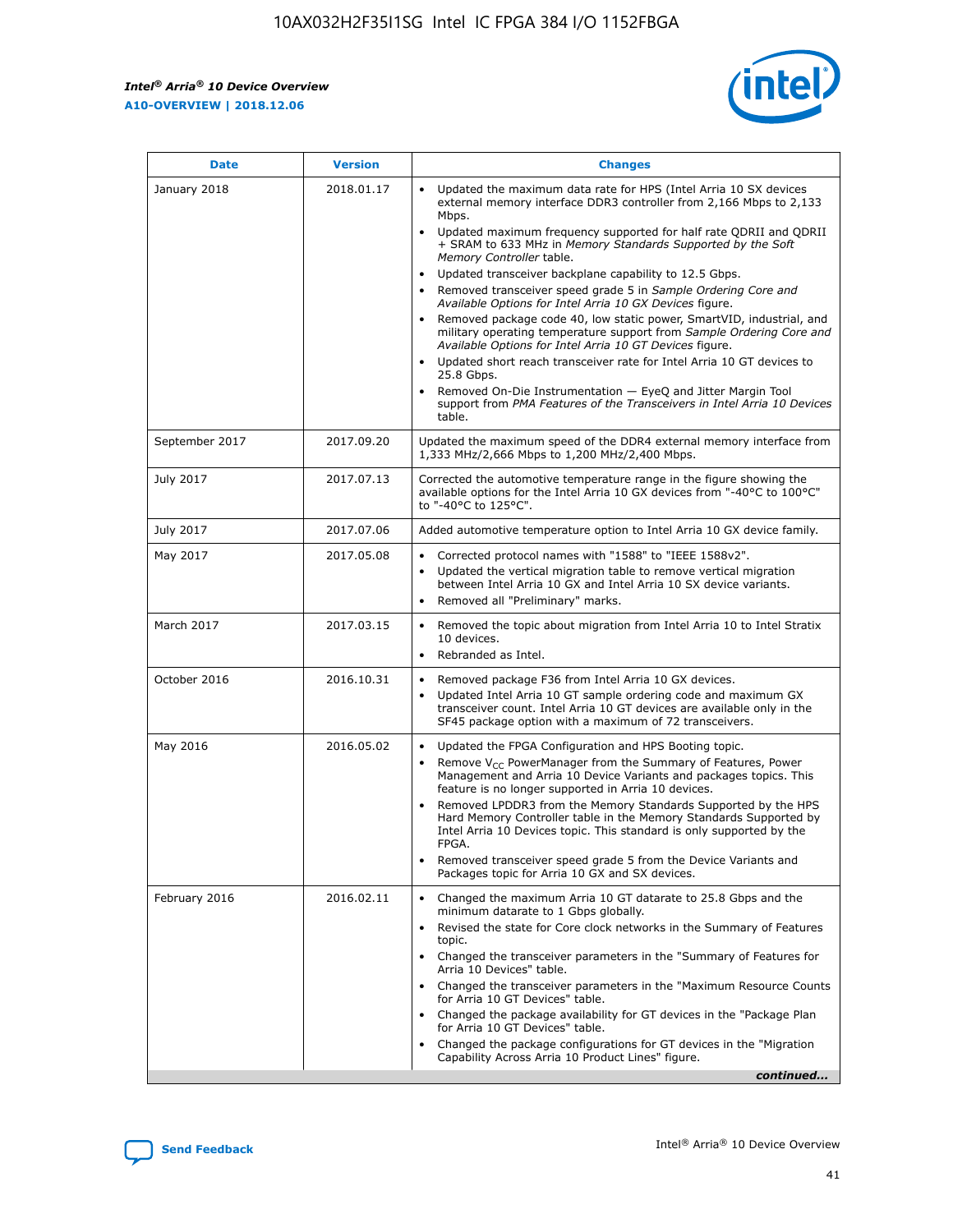

| <b>Date</b>   | <b>Version</b> | <b>Changes</b>                                                                                                                                                                   |
|---------------|----------------|----------------------------------------------------------------------------------------------------------------------------------------------------------------------------------|
|               |                | • Changed transceiver parameters in the "Low Power Serial Transceivers"<br>section.                                                                                              |
|               |                | • Changed the transceiver descriptions in the "Device Variants for the<br>Arria 10 Device Family" table.                                                                         |
|               |                | Changed the "Sample Ordering Code and Available Options for Arria 10<br>GT Devices" figure.                                                                                      |
|               |                | Changed the datarates for GT devices in the "PMA Features" section.                                                                                                              |
|               |                | Changed the datarates for GT devices in the "PCS Features" section.<br>$\bullet$                                                                                                 |
| December 2015 | 2015.12.14     | Updated the number of M20K memory blocks for Arria 10 GX 660 from<br>$\bullet$<br>2133 to 2131 and corrected the total RAM bit from 48,448 Kb to<br>48,408 Kb.                   |
|               |                | Corrected the number of DSP blocks for Arria 10 GX 660 from 1688 to<br>$\bullet$<br>1687 in the table listing floating-point arithmetic resources.                               |
| November 2015 | 2015.11.02     | Updated the maximum resources for Arria 10 GX 220, GX 320, GX 480,<br>$\bullet$<br>GX 660, SX 220, SX 320, SX 480, and SX 660.                                                   |
|               |                | Updated resource count for Arria 10 GX 320, GX 480, GX 660, SX 320,<br>$\bullet$<br>SX 480, a SX 660 devices in Number of Multipliers in Intel Arria 10<br><b>Devices</b> table. |
|               |                | Updated the available options for Arria 10 GX, GT, and SX.<br>$\bullet$                                                                                                          |
|               |                | Changed instances of Quartus II to Quartus Prime.<br>$\bullet$                                                                                                                   |
| June 2015     | 2015.06.15     | Corrected label for Intel Arria 10 GT product lines in the vertical migration<br>figure.                                                                                         |
| May 2015      | 2015.05.15     | Corrected the DDR3 half rate and quarter rate maximum frequencies in the<br>table that lists the memory standards supported by the Intel Arria 10 hard<br>memory controller.     |
| May 2015      | 2015.05.04     | • Added support for 13.5G JESD204b in the Summary of Features table.<br>• Added a link to Arria 10 GT Channel Usage in the Arria 10 GT Package<br>Plan topic.                    |
|               |                | • Added a note to the table, Maximum Resource Counts for Arria 10 GT<br>devices.                                                                                                 |
|               |                | Updated the power requirements of the transceivers in the Low Power<br>Serial Transceivers topic.                                                                                |
| January 2015  | 2015.01.23     | • Added floating point arithmetic features in the Summary of Features<br>table.                                                                                                  |
|               |                | • Updated the total embedded memory from 38.38 megabits (Mb) to<br>65.6 Mb.                                                                                                      |
|               |                | • Updated the table that lists the memory standards supported by Intel<br>Arria 10 devices.                                                                                      |
|               |                | Removed support for DDR3U, LPDDR3 SDRAM, RLDRAM 2, and DDR2.                                                                                                                     |
|               |                | Moved RLDRAM 3 support from hard memory controller to soft memory<br>controller. RLDRAM 3 support uses hard PHY with soft memory<br>controller.                                  |
|               |                | Added soft memory controller support for QDR IV.                                                                                                                                 |
|               |                | Updated the maximum resource count table to include the number of<br>hard memory controllers available in each device variant.                                                   |
|               |                | Updated the transceiver PCS data rate from 12.5 Gbps to 12 Gbps.<br>$\bullet$                                                                                                    |
|               |                | Updated the max clock rate of PS, FPP x8, FPP x16, and Configuration<br>via HPS from 125 MHz to 100 MHz.                                                                         |
|               |                | Added a feature for fractional synthesis PLLs: PLL cascading.                                                                                                                    |
|               |                | Updated the HPS programmable general-purpose I/Os from 54 to 62.                                                                                                                 |
|               |                | continued                                                                                                                                                                        |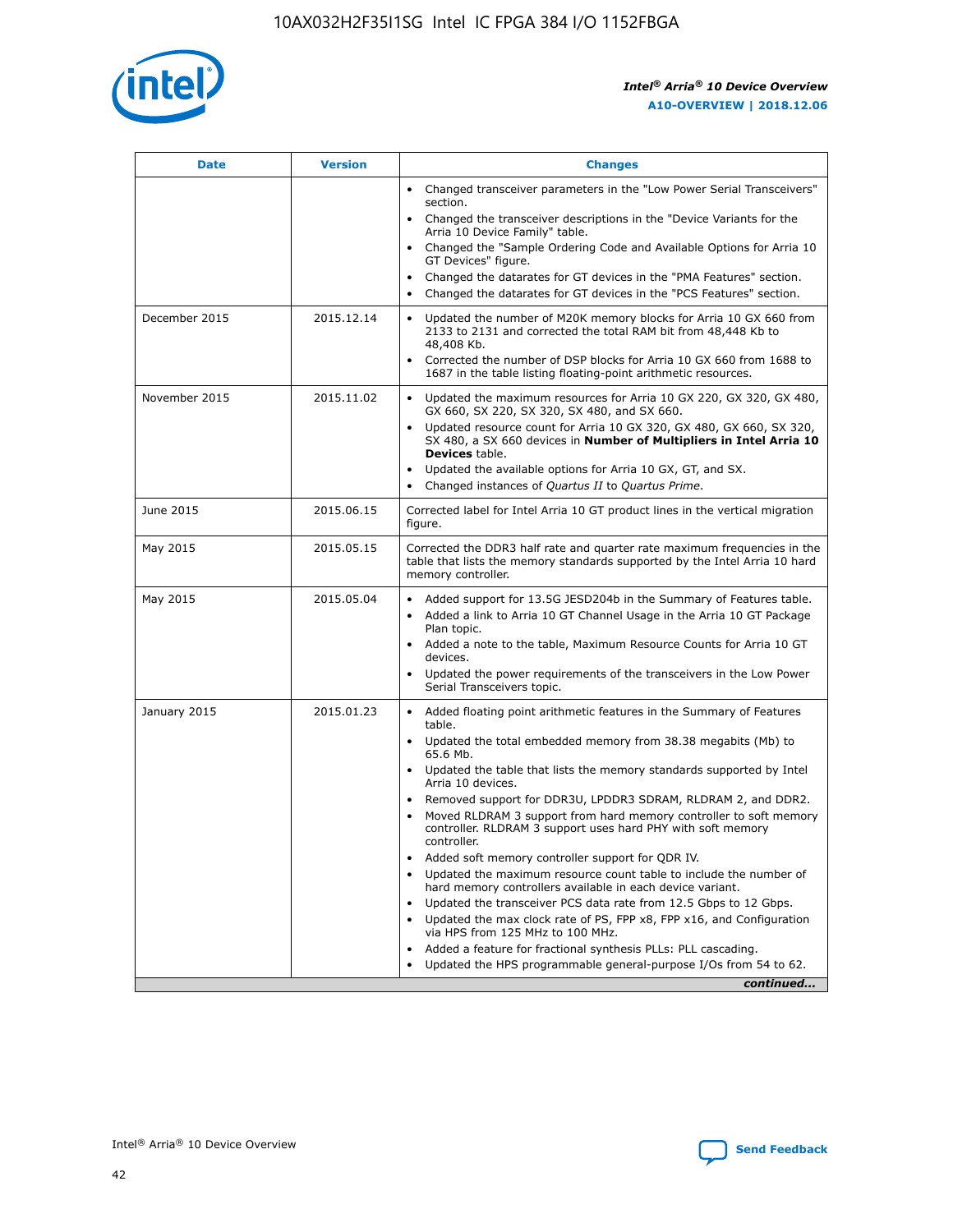r



| <b>Date</b>    | <b>Version</b> | <b>Changes</b>                                                                                                                                                                                                                                                                                                                                                                                                                                                                                                                         |
|----------------|----------------|----------------------------------------------------------------------------------------------------------------------------------------------------------------------------------------------------------------------------------------------------------------------------------------------------------------------------------------------------------------------------------------------------------------------------------------------------------------------------------------------------------------------------------------|
| September 2014 | 2014.09.30     | Corrected the 3 V I/O and LVDS I/O counts for F35 and F36 packages<br>of Arria 10 GX.<br>Corrected the 3 V I/O, LVDS I/O, and transceiver counts for the NF40<br>$\bullet$<br>package of the Arria GX 570 and 660.<br>Removed 3 V I/O, LVDS I/O, and transceiver counts for the NF40<br>package of the Arria GX 900 and 1150. The NF40 package is not<br>available for Arria 10 GX 900 and 1150.                                                                                                                                       |
| August 2014    | 2014.08.18     | Updated Memory (Kb) M20K maximum resources for Arria 10 GX 660<br>devices from 42,660 to 42,620.<br>Added GPIO columns consisting of LVDS I/O Bank and 3V I/O Bank in<br>$\bullet$<br>the Package Plan table.<br>Added how to use memory interface clock frequency higher than 533<br>$\bullet$<br>MHz in the I/O vertical migration.<br>Added information to clarify that RLDRAM3 support uses hard PHY with<br>$\bullet$<br>soft memory controller.<br>Added variable precision DSP blocks support for floating-point<br>arithmetic. |
| June 2014      | 2014.06.19     | Updated number of dedicated I/Os in the HPS block to 17.                                                                                                                                                                                                                                                                                                                                                                                                                                                                               |
| February 2014  | 2014.02.21     | Updated transceiver speed grade options for GT devices in Figure 2.                                                                                                                                                                                                                                                                                                                                                                                                                                                                    |
| February 2014  | 2014.02.06     | Updated data rate for Arria 10 GT devices from 28.1 Gbps to 28.3 Gbps.                                                                                                                                                                                                                                                                                                                                                                                                                                                                 |
| December 2013  | 2013.12.10     | Updated the HPS memory standards support from LPDDR2 to LPDDR3.<br>Updated HPS block diagram to include dedicated HPS I/O and FPGA<br>$\bullet$<br>Configuration blocks as well as repositioned SD/SDIO/MMC, DMA, SPI<br>and NAND Flash with ECC blocks.                                                                                                                                                                                                                                                                               |
| December 2013  | 2013.12.02     | Initial release.                                                                                                                                                                                                                                                                                                                                                                                                                                                                                                                       |